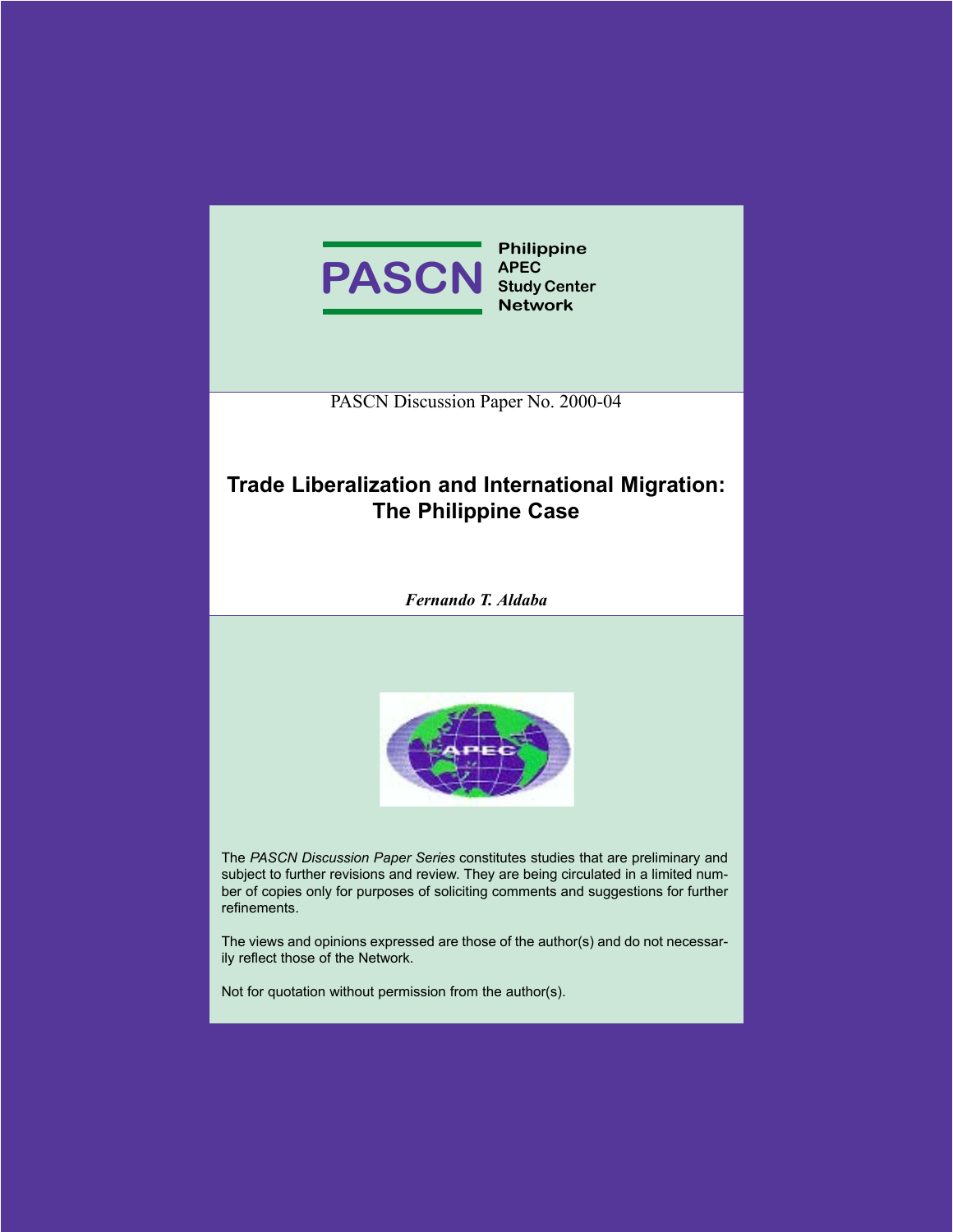

**PHILIPPINE** STUDY CENTER **NETWORK** 

PASCN Discussion Paper No. 2000-04

# **Trade Liberalization and International Migration: The Philippine Case**

# *Fernando T. Aldaba*

Ateneo Center for Social Policy and Public Affairs

July 2000

The *PASCN Discussion Paper Series* constitutes studies that are preliminary and subject to further revisions and review. They are being circulated in a limited number of copies only for purposes of soliciting comments and suggestions for further refinements.

The views and opinions expressed are those of the author(s) and do not necessarily reflect those of the Network.

Not for quotation without permission from the author(s) and the Network.

For comments, suggestions or further inquiries, please contact:

**The PASCN Secretariat** Philippine Institute for Development Studies NEDA sa Makati Building, 106 Amorsolo Street Legaspi Village, Makati City, Philippines Tel. Nos. 893-9588 and 892-5817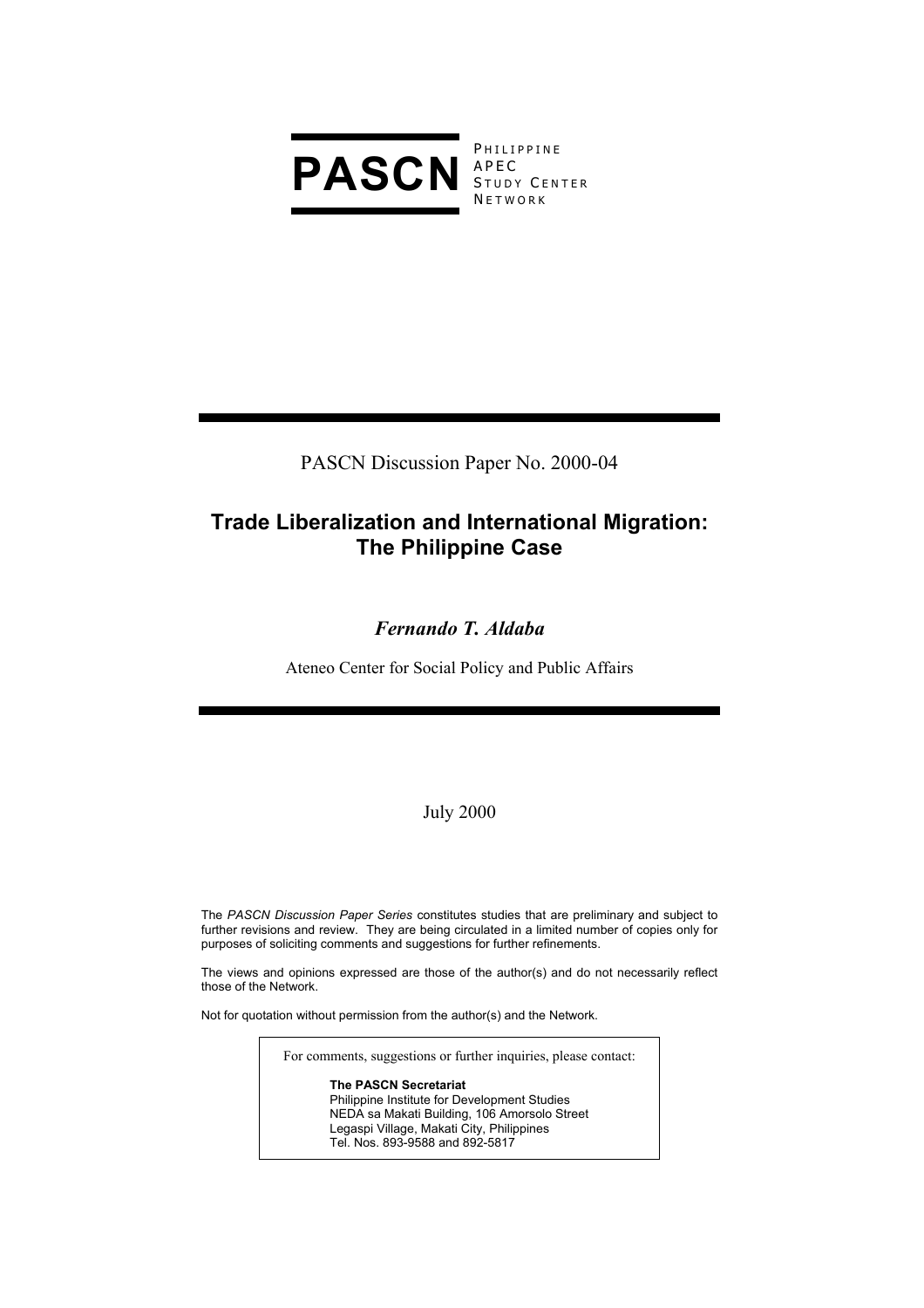# **Abstract**

The paper examines the determinants of international migration in the Philippines. Specifically, it looks at the relationship of trade and migration. It proposes an eclectic migration model and shows by regression analysis that goods and labor mobility are substitutes in the medium and long terms. In the short run, as economies expand due to market reforms, migration may still continue. Other determinants of international migration include the economic growth of the country and specific factors related to the destination countries like wage rates and the existence of networks. Political stability in the Philippines did not turn out to be significant. The key policy prescription is to continue with the economic reforms such as improving trade openness to increase the employment and income possibilities of the Filipino people. In the short run, government needs to ensure the protection and welfare of the overseas contract workers.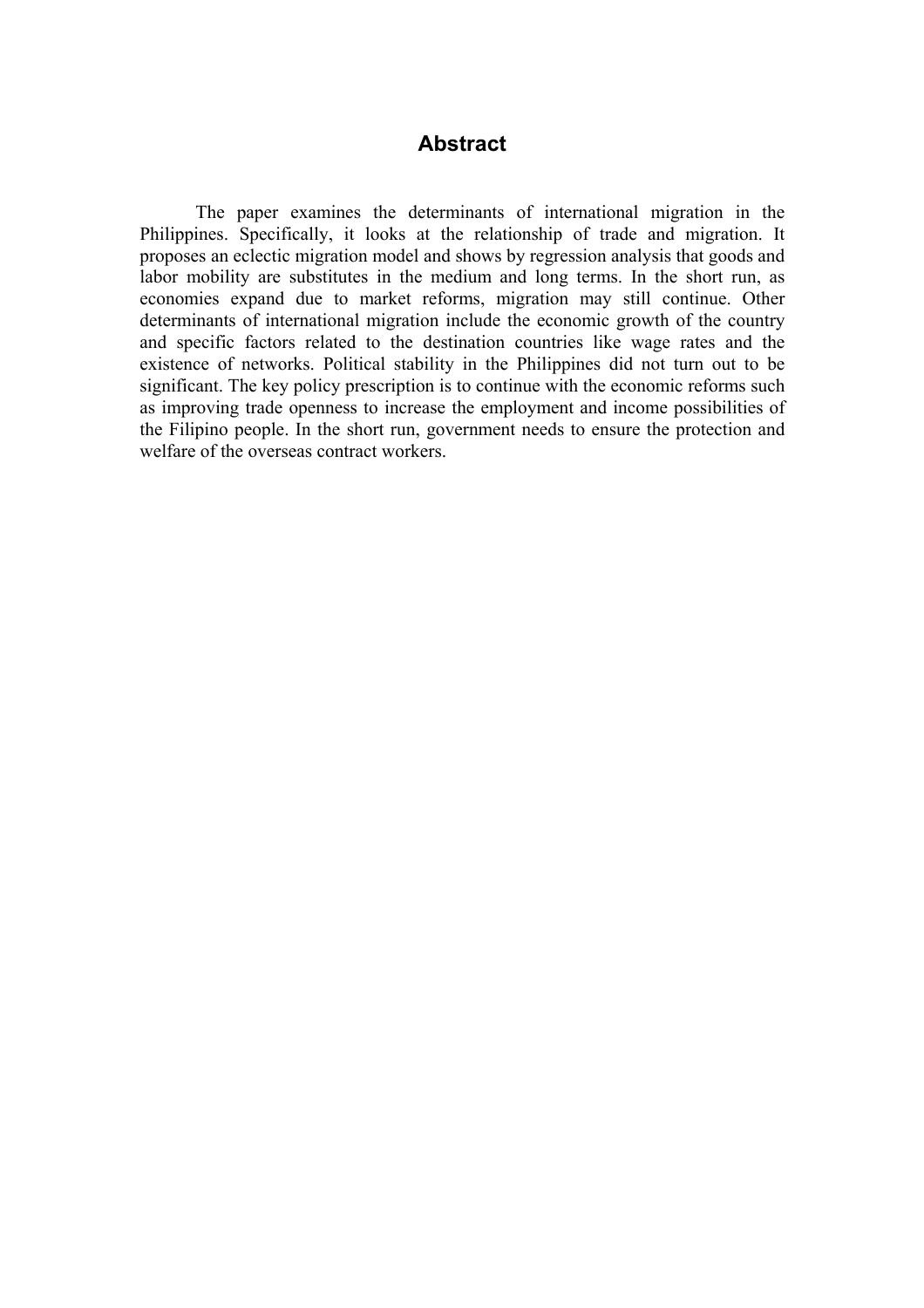## **Executive Summary**

The paper tried to ascertain the determinants of international migration in the Philippines including its relation with trade variables. Through data and regression analyses, the following conclusions were drawn:

- 1. The growth of the economy still proved to be a major determinant of migration though this conclusion was derived without controlling for external factors. When the external factors were included, only the trade variables and country-specific factors became relatively significant. The unique factors in each country may affect overseas labor migration like the existence of networks or the implicit policy of foreign labor accommodation.
- 2. The financing constraint related to migration costs may not be binding in the Philippines, as various mechanisms are present to facilitate overseas migration. These include employer's advances for travel costs or support from networks both here and abroad.
- 3. Trade and migration are substitutes but only with accelerated export growth. The ratio of trade to GDP showed a negative sign, implying that goods and labor mobility are substitutes. However, in both the aggregate and panel data regression analyses, a positive relationship between exports and the number of OCWs was derived, although squaring the volume of exports yielded a coefficient with a negative sign. This suggests that only through accelerated export expansion would migration slow down. It is clearly possible that trade and migration are complements during the adjustment phase of liberalization. The variable exports of OCW destination countries to the Philippines or imports by the Philippines from such countries was also found to be significant, with a negative sign. Increasing imports are usually associated with economic expansion and thus with the slowing down of international migration.
- 4. An alarming percentage of our OCWs are highly skilled workers. The adequate supply of such workers is key to our "competitiveness" in inducing both foreign and domestic capital to invest within our shores. They are also important in expanding and sustaining economic growth. Unless government is able to reverse the tide, our labor market for high skilled labor may soon become tight.

The key policy prescription is to continue with the economic reforms such as improving trade openness so as to increase the employment and income possibilities of the Filipino workers. However in the short run, government has to rely on both commodity and labor exports to provide the impetus to growth and alleviate employment pressures. In this regard, government during this phase must be able to craft policies that will maintain certain types of skilled labor (e.g. engineers, software programmers and specialists) which are also needed for catalyzing economic expansion. At the same time, government should also establish support and protective mechanisms for OCWs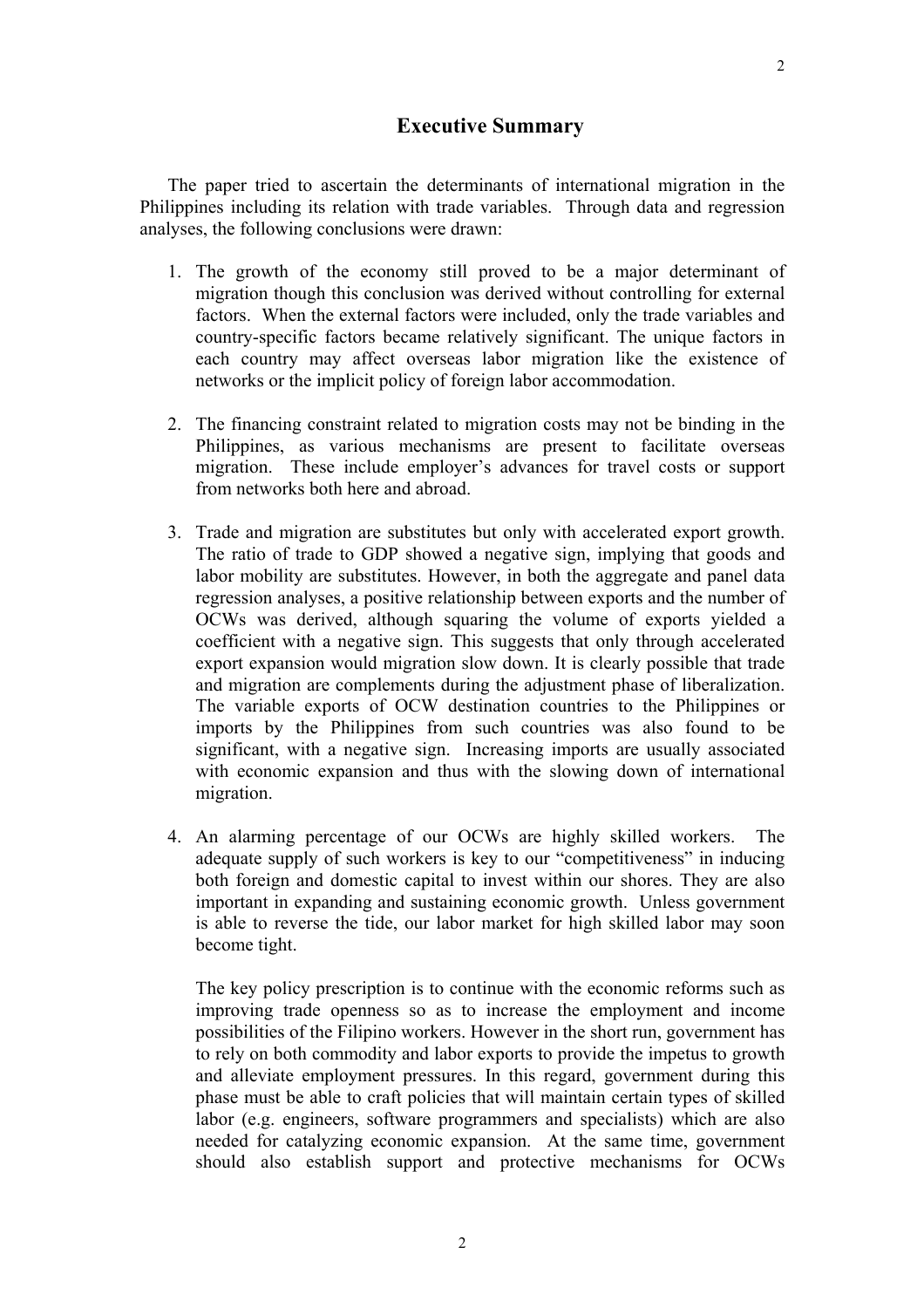susceptible to onerous labor contracts as migration continues during the early stages of economic expansion.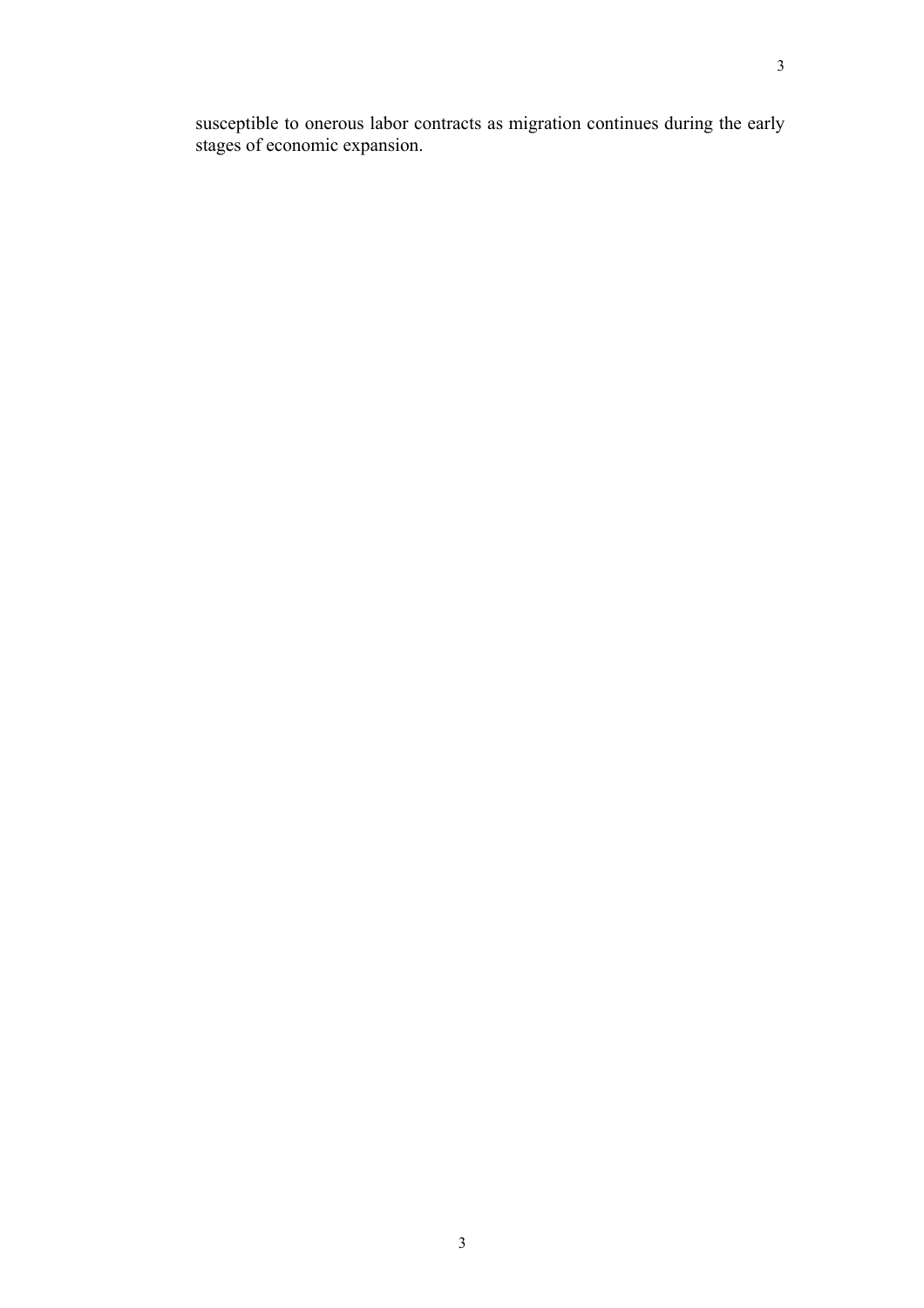# **Trade Liberalization and International Migration: The Philippine Case** <sup>∗</sup>

Fernando T. Aldaba<sup>1</sup>

### **I. Introduction**

 $\overline{a}$ 

 The long years of protectionism in the country had long been cited by various studies as a major factor for the country's slow growth path in the past three decades. Trade liberalization was seen as an agent of growth and structural change leading to higher incomes and reallocation of production and consumption. Since the '80s, the Philippines has embarked on trade reforms through the elimination of quantitative restrictions and tariff reduction. These series of reforms had significantly reduced the average level of effective protection from 44% in 1983 to 24% in 1995. During the same period, however, an increasing number of Filipino workers left the country to seek better employment and higher wages in various parts of the world. Overseas contract workers officially deployed rose from 36,035 in 1976 to 747,696 in 1997.

This trend appears to contradict the expected movements from theory. In his classic article *International Trade and Factor Mobility,* Nobel prize winner Robert Mundell proposed that "Commodity movements are at least to some extent a substitute for factor movements." Theoretically he showed that an increase in trade impediments encouraged factor movements under certain assumptions. In view of current developments, this paper aims to examine empirically whether trade and international migration are complements or substitutes using Philippine data. It also reviews the major factors for overseas migration in the Philippines using econometric analyses. Finally, it examines the role of trade liberalization—whether it helped to reduce or decrease international migration during the past ten years.

The research is significant given the important role overseas contract workers (OCWs) play in the Philippine economy. Recent studies have shown that in the developing world, international labor mobility will continue to increase as a response to increasing income differentials globally. For a developing country like the Philippines, remittances have provided the much-needed dollars to the economy. On the other hand, continued increases in overseas workers deployed may have deleterious effects on the local labor market. This may result in the shortage of a skilled workforce needed to sustain economic growth. The study hopes to enlighten policy makers on the relationship of exports and the migration of workers. The current focus of government intervention necessary in creating and maintaining the level of human resources drastically can be determined.

<sup>∗</sup>This study was made possible through a research grant from the Philippine APEC Study Center Network (PASCN). 1

Executive Director of the Ateneo Center for Social Policy and Public Affairs and Assistant Professor, Economics Department, Ateneo University. The author wishes to acknowledge the assistance of Pauline Rebucas in the data gathering and of Philip Arnold Tuano in the household data regression.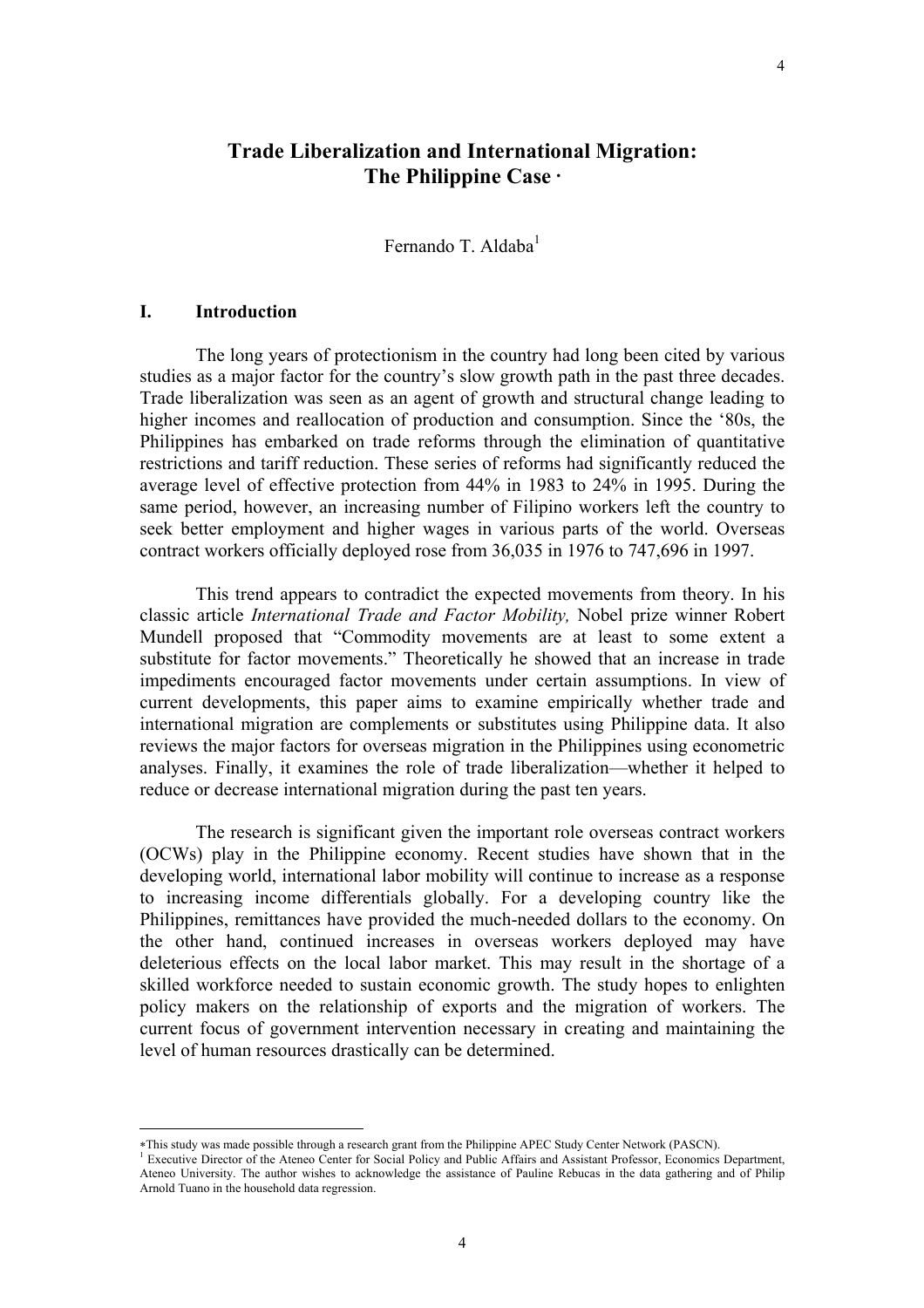The paper is organized as follows: Section II provides an overview of the literature tackling trade and international migration; Section III discusses the theoretical underpinnings of the determinants of migration and of the "substitutability" of goods and labor exports; Section IV examines Philippine data on international migration; Section V focuses on the various regression analyses conducted to determine the significant factors affecting international migration; Section VI tackles the labor market effects of continued international migration; and, finally, Section VII summarizes the findings and elaborates on the policy implication of the study.

Jurado and Sanchez (1998) discuss the importance of "temporary labor migration" (TLM) or international migration to the country's employment levels. In their study, migration and labor data was reorganized, resulting in an increase of 0.2 percentage points in the employment rate. The study also estimated that every TLM family or household would be receiving P80,000 per annum from a relative working abroad, increasing average real wages for the Philippines. According to the study, "the only way to deal with TLM is to decisively improve the economy so that TLMs can persuade themselves that it is in their interest to come home." Presumably, trade liberalization, as it expands the economy and increases employment and wages, would be able to reduce the number of TLMs.

Alburo (1993) analyzes the relationships between trade, remittances from OCWs, and the domestic economy. He cites the previous protectionist policies and weakness of the domestic economy as the driving force for international migration. Remittances from OCWs are used only in a limited manner for real and productive investments. He concludes that the Philippines is still far from turning points in trade and labor migration unlike South Korea and Thailand. Amjad (1996), who likewise does a comparative analysis of the Philippines and Indonesia, also comes up with a similar conclusion for both countries, basically because of the domestic economies' failure to generate sufficient jobs for their respective populace. Alburo (1998) computes the ratio of merchandise exports to remittances for the Philippines, Thailand and South Korea. The estimates he gathered for the latter two countries tend to support the argument that there is substitution between goods exports and labor exports, because as trade accelerates, the apparent social returns (the ratio) from exports rise relative to migration. However, in the case of the Philippines, the ratio even fell from 11.7 in 1978 to 5.1 in 1993, the latest year of his estimation.

Nevertheless, there are clearly other factors affecting international migration. Gonzales (1998) provides an integrated and comprehensive evaluation of Philippine labor migration from the following dimensions: historical, demographic, social, psycho-social, economic and political. In his book he also discusses policy implementation challenges and areas for further Philippine transmigration policy research. He presents both qualitative and quantitative information gathered from a wide array of primary and secondary resources.

Bohning (1998) also identifies the factors that reduce Filipinos' employment opportunities in countries affected by the current crisis and then carries out two rounds of simulation to estimate the orders of magnitude involved. The first round consists of simple employment elasticity exercise while the second accounts for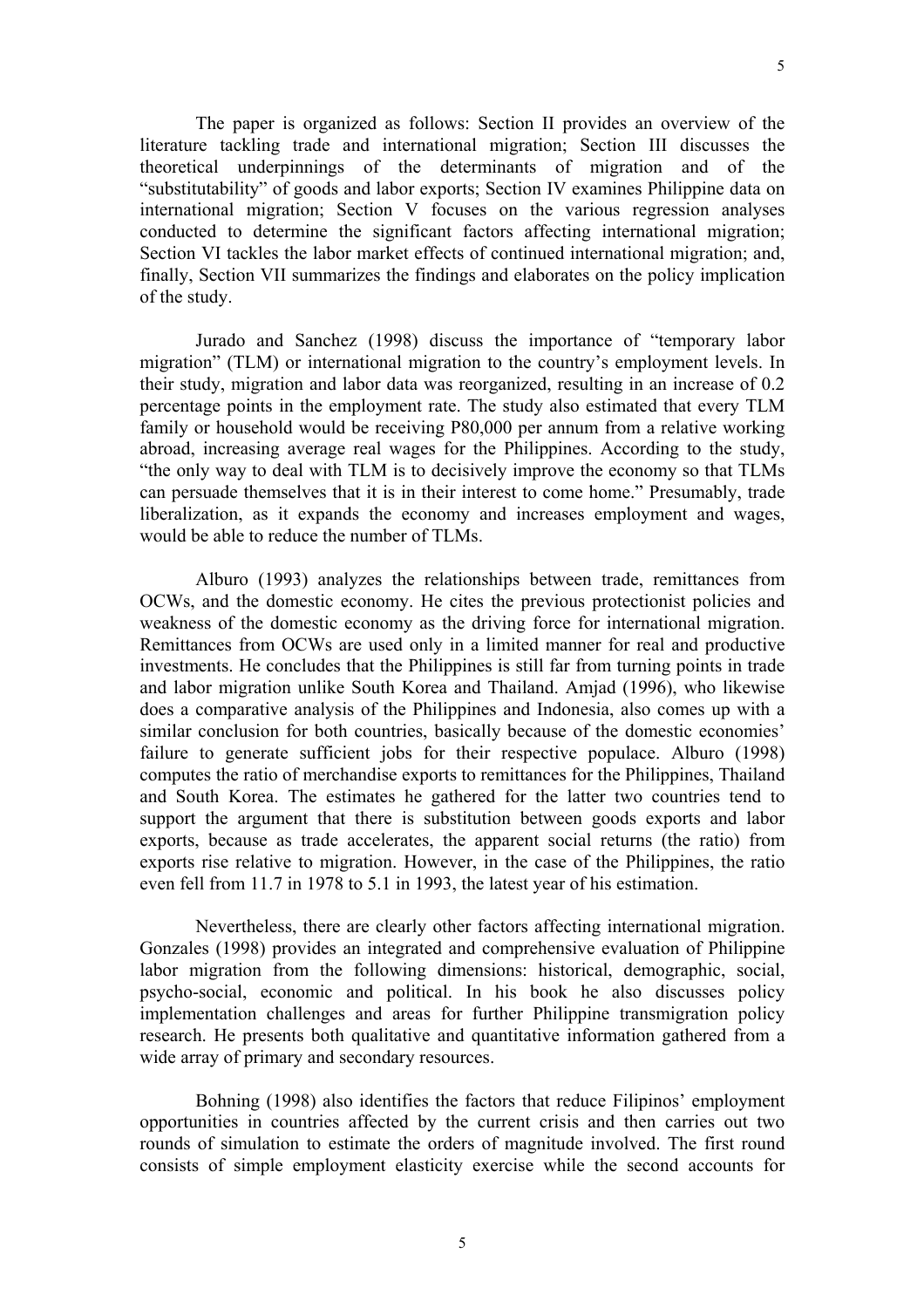anticipated sectoral, occupational, and other impacts. According to the estimates, some 45,600 Filipinos working abroad will be affected because of the crisis, most of whom will come from Malaysia (32,500). Lim (1998), in his paper on the social impact of the crisis in the Philippines, notes that there is increasing pressure among OCWs to send bigger remittances due to the declining household incomes in the local economy.

 Massey et al. (1993) provides a more comprehensive view of migration in his review of the various theories of international migration which include the micro- and macro-explanations of neo-classical economics (e.g., Lewis, 1954, Ranis and Fei, 1961, Harris and Todaro, 1970 Todaro, 1976 and Borjas, 1990), the "new economics of migration" (e.g., Stark, 1991; Taylor, 1986; Lauby and Stark, 1988; Katz and Stark, 1988), dual labor market theory (e.g., Piore, 1979), world systems theory (e.g., Wallerstein, 1974), network theory, and institutions theory.

Neo-classical economics focuses on an individual's decision to migrate based on differentials in wages and employment conditions between countries and on migration costs. The "new economics of migration," on the other hand, factors in the situation in various markets, not only labor markets. It looks at migration as a household decision to minimize risks to family income or to overcome capital constraints. Dual labor market theory and world systems theory do not consider such micro-level decision processes but emphasize the forces working at higher levels of aggregation. The former links immigration to the structural requirements of modern industrial economies while the latter views it as a natural consequence of economic globalization and market penetration across national boundaries. Network and institutions theory describes the role of relatives, friends, and institutions in facilitating and maintaining the flow of migrants from one country to another.

 Nevertheless, Schiff (1994) shows that trade liberalization in either the sending or receiving country is likely to increase migration in the long run, although in the short term the effect is ambiguous. This varies from the typical Hecksher-Ohlin (H-O) conclusion that trade is a substitute for migration. In such a framework, trade liberalization by reducing price differentials between factors leads to a decline in international migration. Schiff (1994) utilizes the same H-O framework but adds migration costs and financing constraints to the model, causing divergence as a result.

Martin (1993) proposes that there is a migration analog to the well-known demographic transition. Just as a country's population temporarily grows faster when death rates fall before birth rates, so an established labor migration swells temporarily as a country restructures for accelerated economic growth. In economies that fail to adopt outward-oriented and market-driven economic policies, economic growth will slow down and emigration pressures will be accentuated by increasing demographic trends. In addition, Martin (1993) also looks at the trade-enhancing effects of migration, aside from being substitutes or complements. For example, he discusses that the U.S., as the world's first "universal nation," will be able to use diverse immigrants to forge trade links to their countries of origin. Thus, immigration is able to increase trade possibilities. Also, a portion of all remittances by these workers are spent on imports, thereby increasing trade.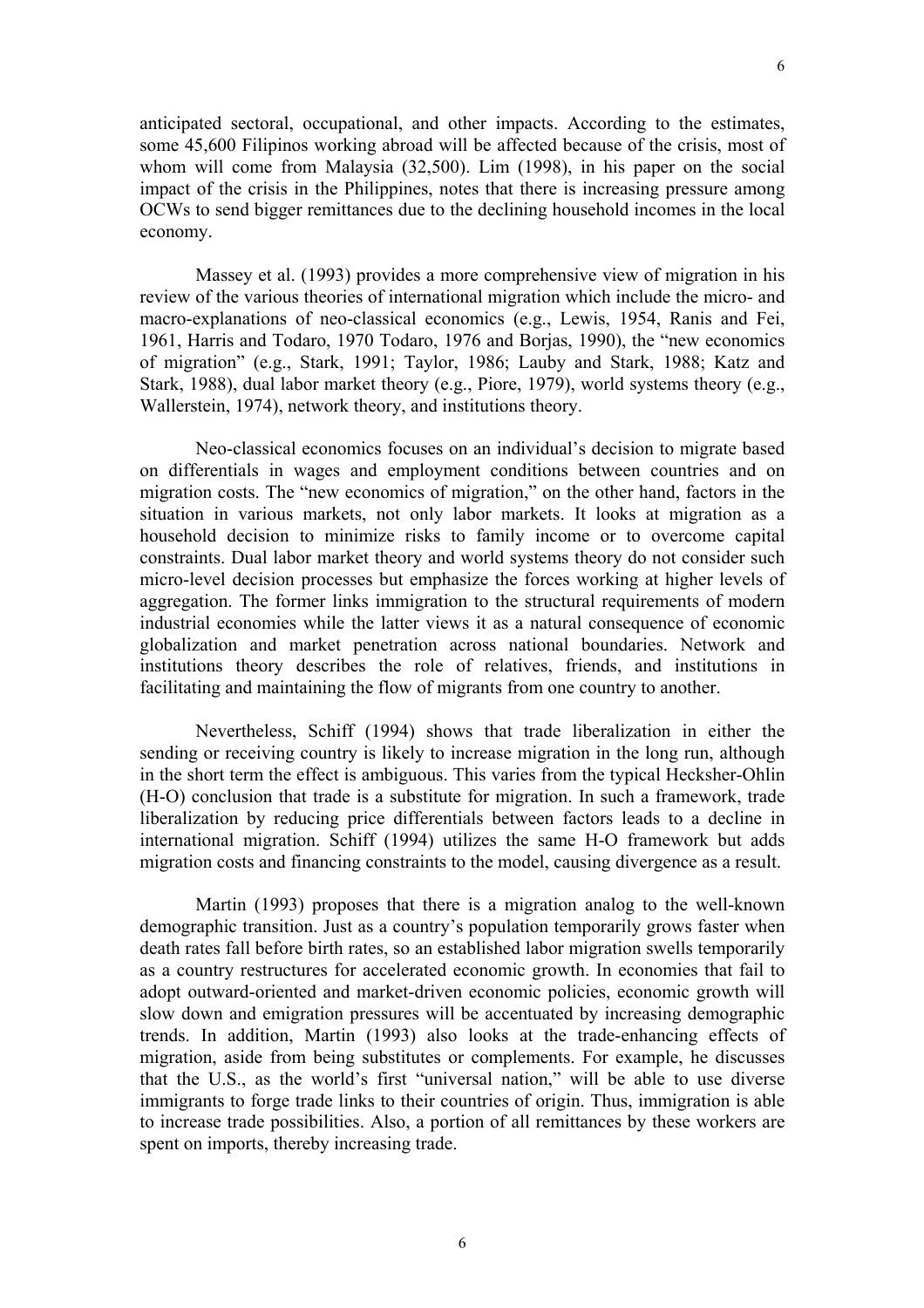Schiff (1996) studied particular cases to determine the relationship between trade and South-North migration. Opening markets in the North and providing foreign investment and foreign aid to sending countries are more likely to slow down migration from Eastern Europe to the European Union than from Africa to the European Union, or from Latin America to the United States. According to Schiff, two results hold irrespective of the degree of internalization of migration externalities: the South gains from trade liberalization in either the North or South and the North gains from imposing an immigration tax.

Schiff and Lopez (1995) add four factors to the standard H-O model—labor skill levels (skilled or unskilled), international labor mobility, migration costs and financing constraints. They examined two types of simulation—case 1 to countries in the post-demographic transition stage with a stable population (e.g., Eastern Europe and the former Soviet Union) and case 2 to countries with rapidly growing populations (e.g., Egypt, El Salvador, Mexico and Morocco). In case 1, trade liberalization raises emigration of the unskilled while protection raises emigration of the skilled. Thus, trade liberalization improves the average skill level of the labor force and increased protection lowers it. In case 2, trade liberalization raises emigration of the unskilled and reduces emigration of the skilled. The average skill level rises though the net effect on total emigration is ambiguous.

Alburo (1994) examines the relationship between trade and migration for three Asian countries—Philippines, South Korea, and Thailand, utilizing three methodologies: (1) a comparison of graphic representations of trade and migration flows; (2) testing a statistical relationship between trade and migration; (3) a comparison of revealed comparative advantage for goods with that of services. His conclusions show the existence of turning points where a country shifts from being an exporter to an importer of labor.

## **II. Theoretical Underpinnings**

### *Substitution between Migration and Trade in the H-O Framework*

From the 2X2X2 Hecksher-Ohlin Framework, trade and international factor mobility are substitutes in the sense that either achieves the same world equilibrium and that an increase in one lowers the other. The H-O model, coupled with the assumption of the North (South) being abundant in capital (labor), provides a useful analytical framework for explaining North-South trade. If international labor mobility is assumed further, substitution between trade and migration occurs as trade liberalization in either countries leads to more trade and as the North-South wage differential is reduced to less migration (Schiff, 1997).

Decreasing restrictions in the trading of goods (i.e., commodity liberalization in either the sending or destination country or both) will no longer make labor mobility necessary, since the demand for goods and prices increase in the sending economy. The economic expansion resulting from this situation eventually leads to increase in employment and incomes, thereby decreasing international migration. However, liberalization in the sending country may increase unemployment in the short run, as uncompetitive sectors are weeded out during the adjustment phase,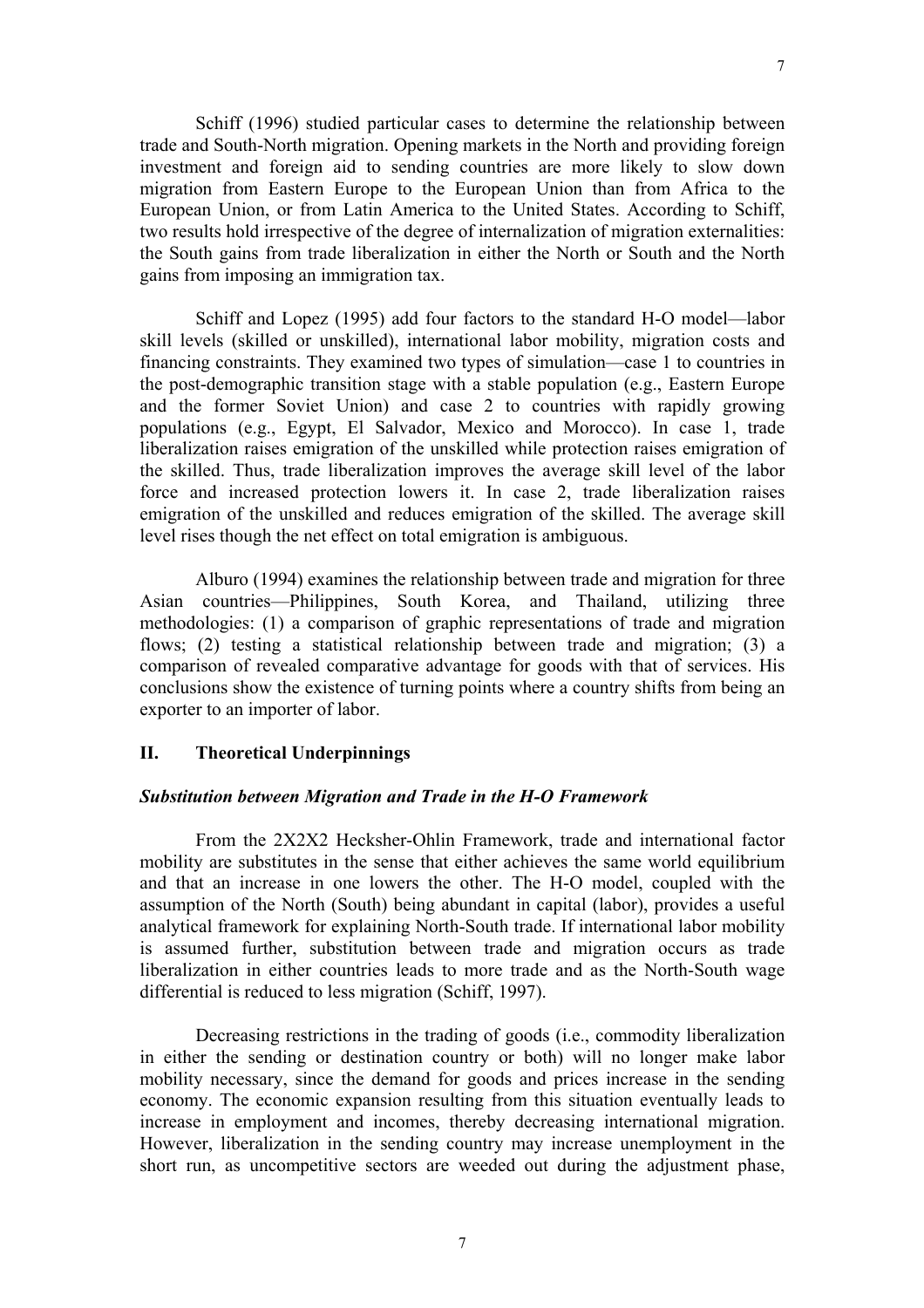triggering more human resource outflows. This is consistent with the "migration transition" of Martin (1993). Thus, at a certain stage in a country's economic history, trade and migration may become temporary complements. This period of adjustment may be long or short depending on whether a country is able to implement the necessary trade reforms. In the long run, though, the economic expansion brought about by liberalization will decrease migration as nationals begin to find better jobs and higher wages in their own country.

### *Complementarity Under Certain Assumptions*

 Schiff (1997) nevertheless contends that if some of the assumptions underlying the H-O model are changed, trade and migration may be complements. Complementarity between migration and trade obtains if one imposes identical factor endowments in both countries but relaxes one of the following assumptions: a) constant returns to scale, b) identical technologies, c) perfect competition, d) absence of domestic distortions. As such, free trade does not result in factor price equalization. For example, several studies have obtained varying results when an economies of scale assumption is utilized. Some exhibit complementarity while others show ambiguity, depending on the specific model used.

In addition, when one considers migration costs and financing constraints, complementarity may again be shown. Migration costs may be prohibitive and difficult to finance for new migrants in developing countries like the Philippines. According to Schiff (1997), migration costs include: a) travel costs; b) information costs on the safest and cheapest routes, jobs and housing opportunities; c) cost of obtaining various documents (passport, visa, work permits); d) cost of living in the destination country; e) costs paid to agents or brokers who bring the migrants from their origins to the destination country; and f) social and emotional costs. Potential migrants, according to Schiff, also have little or no collateral to access credit to finance the migration costs mentioned above. They usually have to rely on their savings or through other means to be able to migrate. These include subsidies from relatives or friends who are already in the destination countries or advance payments from which are deductible their future wages. The latter, though, are a major source of onerous and exploitative arrangements for the migrants.

### *An H-O Model with Migration Costs and Financing Constraints*

Schiff (1998) proposes a one-period framework, assuming identical individuals in the South with the following wage relations:

- 1)  $W_0 < W_s < W_0 + C$
- 2)  $Ws < Wn C$

Where Ws is the actual wage in the South, Wo is the subsistence wage, C is the cost of migration, and Wn is the wage in the North. The South is relatively labor-abundant. Ws < Wn because of protection in one or both countries. Equation 2 suggests that labor in the South would like to migrate because their wage is less than that of the North, less migration cost. Equation 1 implies that the wage in the South is less than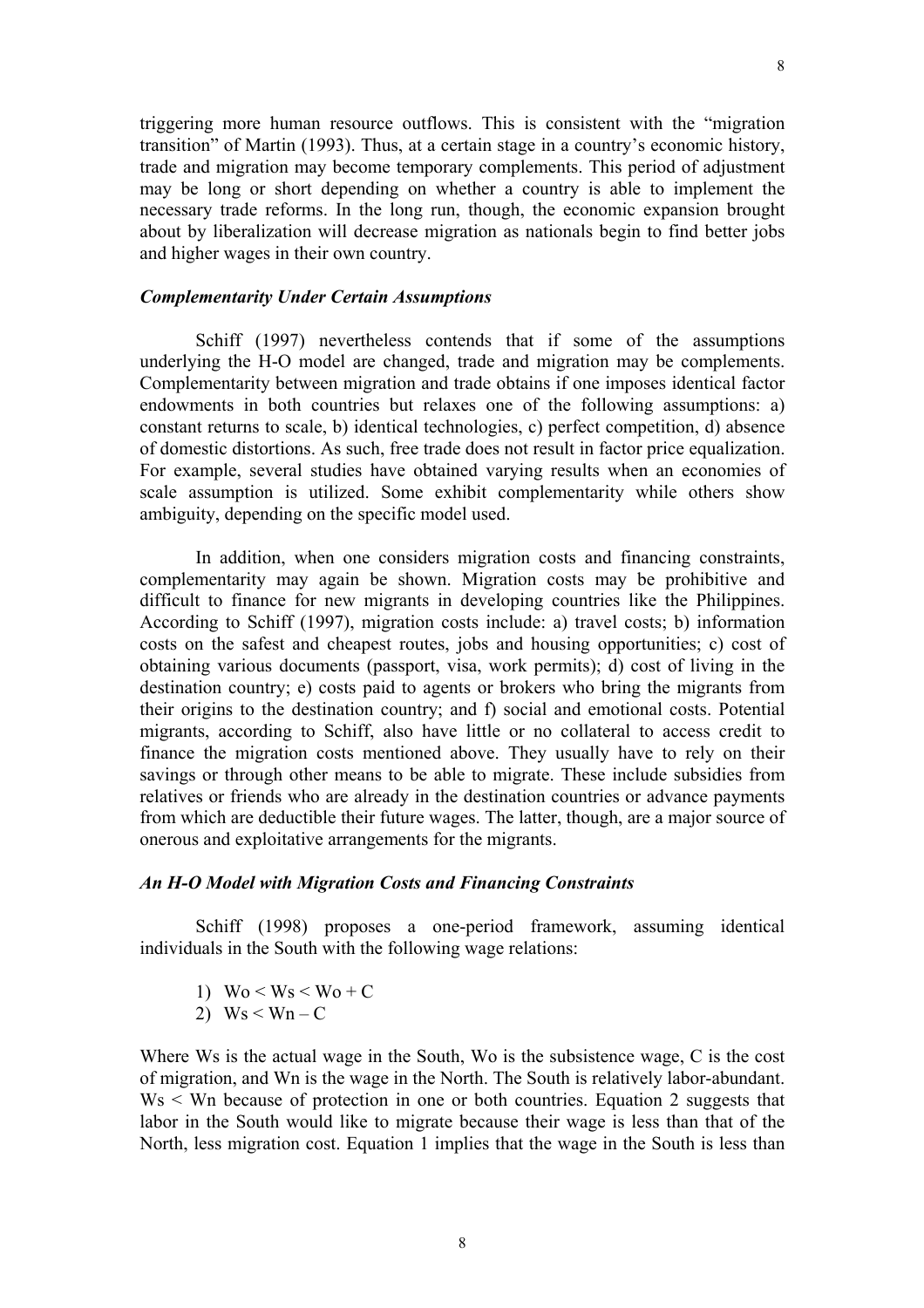9

the subsistence wage, plus the migration cost. This indicates that people cannot pay for migration costs, and thus migration cannot take place.

If trade liberalization occurs in the South, Ws increases to Ws'. If the South is small, Wn is unaffected. As long as trade is not fully liberalized in the South or, protection exists in the North, Ws' remains less than Wn. There are three possibilities:

- 1)  $Ws' < W_0 + C$
- 2)  $\text{Wo} + \text{C} < \text{Ws'} < \text{Wn} \text{C}$
- 3)  $Wn C < Ws' < Wn$

Under 1), the financing constraint continues to be binding and migration does not take place. In 2), migration can be financed and thus it occurs. And in 3), there is no incentive to migrate, as local wage is already high enough. Thus according to Schiff, in a developing economy, skilled workers are constrained by the North-South wage differential while the unskilled ones by migration costs.

### *Alburo's Turning Point Hypothesis*

The turning point hypothesis of Alburo (1996) states that trade and migration are substitutes as economic growth is sustained over the long run. As accelerated export expansion fuels economic growth, migration rates and actual remittances decrease. A country reaches a turning point where it is transformed from a laborexporting country to a labor-importing one. Alburo determines such turning points through a computed ratio of remittances and exports. However, implicit also in this hypothesis is the fact that in the short and medium run, a developing country like the Philippines may find its exports and remittances growing relatively at parallel rates as its growth strategy maximizes all opportunities to earn foreign exchange to cover its import and capital requirements. Martin (1993) also suggests that increased migration catalyzes human linkage and network among various sectors of the different countries, triggering more trade and foreign direct investments. He adds that a portion of remittances are used to pay for imports or to finance export-oriented activities. In this sense, there is a stage in a developing economy where trade and migration are complements rather than substitutes.

### *An Eclectic Migration Model*

From existing studies in the Philippines, the following are the key determinants of international migration:

- a) Expected income differential. Following the new economics of migration, as discussed in the survey of literature, expected income differentials play an important role in a worker's decision to migrate from one geographical area to another. Thus, the key variables affecting international migration will be the Philippines' employment rates, wage rates, and economic growth rates as compared to those of the destination countries.
- b) Travel and related costs. These refer to the required expenditures of a migrant worker to be able to work in another country such as application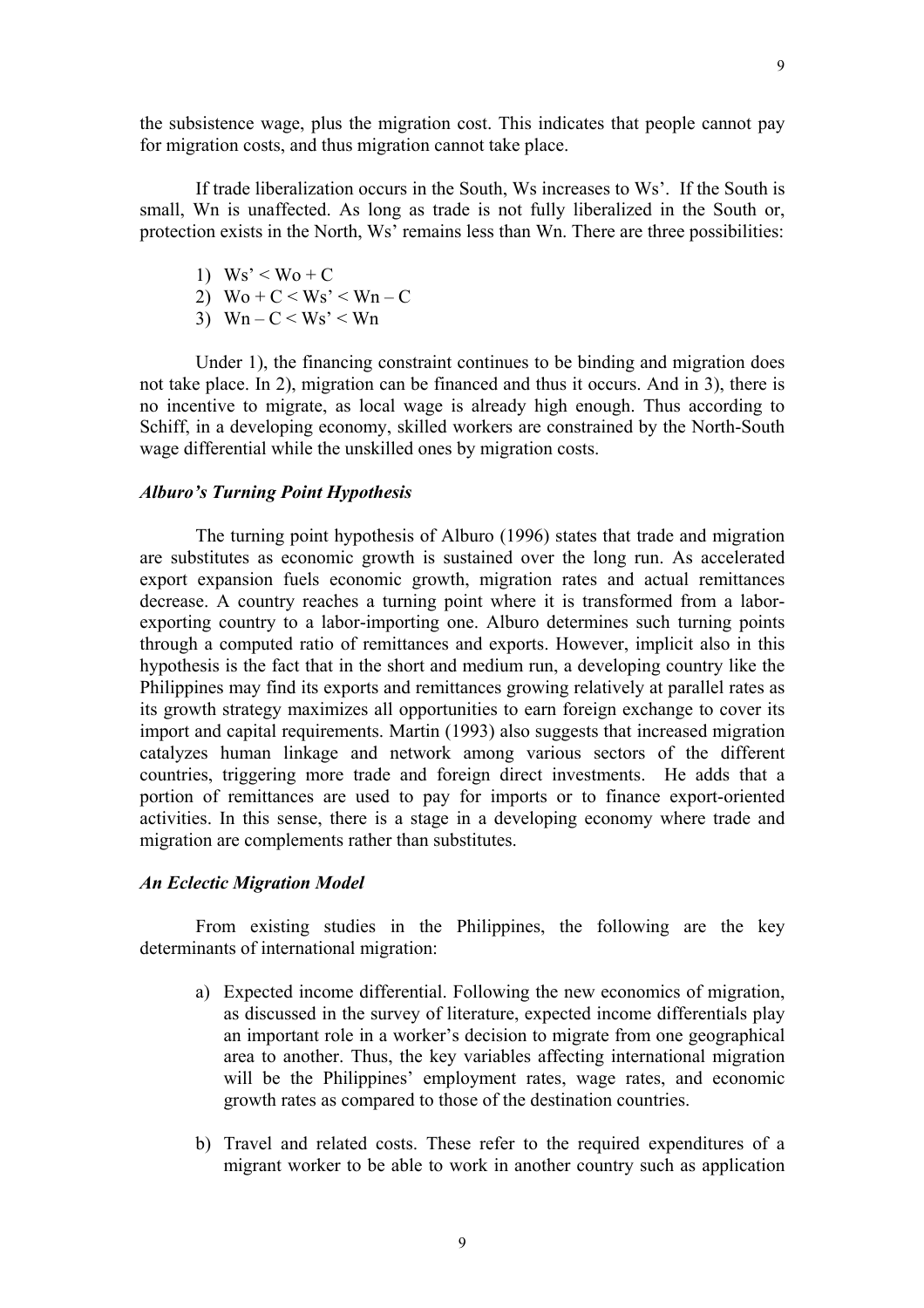and processing fees, plane fares, and possibly start-up costs. Recent changes in technology and greater competitiveness in the transport industry would have decreased these costs while inflation or the cost of money (and even exchange rate adjustments) automatically increases the cost of such expenditures. However, government policies (e.g., improved regulation of overseas employment agencies) may also affect these costs.

- c) Existence of networks. According to the literature, networks are defined as possible support systems provided by relatives, friends, or other institutions in the destination countries. The wider the network, the bigger the possibility of labor migrating to such a country.
- d) Political stability of a sending country. This is another important factor in migration. Various episodes in the country's history showed migration rates increased as the political situation deteriorated. The 1983 crisis was a primary example, especially where it concerned the exit of the middle class and highly skilled labor during that segment of our history.
- e) Immigration rules in destination countries. The number of migrants is also determined by the openness of a certain country, whether explicit or implicit, to accept foreign labor. Countries with inadequate labor stock will tend to be more lenient with regard to working visas while others with excess supply will be relatively more strict. Alburo (1993) notes that in Asia, while many countries have strict migration policies, implicitly they allow undocumented workers to enter, as this type of labor is cheap and needed for the competitiveness of their industries.

However, for the purpose of this study, an eclectic migration model is proposed. Several determinants of international migration in the Philippines may be lumped together in the following variables.

- a) *Income variable.* Given Schiff's exposition on migration costs, this variable will tell us whether the financing constraint is binding or not. According to Schiff (1998), a positive sign is proof of the existence of this constraint.
- b) *Economic condition variables.* These are typical "push" factors that catalyze migration decisions. They may refer to a country's economic growth, cost of living and unemployment situation. These variables are typically compared with those of the destination countries as inputs to the final decision making of an individual.
- c) *Trade variables.* Assuming these factors are fixed, these variables verify whether traded goods are substitutes or complements to international labor mobility.
- d) *Political variables.* These include political stability in the sending country, peace and order, and possibly immigration rules of host countries. Most of the time, they are very difficult to measure.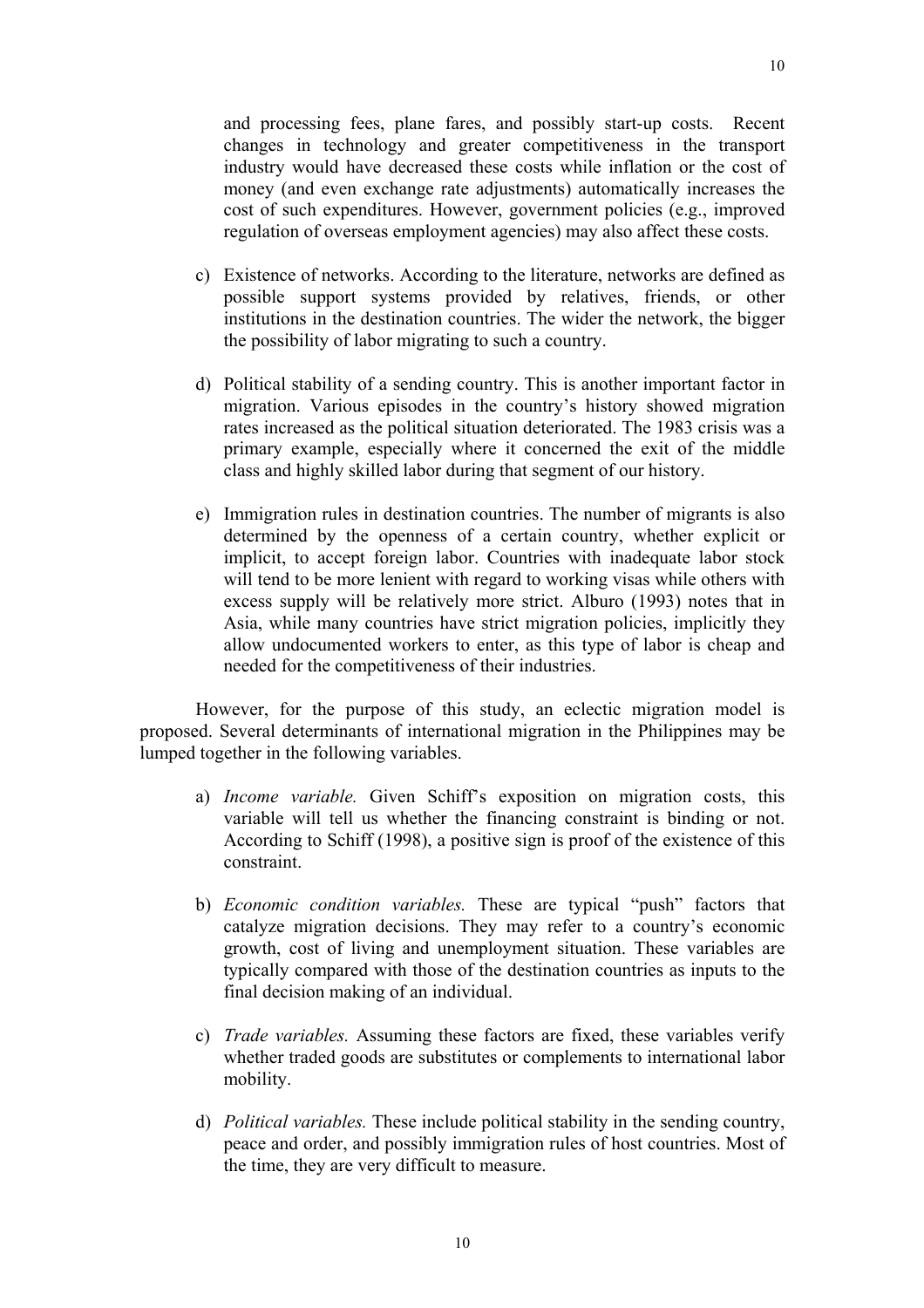e) Social and cultural factor. These include the existence of networks in the receiving countries and the support mechanisms for the migrant in both the sending and destination countries. These variables typically cannot be measured.

### **III. Data Analysis**

### *Data Sources*

Only available data on migration in the Philippines was utilized in the study. Data was gathered from the National Statistics Office (NSO), the Philippine Overseas Employment Agency (POEA), and other agencies dealing with international migration. An aggregate time series data was compiled from 1975 to 1998. Aside from using aggregate statistics, the study was also able to assemble disaggregated data particularly those relating to the number of overseas workers and their remittances from the top 11 destination countries (including the United States) from 1990 to 1998. These countries absorbed approximately 80% of all OCWs deployed in 1997 and 1998. This study is therefore the first to analyze econometrically a panel data of migration statistics.

### *Growth Rates of Migrant Workers, Remittances and Exports*

Table 1 shows OCWs deployed, yearly remittances, exports, GNP and GDP data in absolute terms from 1975 to 1997. In terms of migrant workers deployed per year, they increased 1,975% from 36,036 in 1975 to 747,696 in 1997. Remittances, on the other hand, jumped 5,474% from US\$103,000.00 to US\$5,741,835,000.00. Goods exported from the Philippines grew only tenfold from around US\$2.2 billion in 1975 to US\$25 billion in 1997.

Table 3 shows the growth rates per year of OCWs deployed, remittances made and goods exported. The rate of OCW deployment peaked at around 56% in 1980 while the highest rate of increase in remittance (i.e., 78%) was recorded in 1978. Export growth registered 34% in 1979 and 29% in 1995. The average growth rate of migrant workers in 22 years is 16.5%, remittances 21.9%, and exports 12.2%. It is interesting to note that during the crisis years 1984, 1989, and 1990, the number of OCWs deployed even decreased. This may be due to the fact that travel and other migration costs had skyrocketed during those times. The only time remittances decreased was in 1984, the year after the Aquino assassination.

### *Destination Countries*

Table 4 shows the distribution of migrant workers among destination regions (i.e., Africa, Americas, Asia, Europe, etc.). From 1984 to 1996, OCWs deployed in Asia noticeably increased almost four times, in Europe three times and in the Americas less than double. Over time, the number of migrant workers to Africa, Oceania and other Trust territories remained almost the same. In terms of land- and sea-based workers, the former increased by 30% and the latter by 250% in 13 years. For land-based workers, the regions whose economies experienced relatively high or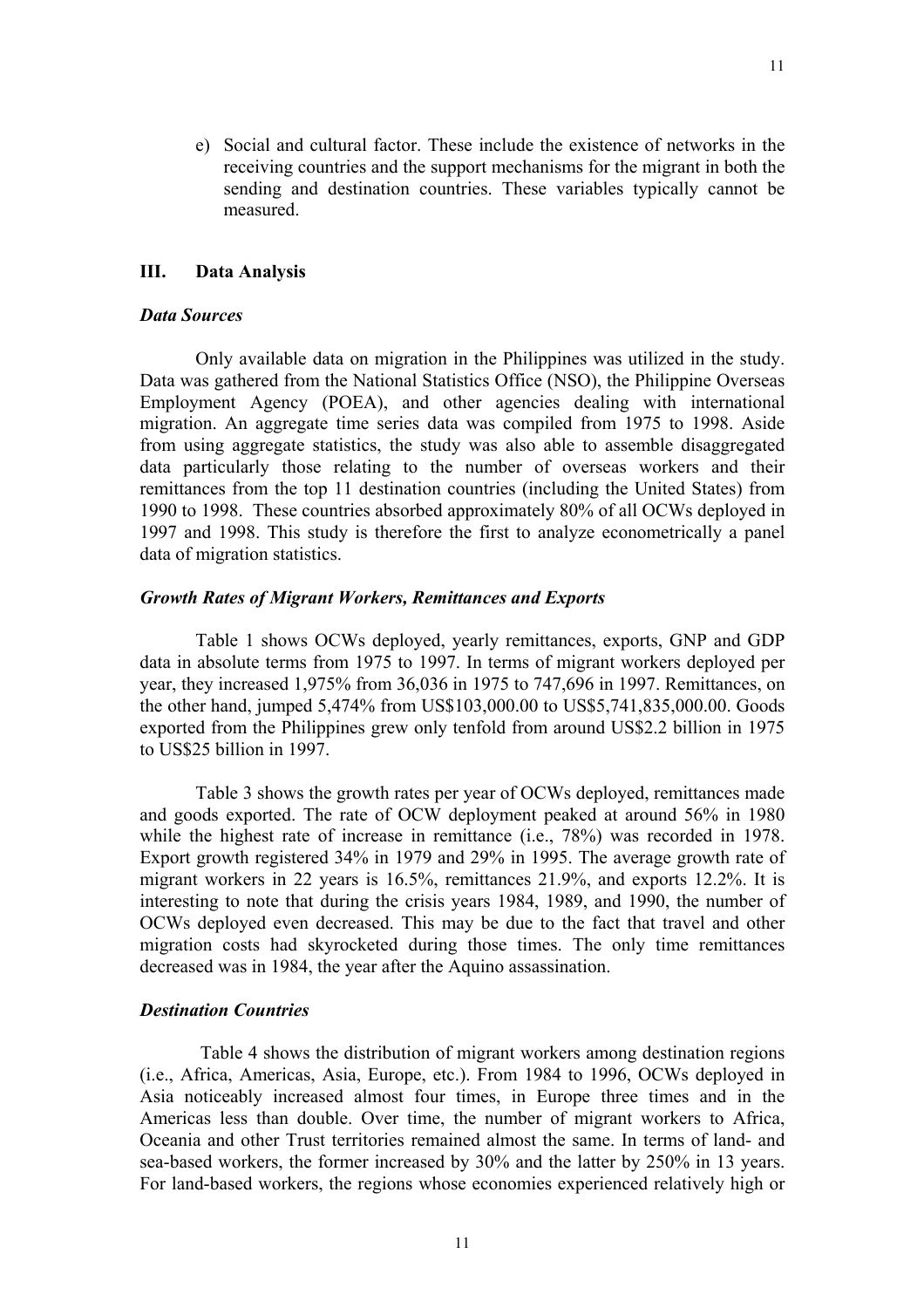moderate growth rates over the said period attracted an increasing number of migrant workers like Asia, Europe, and the Americas. In terms of composition in 1996, about 36% of land-based workers deployed went to Asia while 46% worked in the Middle East. In 1984, 84% went to the Middle East and only 12% landed jobs in Asia. Of the top ten destination countries, Saudi Arabia was still the top country of destination, followed by Hong Kong, Taiwan, Japan, and the United Arab Emirates.

### *Exports/Remittances Ratio*

Table 2 shows that remittances per OCW deployed have increased over the years. In 1975 the average remittance was only US\$2,858 per worker deployed, increasing more than double to US\$7,679 in 1997. To determine whether we are approaching a turning point based on the analysis of Alburo (1998), we shall update his computations using his latest data in 1993. Table 2 shows that the ratio even decreased from 5.1 in 1993 to 4.39 in 1997. In the mid-70s, this ratio was already in the range of 19-23. Alburo (1998) argues that turning points occur only with sustained and accelerated growth rates of exports. In the case of the Philippines, trade reforms were seriously implemented only during the Ramos years. Exports started growing at a faster rate only in the mid-90s only to slow down again during the crisis.

## **IV. Empirical Analysis**

### *Extending the Alburo Regression*

To date Alburo (1998) is the only study in the Philippines that has tried to examine the trade-migration relationship via statistical analysis. He regressed the following equation to test his turning point hypothesis:

$$
OCW = f (exports, exports2) for the years 1978-1991.
$$

However, the regression was beset with positive autocorrelation. His results showed that the variable *exports squared* (exports<sup>2</sup>) correlated negatively with the number of migrant workers and was statistically significant. *Exports*, on the other hand, was directly related to the number of OCWs deployed but was insignificant. We tried to run a similar regression for an extended time period from 1975 to 1997 and obtained the following results:

| Variable             | Coefficient | t-statistics |  |  |  |  |  |
|----------------------|-------------|--------------|--|--|--|--|--|
| Constant             | -159444.6   | $-2.450693$  |  |  |  |  |  |
| <b>Exports</b>       | 104 3544    | 7.661806     |  |  |  |  |  |
| Exports <sup>2</sup> | $-0.002878$ | -5.539408    |  |  |  |  |  |
|                      | .           |              |  |  |  |  |  |

### **Dependent Variable: OCWs Deployed Ordinary Least Squares (OLS) N=23**

 $R^2 = .855540$  $F-statistics = 59.223$ Adj  $R^2 = .841094$ Durbin Watson =  $.856128$ 

The above results are very similar to Alburo's regression. The export variables are again statistically significant, though coefficient estimates may not be accurate due to first-level autocorrelation. Alburo (1998) uses these results as proof that rapid increases in exports eventually decrease migration. However, the other variable,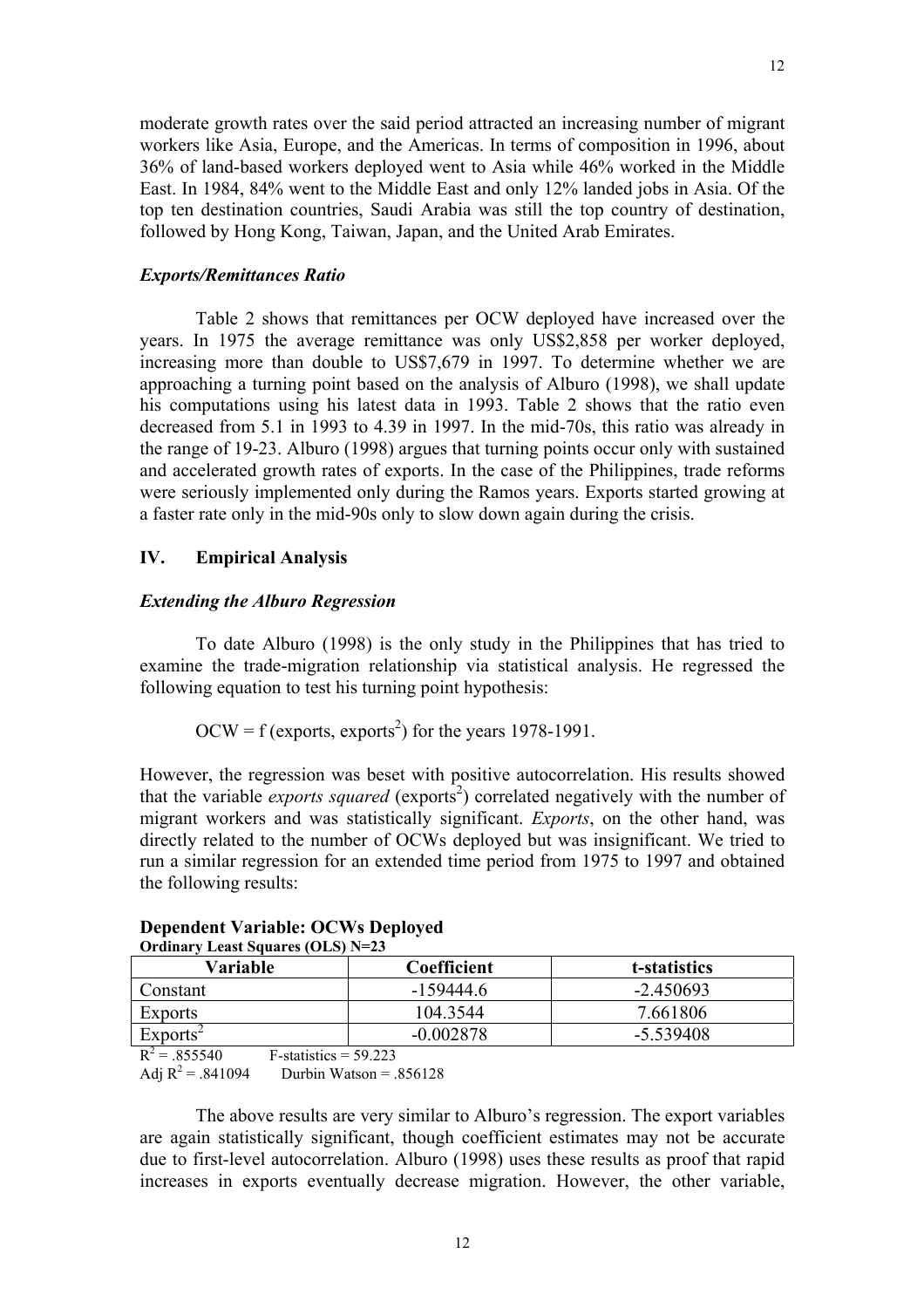### *Aggregate Determinants of International Migration in the Philippines*

The previous regression considered only the export variables as possible determinants of international migration. However, as was discussed in the eclectic model, there are various factors that tend to affect international labor mobility. The following empirical model tries to implement the eclectic model discussed above using aggregate data.

 $Y = \beta X + \epsilon$ ,

where *Y* is the aggregate number of migrant workers deployed

*X* is a matrix of determinants, which includes an income variable (real wage lagged one year), and economic situation variable (growth rate of GDP lagged one year; unemployment and inflation), trade variables (actual exports, ratio of total trade to GNP and effective protection rate), and political variables ( a dummy for political stability)

*B* is a vector of coefficients and

 $\epsilon$  is the error term.

 The hypothesis is basically that "negative" economic indicators (i.e., low GDP growth rates and high unemployment and inflation rates) are correlated to decreases in migration. Trade variables (e.g., exports, exports squared, ratio of total trade to GDP, and effective protection rates) were included separately (the first regression included only the Alburo variables while the second regression used protection rates and the ratio of trade to GDP) to ascertain the relationship between trade and migration. A positive sign for the protection rate means that trade and migration are substitutes or that trade liberalization will result in less worker outflow. A negative sign for trade/GDP may also mean goods and labor are substitutes. For the variables exports and exports squared, the implication will rely on the signs and coefficients of both variables. For real wage, a positive sign means the financing constraint is binding, and therefore increased incomes may also increase migration. For the political dummy, a positive sign means political instability is correlated with greater migration.

The following shows the result of the best estimation<sup>2</sup>:

| <b>Ordinary Least Squares (OLS) N=22</b> |             |              |  |  |  |  |  |
|------------------------------------------|-------------|--------------|--|--|--|--|--|
| Variable                                 | Coefficient | t-statistics |  |  |  |  |  |
| Constant                                 | 52065.05    | .264574      |  |  |  |  |  |
| GDP growth rate                          | $-17179.29$ | $-2.710617$  |  |  |  |  |  |
| Real wage                                | 13699.52    | 1.159348     |  |  |  |  |  |
| $(1 - year \, lag)$                      |             |              |  |  |  |  |  |
| Effective protection rate <sup>3</sup>   | $-3632.275$ | $-1.476681$  |  |  |  |  |  |

## **Dependent Variable: OCWs Deployed**

 2 Unemployment and inflation rates turned out to be statistically insignificant in previous runs.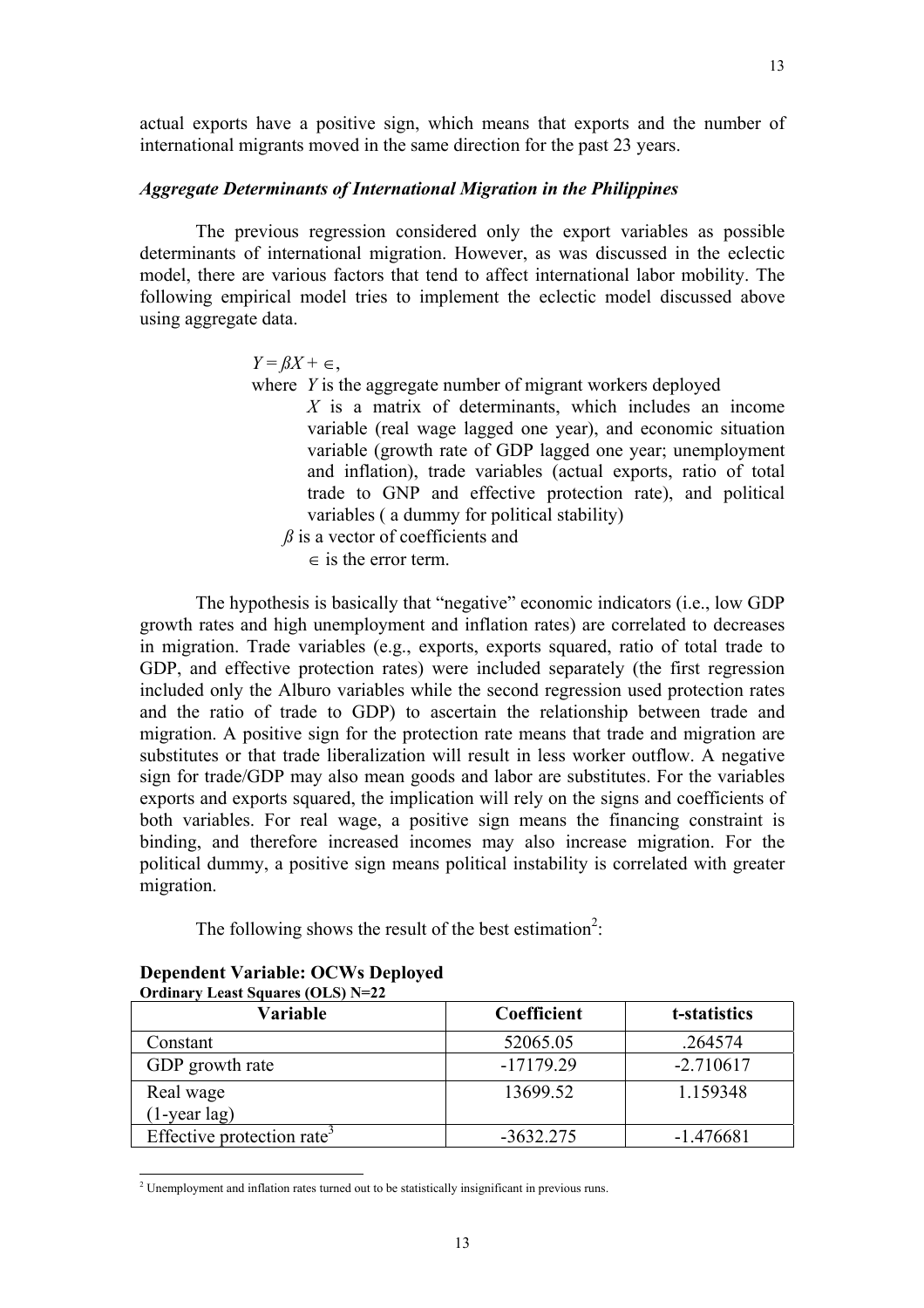| Trade/GDP                        | -30881258   | $-2.339967$ |
|----------------------------------|-------------|-------------|
| <b>Exports</b>                   | 185 0708    | 3.601813    |
| Exports squared                  | $-003054$   | -3 957992   |
| <b>Political stability Dummy</b> | $-29098.26$ | - 619146    |

 $R^2 = 935$  $F-statistics = 29.188$ Adj  $R^2 = .90$ Durbin Watson  $= 2.368$ 

An increasing GDP growth rate is correlated with a decrease in the number of migrant workers leaving the country. This is logical given the increasing opportunities for employment during an expansion phase of the economy. Real wage has a positive sign but is statistically insignificant. Thus the financing constraint is not binding on the Philippines. This may be due to the fact that various mechanisms are present to assist the potential migrant in financing his or her migration costs. For example, employers usually advance travel costs to recruitment agencies, deductible from the future salary of the worker. Some of the costs may be financed by relatives, friends, and other benefactors in the informal network of the worker, both here and abroad.

Total trade/GNP and the export variables also turn out to be significant. Total trade/GDP has a negative sign, implying that increased trade may decrease migration. This clearly means that trade liberalization will reduce worker mobility to other countries. The effective protection rate variable is not significant. However, for the exports variables, we get similar signs as in the Alburo regression. This validates the assertion that accelerating export growth reduces international labor mobility. The political stability variable does not affect overseas migration.

### *A Panel Data Estimation*

 $\overline{a}$ 

The previous regression may be criticized because it lacked the so-called "pull" factors, since we dealt only with the domestic factors affecting workers outflow. In the next estimation, the author included external economic factors (i.e., growth, unemployment, and inflation in destination countries) that might affect the outflow of workers from the Philippines. In the estimation these factors were integrated into the unemployment, inflation, and GDP differentials between the Philippines and the various host countries. Exports to and from the Philippines were also used as regressors to substitute for "trade openness."4 The following is the regression equation<sup>5</sup>:

> $Y = \beta X + \epsilon$ where *Y* is the number of migrant workers deployed to a specific country;  *X* is a matrix of determinants including dummy variables for each country;

> > $\beta$  is a vector of coefficients; and

 $\epsilon$  is the error term

 $3$  This may be correlated with exports and trade/GDP. Dropping this variable does not alter the result.  $4$  Another variable used was total trade of the Philippines to destination countries but turned out insignificant.

 $<sup>5</sup>$  The equation is constrained by the availability of data to represent key variables.</sup>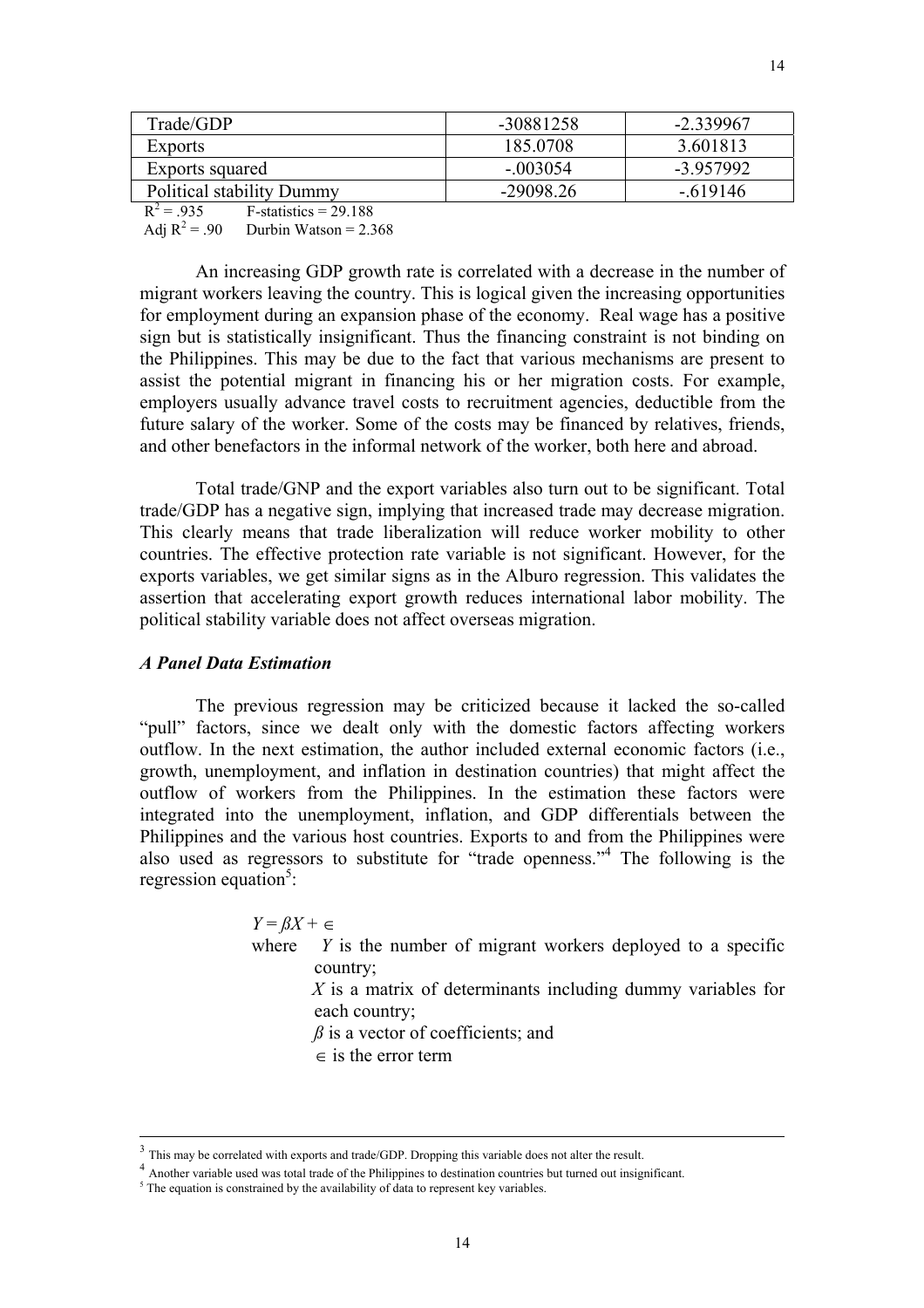| Variable                                | Coefficient | t-Statistic |
|-----------------------------------------|-------------|-------------|
| Constant                                | $-57314.7$  | $-1.552932$ |
| RP exports-host country                 | 44.59672    | 3.219715    |
| $RP$ -exports-host country <sup>2</sup> | $-0.002076$ | $-2.483718$ |
| Host-country exports-RP                 | $-16.47850$ | $-3.084225$ |
| <b>GDP</b> differential                 | $-2.445356$ | $-0.013405$ |
| Unemployment differential               | 5446.654    | 1.226742    |
|                                         | 268.1701    | .355509     |
| Inflation differential                  |             |             |
| D1 (KSArabia)                           | 347744.3    | 6.905471    |
| D <sub>2</sub> (Hong Kong SAR)          | 161441.4    | 4.202924    |
| $D3$ (Japan)                            | 142945.7    | 4.138023    |
| $D4$ (UAE)                              | 153002.8    | 3.237907    |
| D5 (Taiwan)                             | 152795.9    | 3.693025    |
| D6 (Kuwait)                             | 139651.5    | 2.933501    |
| D7 (Singapore)                          | 114898.2    | 3.106225    |
| D8 (Qatar)                              | 139147.2    | 2.801667    |
| D9 (Brunei)                             | 112497.2    | 3.027774    |
| $D10$ (Italy)                           | 72962.83    | 1.890034    |
| Time trend                              | $-3525.715$ | $-1.527219$ |

**Dependent Variable: Number of OCWs Deployed to the Destination Country Ordinary Least Squares (OLS) N = 70** 

 $R^2 = .942001$  $F-statistics = 49.68013$ 

Adj  $R^2 = .923039$  Durbin Watson = 1.095549

Based on the above, all the "differential" variables turn out to be insignificant. However, the country-specific dummy variables controlling for fixed effects over time and across countries are all significant. This implies that other variables not explicitly specified in the model affecting movement toward these countries are relevant. One important variable is the average wage in these countries. In addition, immigration rules and the existence of networks are key factors that may affect migration to the eleven destination countries. These non-economic factors (e.g., political and cultural) have always been cited in the literature on OCWs in the Philippines. The Alburo variables (i.e., Philippine exports and exports squared to the destination countries) have similar signs as in the previous regression involving only internal variables. Both are statistically significant. The exports of destination countries to the Philippines also have significant coefficient and a negative sign. This means that increased imports by the Philippines tend to be correlated to decreases in migration. At first, this may seem to be the wrong sign. But upon further analysis, increased imports by the Philippines also mean economic expansion, as the destination countries include the United States and Japan, where most of our capital imports come from. From the results, one can conclude that greater trade openness that induces export and import growth may lead to reduced overseas migration. This is the same conclusion derived from the first regression.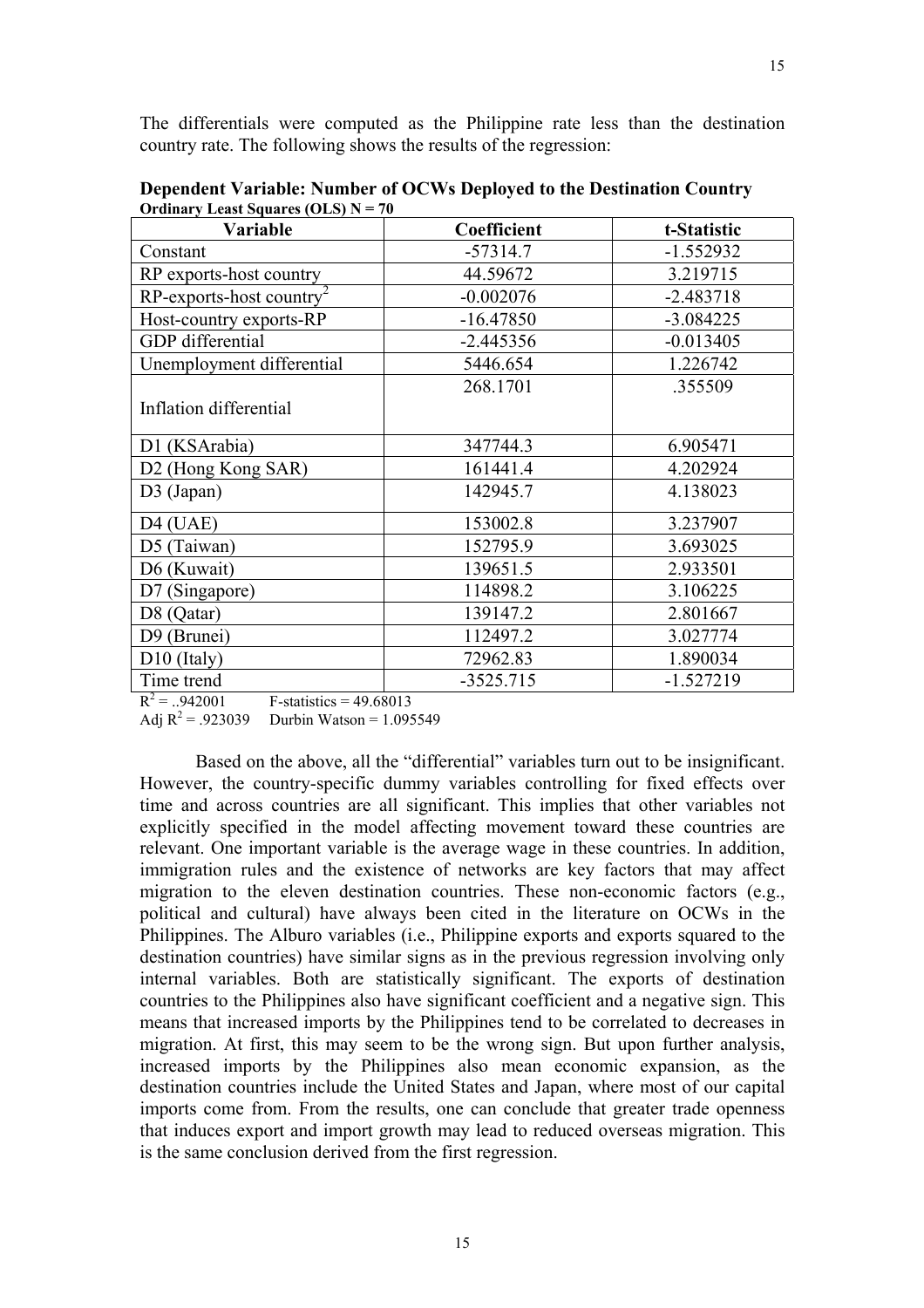The two previous regressions utilized aggregate and country-specific data on Philippine migration. In this estimation, the author used the Family Incomes Expenditure Survey household data to determine the effect of a trade liberalization regime on the migrant's contribution to household per capita income. This was implemented by comparing the results of two regressions based on the 1991 (the preliberalization regime) and the 1997 (the post-liberalization regime) data. The first regression was done by Edgard Rodriguez in an article entitled "International Migration and Income Distribution in the Philippines," published in the *Economic Development and Cultural Change*. The same empirical model was utilized for the 1997 data. The key variable to look at is a dummy for households with at least one remitting migrant.

The following is a summary of the results:

| $11 - 21, 02 (1221), 22, 012 (1221)$<br>Variable | 1991 FIES data (t-values) | 1997 FIES data (t-values) |
|--------------------------------------------------|---------------------------|---------------------------|
| Constant                                         | 8.543 (177.98)            | 9.302(238.51)             |
| Household head                                   |                           |                           |
| Age (years)                                      | .018(9.00)                | .015(7.50)                |
| Age squared/100                                  | $-0.017(8.50)$            | $-0.014(7.00)$            |
| Primary eucation                                 | .233(12.26)               | .195(13.00)               |
| High school education                            | .515(25.75)               | .599(37.44)               |
| Tertiary education                               | 1.104(52.57)              | 1.188 (69.88)             |
| Male                                             | $-.083(5.19)$             | $-124(9.54)$              |
| Married <sup>6</sup>                             | $-.004(0.25)$             | $-.025(2.08)$             |
| No. of children                                  | $-177(59.00)$             | $-194(97.00)$             |
| $(< 15$ years)                                   |                           |                           |
| No. of young adults                              | $-.050(16.67)$            | $-0.044(14.67)$           |
| $(15-25)$                                        |                           |                           |
| No. of adults (.25 years)                        | .027(5.40)                | .031(7.75)                |
| <b>Households with</b>                           | .418(32.15)               | .334(37.11)               |
| remitting migrants                               |                           |                           |
| Urban $(\%)$                                     | .299(33.22)               | .397(56.71)               |
| Adjusted R squared                               | .44                       | .459                      |
| F-Statistic                                      | 1622.27                   | 2775.6                    |

### **Dependent Variable: Per Capita Household Income**   $N = 24,782, (1991)$ ; 39,519 (1997)

Note: Figures in parentheses are t-values

 From above, the coefficient of the dummy variable for remitting migrants decreased from its 1991 level. This implies that the share of remittances in household incomes declined after trade liberalization policies were implemented in the Philippines. The growth years after 1993 may have also increased the share of domestic sources in household incomes. Thus, trade and migration may indeed be substitutes as economic growth is accelerated by the export of goods due to trade reforms.

 $\frac{6}{6}$  The only variable that does not turn out to be significant.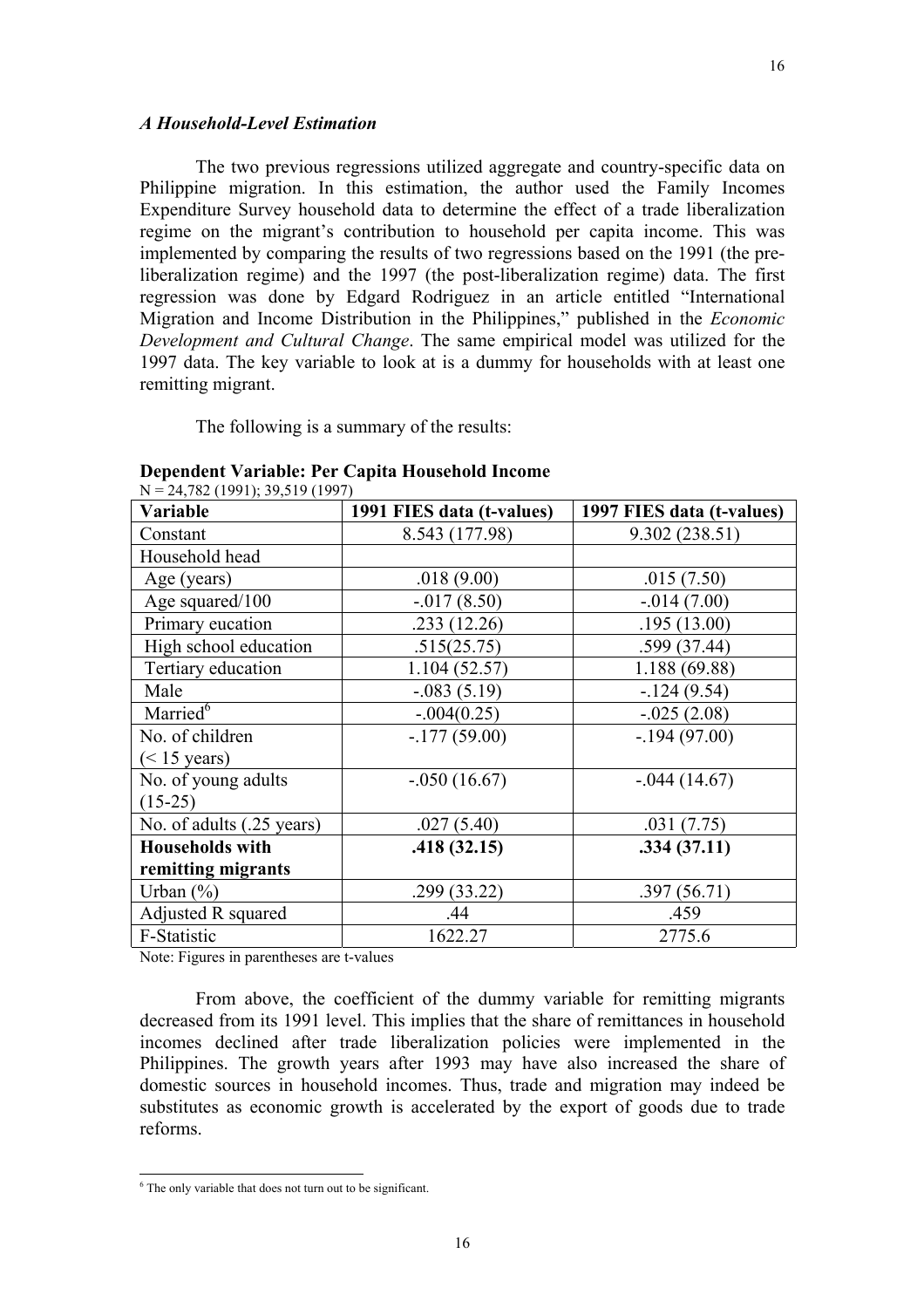### **V. Labor Market Effects of Continued International Migration**

While trade liberalization has been continuing in the Philippines, more reforms are needed to fully liberalize the trade sector. Other market- and sectorrelated reforms (e.g., competition policy) are still necessary to sustain the current economic recovery. Governance should still be improved to facilitate such reforms and move the economy toward a higher-growth path. Thus, continued labor migration overseas in the next ten years may not be farfetched. In such a scenario, sustained worker outflow may have the following positive and negative effects on the economy:

- 1) *Reduction of unemployment and underemployment rates*. As Jurado and Sanchez suggest, international labor migration alleviates the unemployment and underemployment problem in the Philippines. In addition, the income contribution of remittances has the typical consumption multiplier effects on the economy. However, remittances being transformed into investment expenditures are relatively small (Alburo 1994), as OCW families do not usually engage in entrepreneurial activities. Yet as the economic environment changes, remittances utilized for business may also increase.
- 2) *Skill shortages and decreases in productivity*. The productivity of the relatively experienced workers who migrate cannot be fully replaced by new recruits and also, skill shortages coupled with wage increases may lead to the adoption of capital intensive technologies with adverse implications for future employment (Athukorala, 1993).
- 3) *Supply shortages*. Still in terms of labor supply, certain types of labor may suffer some shortages (i.e., specialized skilled labor such as quality software makers) after continued overseas migration. In the long run, this situation will have tremendous effects on the labor market and the economy as a whole, since such types of labor are crucial to sustaining a growth momentum. Even key social services like health and education may suffer with continued skilled labor outflow<sup>7</sup>. Since current wage and salary differentials across countries are very wide, firm-specific remedies (i.e., efficiency wages) that address such a problem in the short run will not suffice, as these firms struggle to become competitive in a global economy. However, sustained economic expansion, if it occurs despite such labor constraints, may eventually lead to the return of such skilled professionals as what had occurred in Taiwan, South Korea, and even Malaysia.
- 4) *Loss of investments in human capital*. The emigration of the more educated and experienced individuals is not merely a transfer of labor services but also of human capital; they carry with them investments in health, education, and nutrition. Thus the inadequacy of human capital in developing economies may even worsen (Lanzona, 1998)

l

 $^7$  The World Bank estimates that the number of physicians and nurses per 10,000 persons in the Philippines decreased from 7.3 to 1.5 and 8.8 to 2.4, respectively, from 1965 to 1984.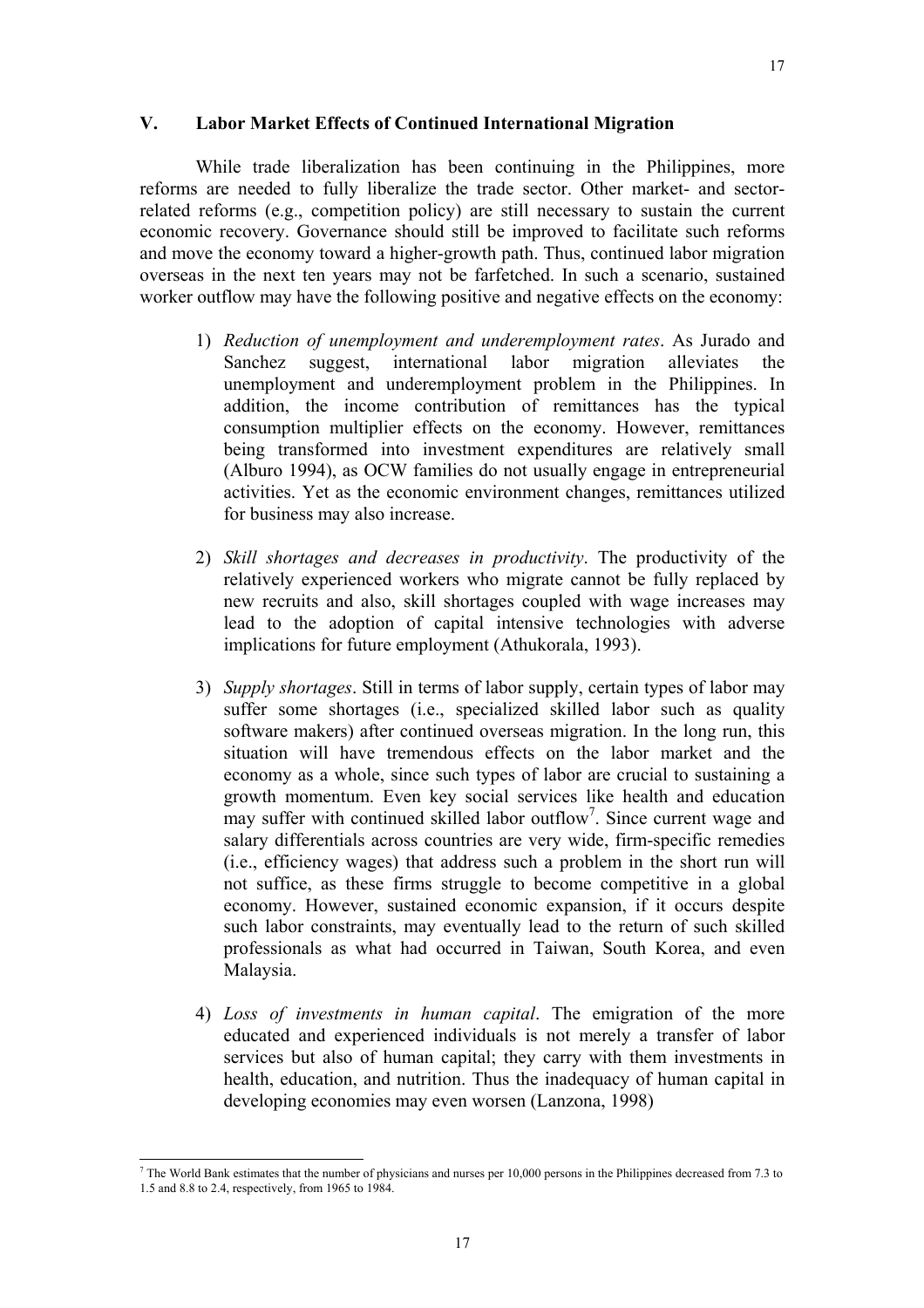5) *Deterioration of social capital*. Another important effect of worker outflow is related to social capital. As Schiff (1998) points out, social capital, like the family, is gravely affected by sustained migration. Philippine studies have also discussed such effects, especially on maintaining marriages and child rearing (Gonzales, 1998). Effects on social capital eventually translate into economic effects, particularly those related to productivity and the development of human capital.

Table 8 shows the skill category of workers migrating to other countries from 1992 to 1998. Around 25% to 30% of the OCWs were composed of professional, technical, administrative, and managerial workers. This fact more or less matches the 1995 Philippine Overseas Employment Administration (POEA) data on the highest educational attainment of overseas workers, indicating that while more than 40% reached college, graduates comprised only about 25% to 30% of the total. About the same percentage can be derived from the Commission on Filipino Overseas data on educational attainment from 1986 to 1996 (*1996 Yearbook of Labor Statistics*). Except for 1996, which was a year of relatively robust growth, the percentage of the relatively skilled workers to the total number of overseas migrant workers has been relatively stable at 25% to 35%. Economic theories suggest that skilled workers are relatively more mobile than unskilled ones. Thus, in economic crises, they are the first to get out of the country. See the following table for an elaboration of this assertion:

| <b>Level of</b><br><b>Education</b> | <b>OCWs</b> in<br>1995 | Percentage<br>to total | <b>Emigrants</b><br>in 1995 | Percentage<br>to total | <b>Employed</b><br>in RP in | Percentage<br>to total |
|-------------------------------------|------------------------|------------------------|-----------------------------|------------------------|-----------------------------|------------------------|
| Reached                             |                        |                        |                             |                        | 1996 (000)                  |                        |
| Elementary                          | 90,782                 | 11.6                   | 10,016                      | 17.8                   | 11,209                      | 41.2                   |
| High                                | 244,044                | 31.2                   | 14,851                      | 26.4                   | 9,088                       | 33.4                   |
| school                              |                        |                        |                             |                        |                             |                        |
| Post                                | 86,922                 | 11.1                   | 3,201                       | 5.7                    |                             |                        |
| secondary                           |                        |                        |                             |                        |                             |                        |
| College                             | 342,929                | 43.8                   | 22,288                      | 39.6                   | 5,966                       | 22.0                   |
| Post                                | 2,942                  | 0.5                    | 1,265                       | 2.3                    |                             |                        |
| graduate                            |                        |                        |                             |                        |                             |                        |
| Others                              | 14,671                 | 1.8                    | 4,638                       | 8.2                    | 924                         | 3.4                    |
| Total                               | 782,297                | 100.0                  | 56,259                      | 100.0                  | 27,186                      | 100.0                  |

In 1996 only 22% of the employed labor force reached college. This means that the percentage of college-level workers leaving the country was greater than those actually employed. OCWs and emigrants who reached college comprise around 40% or more of all those who leave the country. In a sense this implies that the Philippines is gradually losing an increasing percentage of its skilled workforce, assuming that such workers have reached college or post-secondary levels. The *Economist* even ranked the Philippines as the country with the third highest probability of having educated citizenry migrating and working overseas<sup>8</sup>. Unless our economy resumes its growth path, the exodus of our skilled workers will continue, especially in this era of globalization. However, sustaining our growth also requires

<sup>&</sup>lt;sup>8</sup> South Africa ranked first.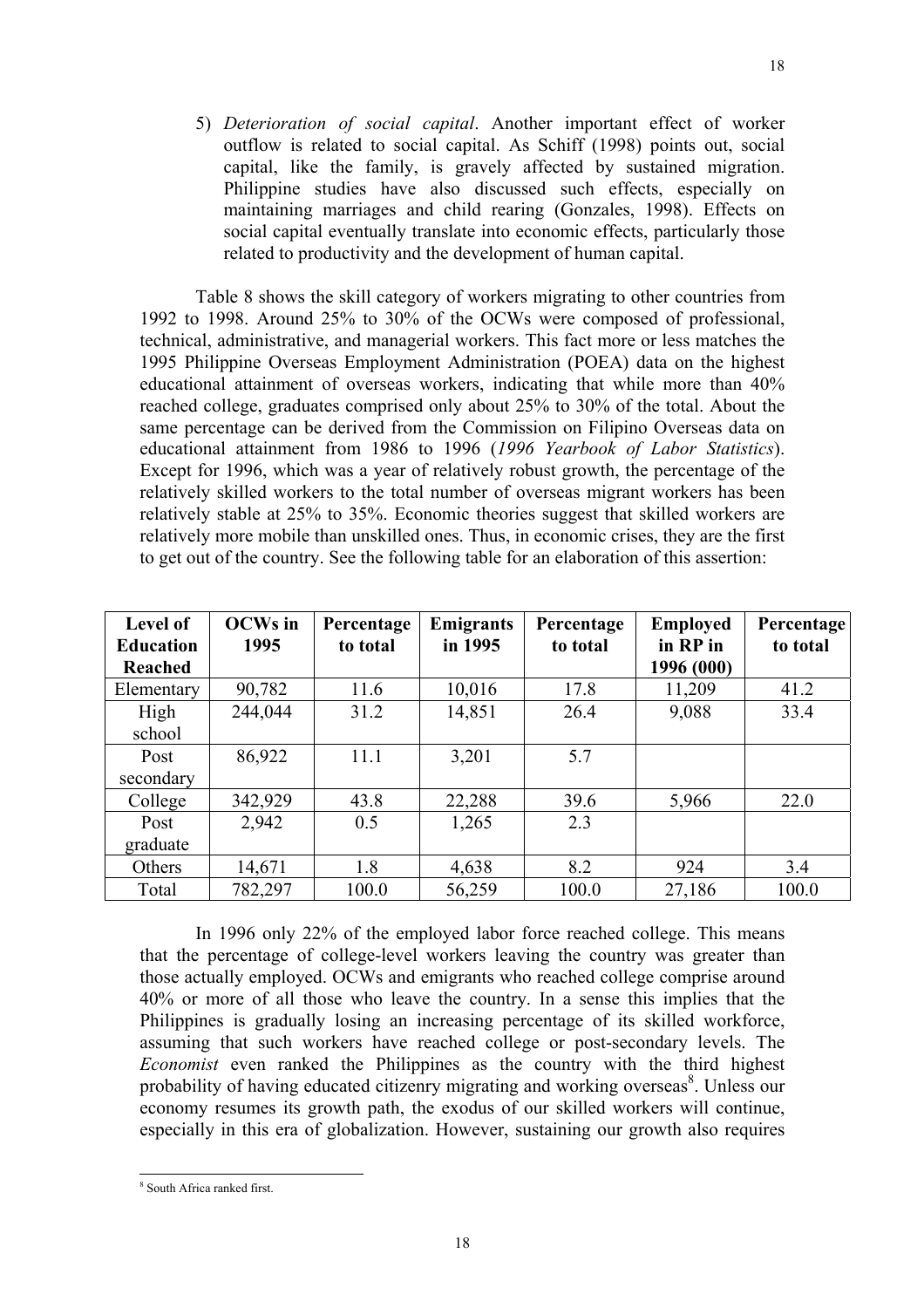the availability of such skilled workers. Thus, government should start formulating policies that will entice these skilled individuals to return to their native land.

Contrary to the "migration costs and financing constraint" hypothesis, which limits the migration possibilities of the relatively less skilled workers, workers who have reached elementary and high school levels comprise around 40% of the overseas contract workers. Thus, as mentioned in the previous chapters, certain mechanisms facilitate the migration of such relatively less skilled workers. However, these workers are also vulnerable to labor contracts that are oppressive and discriminatory because of their weak bargaining leverage.

### **VII. Conclusions and Policy Recommendations**

The study tried to ascertain the determinants of international migration, including its relation with trade variables. From the data and regression analyses, the following conclusions are drawn:

- 1) Among the internal factors that account for migration, the growth of the economy still proved to be a major determinant. (Other variables like inflation and unemployment did not turn out to be significant.) However, this conclusion was derived without regard for external factors. When the external factors were included, only the trade variables and country-specific factors became relatively more important. Thus, it is possible that unique factors in each country may affect overseas labor migration like the existence of networks or the implicit policy of foreign labor accommodation. The political stability dummy variable was also statistically insignificant.
- 2) The financing constraint may not be binding on the Philippines, as various mechanisms are present to facilitate overseas migration. These include employers' advances for travel costs or support from networks both here and abroad. Thus greater liberalization and economic growth may indeed stem migration trends in the long run.
- 3) Trade and migration are substitutes but only with accelerated export growth. The ratio of trade to GDP showed a negative sign, thus implying that goods and labor mobility are substitutes. However, in the aggregate data regression analysis, a positive relationship between exports and the number of OCWs was derived, though squaring the volume of exports yielded a coefficient with a negative sign. This means that only through accelerated export expansion would migration slow down. The same result was obtained from the panel data estimation. Since actual exports are also positively related to the number of OCWs in both time series and panel data estimation, it is clearly possible that trade and migration are complements during the adjustment phase of liberalization. The other trade variables like the effective protection rate did not turn out to be significant. The variable *exports of OCW destination countries to the Philippines* (or imports by the Philippines from such countries) was also found to be significant with a negative sign. Increasing imports are usually associated with economic expansion and thus with the slowing down of international migration.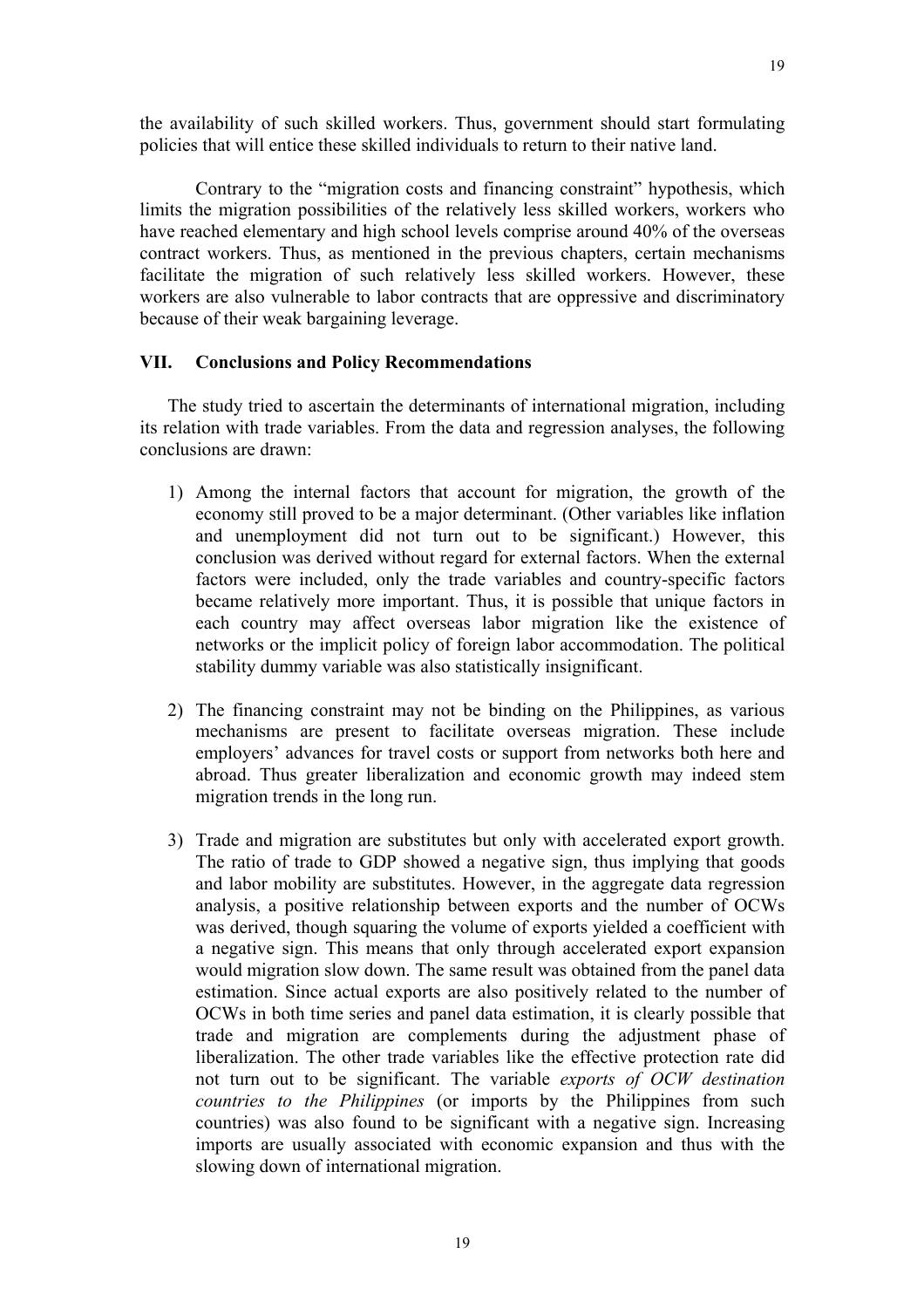4) An alarming percentage of our OCWs are highly skilled workers. The adequate supply of such workers is key to our "competitiveness" in inducing both foreign and domestic capital to invest within our shores. They are also important in expanding and sustaining economic growth. Unless government is able to reverse the tide, our labor market for highly skilled labor may soon become tight.

The key policy prescription is to continue with the economic reforms, such as improving trade openness, to increase the employment and income possibilities of the Filipino people. Trade liberalization, as it promotes labor-intensive exportorientation, greater competition, and efficiency toward output growth in the economy, will reduce labor migration in the medium and long run. However, in the short run, government has to rely on both commodity and labor exports to provide the impetus to growth and alleviate employment pressures. In this regard, government during this phase must be able to craft policies that will maintain certain types of skilled labor (e.g., engineers, software programmers and specialists), which are also needed for catalyzing economic expansion. At the same time, government should establish support and protective mechanisms for OCWs susceptible to onerous labor contracts, as migration continues during the early stages of economic expansion. Sustained growth with higher incomes and very low unemployment rates will hopefully make the majority of Filipinos stay and work within the country, and lure back those who are employed abroad.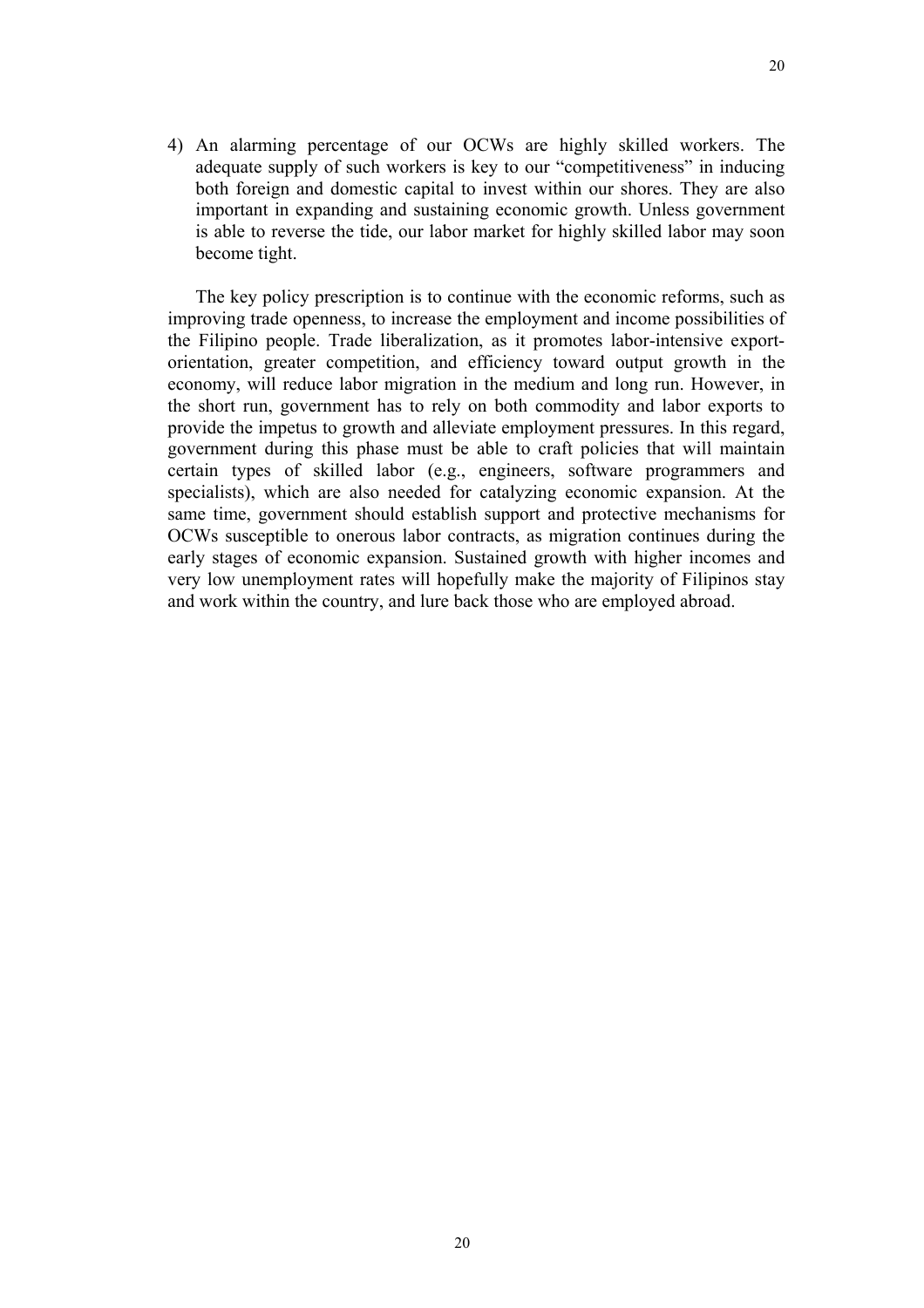21

## **Bibliography**

Alburo, F. 1993. Remittances, Trade and the Philippine Economy. *Asia and Pacific Migration Journal* 2 (3): 269-283.

\_\_\_\_\_\_\_\_\_\_\_\_\_. 1994. Trade and Turning Points in Labor Migration", *Asia and Pacific Migration Journal* 3 (1): 49-80.

\_\_\_\_\_\_\_\_\_\_\_\_\_. 1998. Exporting Goods or Labour: Experiences of East, South and Southeast Asia. In *Globalization of Labour Markets,* edited by Memedovic, Kuyvenhoven and Molle, Kluwer. Amsterdam: Academic Publishers.

- Amjad, R. 1996. Philippines and Indonesia: On the Way to a Migration Transition. *Asia and Pacific Migration Journal* (5) 2-3: 313-338.
- Athukorala, P. 1993. International Labour Migration in the Asian Pacific Region: Patterns, Policies and Economic Implications. *Asia Pacific Economic Literature* (November): 28-57.
- Battistella, G. and M. Asis. 1999. *The Crisis and Migration in Asia*. Quezon City: Scalibrini Migration Center.
- Bohning, W. 1996. Conceptualizing and Simulating the Impact of the Asian Crisis on Filipinos' Employment Opportunities Abroad. *Asia and Pacific Migration Journal* 5 (2-3): 339-368.
- Fields, G. 1994. The Migration Transition in Asia. *Asia Pacific Migration Journal* 3 (1)**:** 7-30.
- Gonzales, J. 1998. *Philippine Labour Migration: Critical Dimensions of Public Policy*. Manila: DLSU Press and Singapore: Institute of Southeast Asian Studies.
- Lanzona, L. 1998. International Migration and Self-Selection: Consequences and Policy Implications for APEC. Unpublished.
- Lim, J. 1998. *The Social Impact and Responses to the Current East Asian Economic and Financial Crisis: The Philippine Case*. Seoul: United Nations Development Programme and Korea Development Institute.
- Massey, D. et al. 1993. Theories of International Migration: A Review and Appraisal, *Population and Development Review* 19 (3) September: 431-466.
- Rodriguez, E. 1998. International Migration and Income Distribution in the Philippines. *Economic Development and Cultural Change.* Chicago**:** The University of Chicago.
- Ong, P., L. Cheng, and L. Evans. 1994. Migration of Highly Educated Asians and Global Gynamics. *Asia and Pacific Migration Journal* 1 (3-4): 543-567.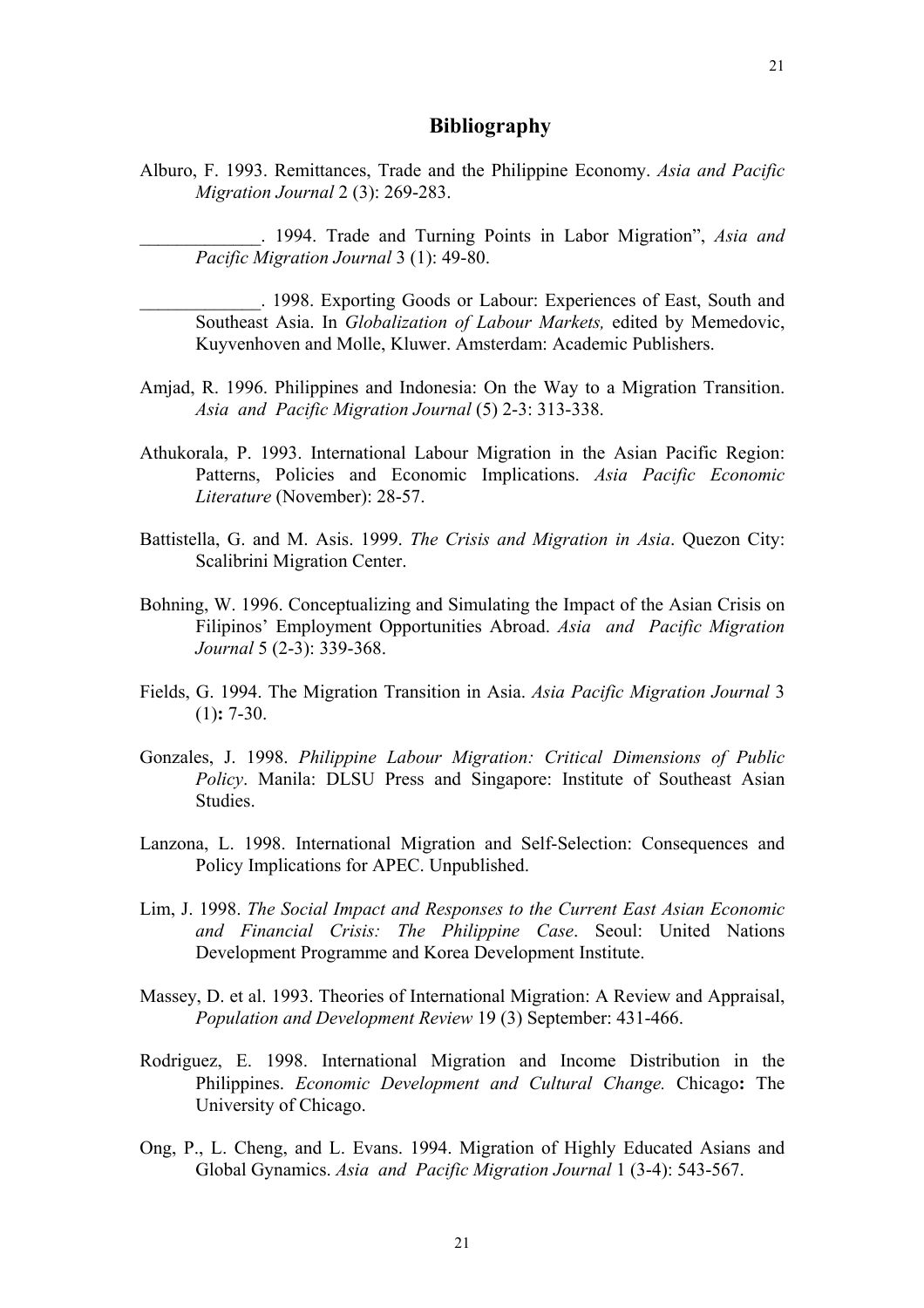- Sanchez, T. and Jurado, G. 1998. Temporary Labor Migration in the Philippines. *PIDS Discussion Paper*. Manila: Philippine Institute of Development Studies.
- Schiff, M. 1998. Trade, Migration and Welfare: The Impact of Social Capital. *World Bank Working Paper* (November).
- Schiff, M. 1998. South-North Migration and Trade: A Survey and Policy Implications. *World Bank Working Paper* (October).
- Schiff, M. and A. Lopez. 1994. Migration and Skill Composition of the Labour Force: the Impact of Trade Liberalization in Developing Countries. *World Bank Working Paper* (June).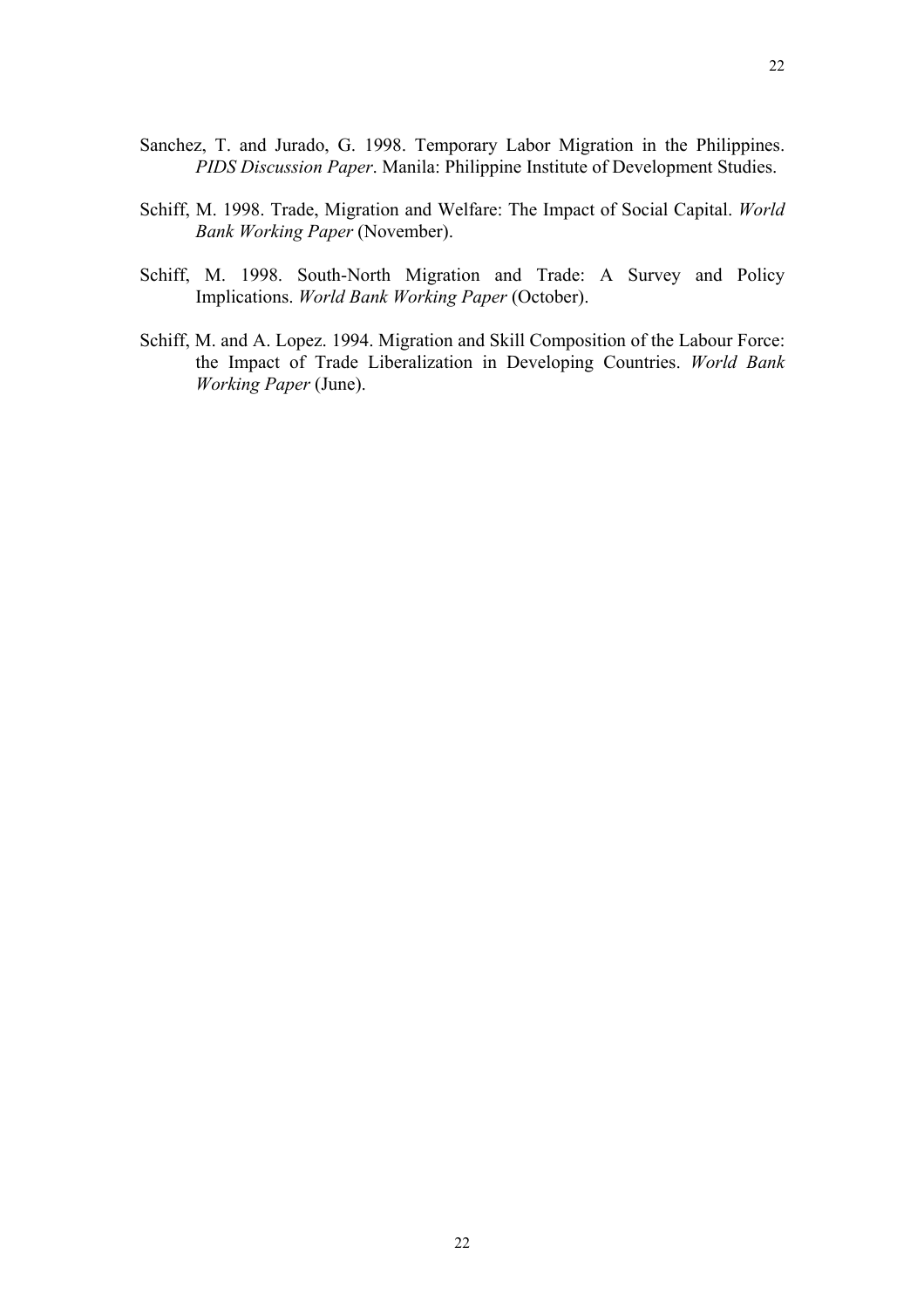### **Table 1 Migration, Trade and Growth Data**

| <b>YEAR</b> | <b>OCW</b>      | <b>REMITTANCES</b> | <b>EXPORTS</b> | <b>GNP</b>    | <b>GDP</b>    |
|-------------|-----------------|--------------------|----------------|---------------|---------------|
|             | <b>Deployed</b> | (in US\$ 000)      | (in US\$ 000)  | (in US\$ 000) | (in US\$ 000) |
| 1975        | 36,035          | 103,000            | 2,294,470      | 452,086,000   | 454,260,000   |
| 1976        | 47,835          | 111,000            | 2,573,680      | 490,058,000   | 494,265,000   |
| 1977        | 70,375          | 162,960            | 3,150,890      | 518,426,000   | 521,954,000   |
| 1978        | 88,241          | 290,850            | 3,424,870      | 546,769,000   | 548,950,000   |
| 1979        | 137,337         | 364,740            | 4,601,190      | 581,731,000   | 579,909,000   |
| 1980        | 214,590         | 421,270            | 5,787,790      | 608,599,000   | 609,768,000   |
| 1981        | 266,243         | 545,870            | 5,720,400      | 628,335,000   | 630,462,000   |
| 1982        | 314,284         | 810,480            | 5,020,590      | 646,174,000   | 653,467,000   |
| 1983        | 434,207         | 944,450            | 5,005,290      | 655,953,000   | 665,717,000   |
| 1984        | 350,982         | 658,890            | 5,390,650      | 598,039,000   | 616,962,000   |
| 1985        | 372,784         | 693,704            | 4,628,950      | 556,074,000   | 571,883,000   |
| 1986        | 378,190         | 695,660            | 4,841,780      | 579,136,000   | 591,423,000   |
| 1987        | 449,271         | 808,810            | 5,720,240      | 605,864,000   | 616,926,000   |
| 1988        | 471,030         | 874,070            | 7,074,190      | 652,570,000   | 658,583,000   |
| 1989        | 458,626         | 1,001,911          | 7,820,710      | 689,209,000   | 699,449,000   |
| 1990        | 446,095         | 1,209,009          | 8,186,030      | 724,386,000   | 720,692,000   |
| 1991        | 615,019         | 1,649,374          | 8,839,510      | 726,819,000   | 716,523,000   |
| 1992        | 686,457         | 2,202,382          | 9,824,310      | 736,043,000   | 718,941,000   |
| 1993        | 696,630         | 2,229,582          | 11,374,810     | 746,921,000   | 734,156,000   |
| 1994        | 719,602         | 3,008,117          | 13,482,900     | 786,136,000   | 766,368,000   |
| 1995        | 654,022         | 3,868,378          | 17,447,190     | 824,525,000   | 802,224,000   |
| 1996        | 660,122         | 4,243,641          | 20,542,550     | 884,226,000   | 849,121,000   |
| 1997        | 747,696         | 5,741,835          | 25,227,700     | 931,116,000   | 893,017,000   |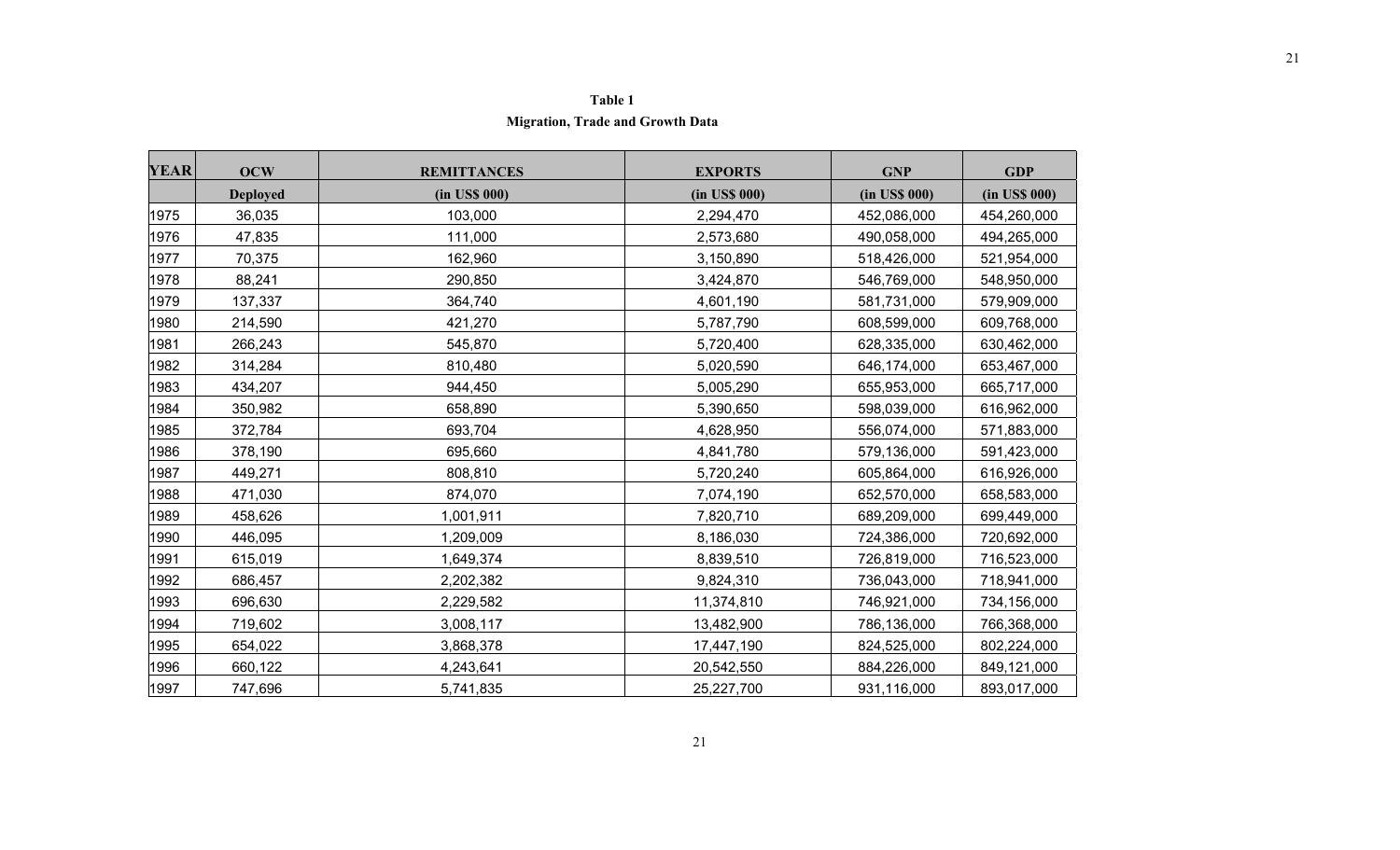### **Table 2**

**Exports-Remittances Ratio and Remittances per OCW**

| <b>YEAR</b> | <b>EXPORTS/</b>    | <b>REMITTANCES/</b> |
|-------------|--------------------|---------------------|
|             | <b>REMITTANCES</b> | <b>OCW DEPLOYED</b> |
| 1975        | 22.27641           | 2858.332            |
| 1976        | 23.18631           | 2320.477            |
| 1977        | 19.33536           | 2315.595            |
| 1978        | 11.77538           | 3296.087            |
| 1979        | 12.61499           | 2655.803            |
| 1980        | 13.73891           | 1963.139            |
| 1981        | 10.47942           | 2050.27             |
| 1982        | 6.194588           | 2578.814            |
| 1983        | 5.299688           | 2175.115            |
| 1984        | 8.181411           | 1877.276            |
| 1985        | 6.672803           | 1860.874            |
| 1986        | 6.95998            | 1839.446            |
| 1987        | 7.072415           | 1800.272            |
| 1988        | 8.093391           | 1855.657            |
| 1989        | 7.805793           | 2184.593            |
| 1990        | 6.770859           | 2710.205            |
| 1991        | 5.359312           | 2681.826            |
| 1992        | 4.460766           | 3208.332            |
| 1993        | 5.101768           | 3200.524            |
| 1994        | 4.482173           | 4180.251            |
| 1995        | 4.510208           | 5914.752            |
| 1996        | 4.840784           | 6428.571            |
| 1997        | 4.393665           | 7679.371            |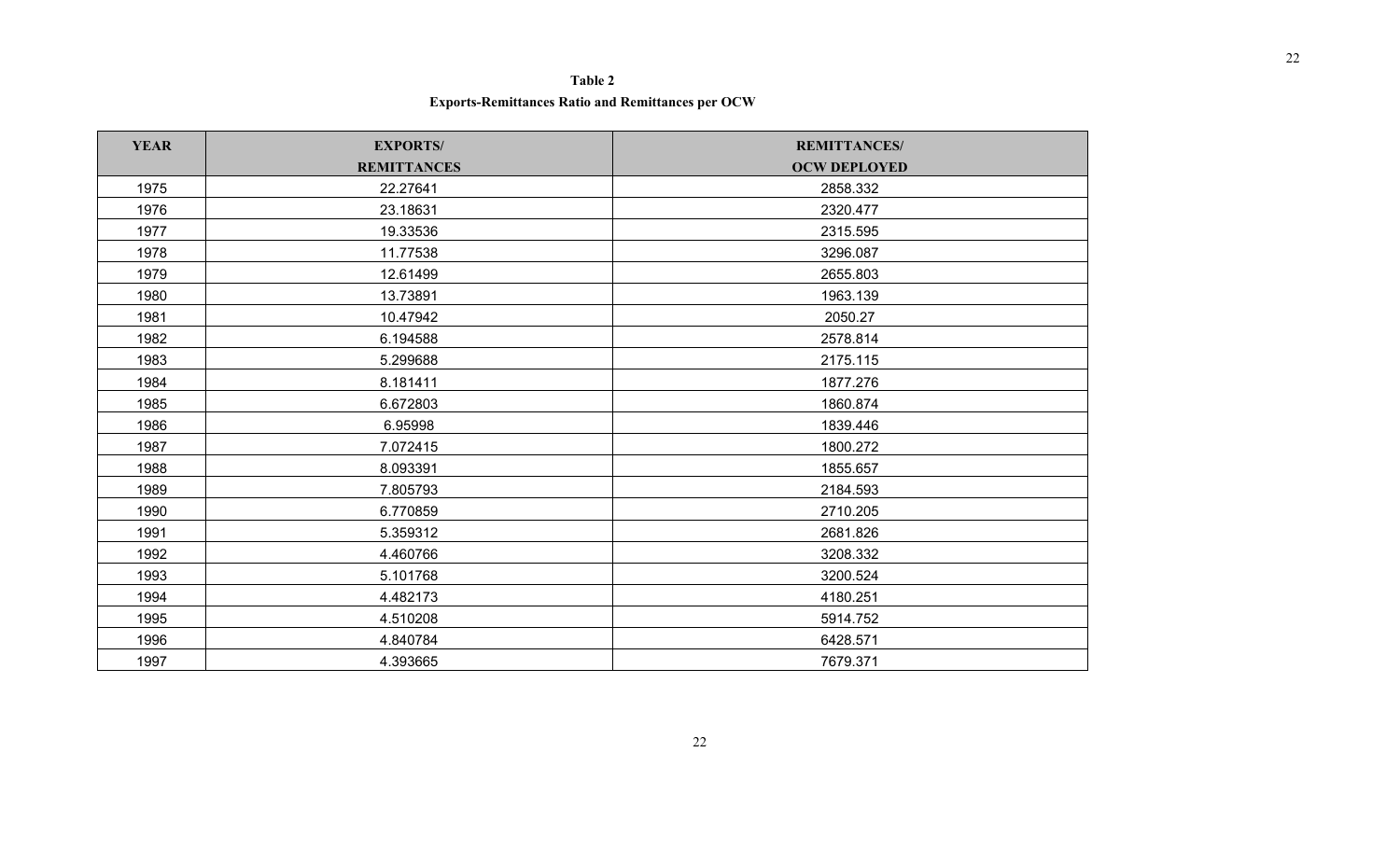| Table 3                                      |  |
|----------------------------------------------|--|
| Growth Rates of OCW, Remittances and Exports |  |

| <b>YEAR</b> | <b>Growth Rate of OCW</b><br>(in percent) | <b>Growth Rate of Remittances</b><br>(in percent) | <b>Growth Rate of Exports</b><br>(in percent) |
|-------------|-------------------------------------------|---------------------------------------------------|-----------------------------------------------|
| 1975        |                                           |                                                   |                                               |
| 1976        | 32.75                                     | 7.77                                              | 12.17                                         |
| 1977        | 47.13                                     | 46.81                                             | 22.43                                         |
| 1978        | 25.39                                     | 78.48                                             | 8.7                                           |
| 1979        | 55.64                                     | 25.4                                              | 34.35                                         |
| 1980        | 56.25                                     | 15.5                                              | 25.79                                         |
| 1981        | 24.07                                     | 29.58                                             | $-1.16$                                       |
| 1982        | 18.04                                     | 48.47                                             | $-12.23$                                      |
| 1983        | 38.16                                     | 16.53                                             | $-0.3$                                        |
| 1984        | $-19.17$                                  | $-30.24$                                          | 7.7                                           |
| 1985        | 6.21                                      | 5.28                                              | $-14.13$                                      |
| 1986        | 1.45                                      | 0.28                                              | 4.6                                           |
| 1987        | 18.8                                      | 16.26                                             | 18.14                                         |
| 1988        | 4.84                                      | 8.07                                              | 23.67                                         |
| 1989        | $-2.63$                                   | 14.62                                             | 10.55                                         |
| 1990        | $-2.73$                                   | 20.67                                             | 4.67                                          |
| 1991        | 37.87                                     | 36.42                                             | 7.98                                          |
| 1992        | 11.62                                     | 33.53                                             | 11.14                                         |
| 1993        | 1.48                                      | 1.24                                              | 15.78                                         |
| 1994        | 3.3                                       | 34.92                                             | 18.53                                         |
| 1995        | $-9.11$                                   | 28.6                                              | 29.4                                          |
| 1996        | 0.93                                      | 9.7                                               | 17.74                                         |
| 1997        | 13.27                                     | 35.3                                              | 22.81                                         |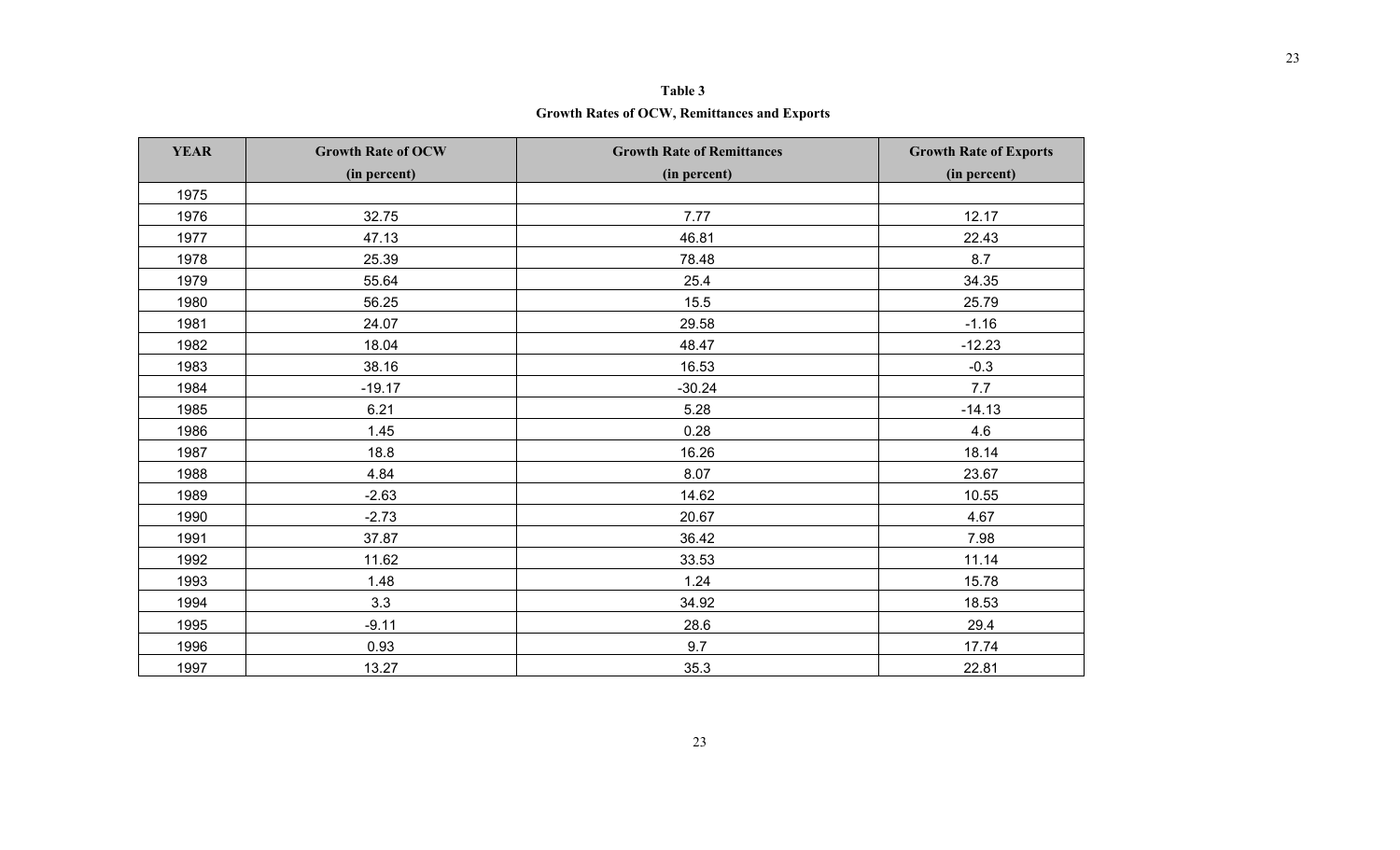| <b>YEAR</b> | <b>Land-based</b> | <b>AFRICA</b> | <b>AMERICAS</b> | <b>ASIA</b> | <b>EUROPE</b> | <b>MIDDLE EAST</b> | <b>OCEANIA</b> | <b>TRUST</b>       | <b>Sea-based</b> | <b>TOTAL</b> |
|-------------|-------------------|---------------|-----------------|-------------|---------------|--------------------|----------------|--------------------|------------------|--------------|
|             |                   |               |                 |             |               |                    |                | <b>TERRITORIES</b> |                  |              |
| 1984        | 300,378           | 1,843         | 2,515           | 38,817      | 3,683         | 250,210            | 913            | 2,397              | 50,604           | 350,982      |
| 1985        | 320,494           | 1,977         | 3,744           | 52,838      | 4,067         | 253,867            | 953            | 3,048              | 52,290           | 372,784      |
| 1986        | 323,517           | 1,847         | 4,035           | 72,536      | 3,693         | 236,434            | 1,080          | 3,892              | 54,697           | 378,214      |
| 1987        | 382,229           | 1,856         | 5,614           | 90,434      | 5,643         | 272,038            | ,271           | 5,373              | 67,042           | 449,271      |
| 1988        | 385,117           | 1,958         | 7,902           | 92,648      | 7,614         | 267,035            | ,397           | 6,563              | 85,913           | 471,030      |
| 1989        | 355,346           | 1,741         | 9,962           | 86,196      | 7,830         | 241,081            | ,247           | 7,289              | 103,280          | 458,626      |
| 1990        | 334,883           | 1,273         | 9,557           | 90,768      | 6,853         | 218,110            | 942            | 7,380              | 111,212          | 446,095      |
| 1991        | 489,260           | 1,964         | 13,373          | 132,592     | 13,156        | 302,825            | ,374           | 11,409             | 125,759          | 615,019      |
| 1992        | 549,655           | 2,510         | 12,319          | 134,776     | 14,590        | 340,604            | ,669           | 11,164             | 136,806          | 686,461      |
| 1993        | 550,872           | 2,425         | 12,228          | 168,205     | 13,423        | 302,975            | ,507           | 8,890              | 145,758          | 696,630      |
| 1994        | 565,226           | 3,255         | 12,603          | 194,120     | 11,513        | 286,387            | ,295           | 8,489              | 154,376          | 719,602      |
| 1995        | 488,621           | 3,615         | 13,469          | 166,774     | 10,279        | 234,310            | ,398           | 7,039              | 165,401          | 654,022      |
| 1996        | 484,653           | 2,494         | 8,378           | 174,308     | 11,409        | 221,224            | ,577           | 4,869              | 175,469          | 660,122      |
| 1997        | 559,227           | 3,517         | 7,058           | 235,129     | 12,626        | 221,047            | ,970           | 5,280              | 188,469          | 747,696      |
| 1998        | 562,384           | 5,548         | 8,210           | 221,257     | 15,682        | 226,803            | 2,062          | 6,483              | 193,300          | 755,684      |

**Table 4 NUMBER OF DEPLOYED OVERSEAS FILIPINO WORKERS BY REGION OF DESTINATION (1984-1998)** 

**SOURCE:** POEA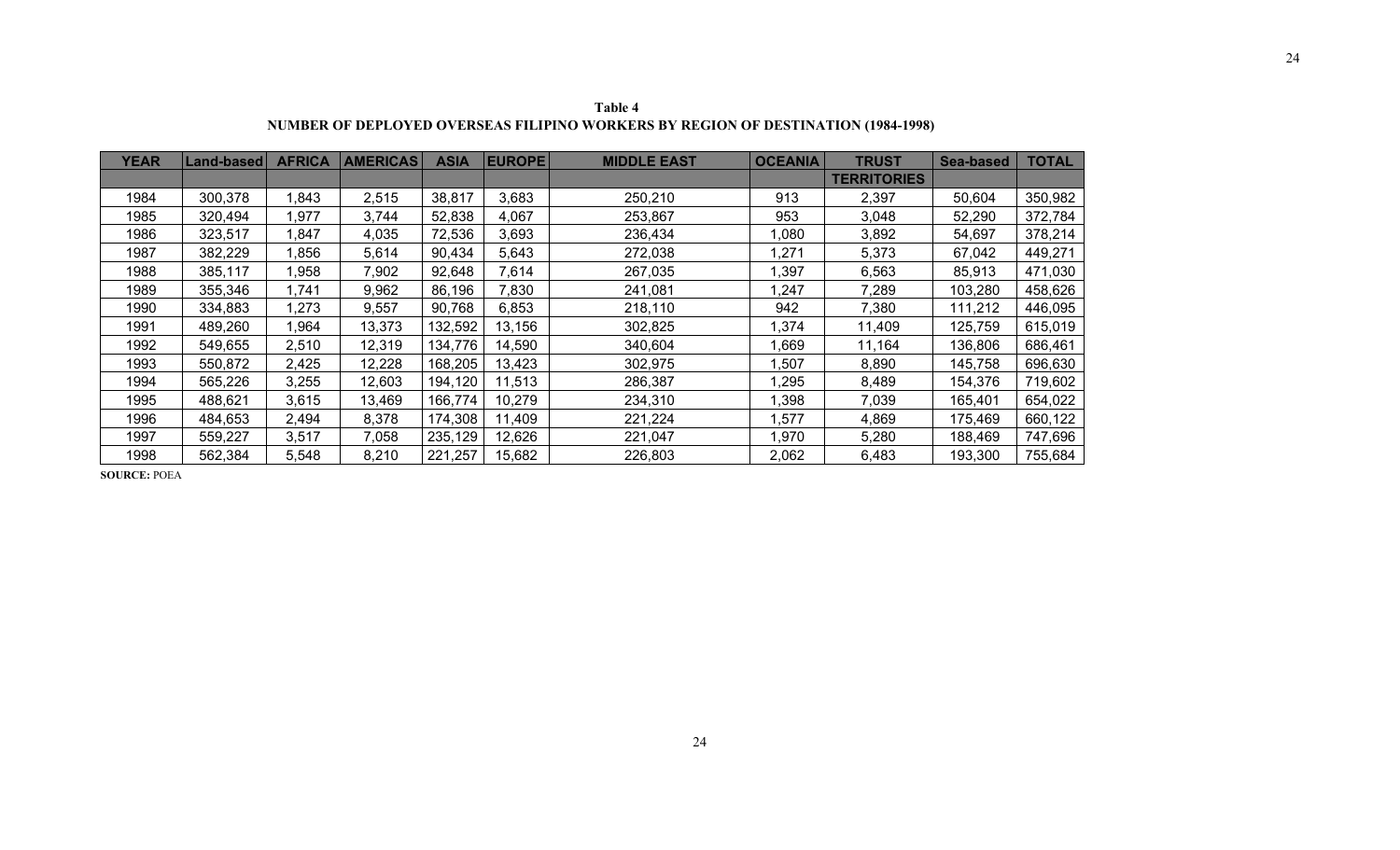| Table 5                                         |
|-------------------------------------------------|
| <b>TOP TEN COUNTRIES IN TERMS OF DEPLOYMENT</b> |

 **1984-1998** 

| <b>YEAR</b>  | KINGDOM OF          | <b>HONG KONG</b> | <b>JAPAN</b> | <b>UNITED</b><br><b>ARAB</b> | <b>TAIWAN</b> | <b>KUWAIT</b> | <b>SINGAPORE</b> | <b>QATAR</b> | <b>BRUNEI</b> | <b>ITALY</b> | <b>UNITED</b> |
|--------------|---------------------|------------------|--------------|------------------------------|---------------|---------------|------------------|--------------|---------------|--------------|---------------|
|              | <b>SAUDI ARABIA</b> |                  |              | <b>EMIRATES</b>              |               |               |                  |              |               |              | <b>STATES</b> |
| 1984         | 200,203             | 17,442           | 11,656       | 9,832                        | 6             | 11,385        | 5,886            | 2,756        | 2,251         | 1,567        | 2,214         |
| 1985         | 185,837             | 22,020           | 16,029       | 15,093                       | 9             | 21,167        | 10,047           | 3,751        | 3,292         | 1,413        | 3,135         |
| 1986         | 164,832             | 25,594           | 24,571       | 20,528                       | 15            | 22,888        | 15,093           | 5,113        | 4,643         | 1,281        | 3,004         |
| 1987         | 197,219             | 30,811           | 33,791       | 24,168                       | 3             | 21,377        | 17,601           | 6,610        | 4,737         | 2,099        | 3,643         |
| 1988         | 201,451             | 34,793           | 41,289       | 19,484                       | 37            | 14,211        | 8,221            | 7,706        | 5,528         | 4,522        | 5,347         |
| 1989         | 176,300             | 37,661           | 32,688       | 19,865                       | 88            | 11,304        | 4,706            | 9,293        | 5,617         | 3,940        | 6,003         |
| 1990         | 169,886             | 34,412           | 41,558       | 17,189                       | 54            | 5,007         | 4,698            | 7,138        | 4,206         | 3,229        | 5,094         |
| 1991         | 228,139             | 50,652           | 57,344       | 26,601                       | 33            | 14,819        | 7,697            | 7,485        | 8,738         | 8,038        | 5,791         |
| 1992         | 260,112             | 52,261           | 51,949       | 28,839                       | 1,193         | 15,872        | 8,656            | 9,098        | 10,866        | 9,251        | 5,964         |
| 1993         | 230,996             | 62,583           | 43,542       | 30,045                       | 23,025        | 11,256        | 11,568           | 8,202        | 10,960        | 9,367        | 6,304         |
| 1994         | 215,361             | 62,161           | 54,879       | 27,713                       | 34,387        | 11,486        | 11,324           | 8,811        | 9,731         | 7,421        | 7,035         |
| 1995         | 168,604             | 51,701           | 25,032       | 26,235                       | 50,538        | 9,852         | 10,736           | 9,691        | 6,807         | 5,829        | 7,456         |
| 1996         | 155,848             | 43,861           | 20,143       | 26,069                       | 65,464        | 10,802        | 15,087           | 7,889        | 7,651         | 6,780        | 3,190         |
| 1997         | 160,302             | 78,513           | 33,226       | 25,579                       | 72,748        | 10,205        | 16,055           | 8,294        | 9,594         | 8,915        | 2,397         |
| 1998         | 158,148             | 64,160           | 38,122       | 26,737                       | 79,664        | 15,359        | 13,373           | 8,282        | 12,337        | 10,737       | 2,668         |
| <b>TOTAL</b> | 2,715,090           | 668,625          | 525,819      | 343,977                      | 327,264       | 206,990       | 160,748          | 110,119      | 106,958       | 84,389       | 69,245        |

SOURCE: Philippine Overseas Employment Administration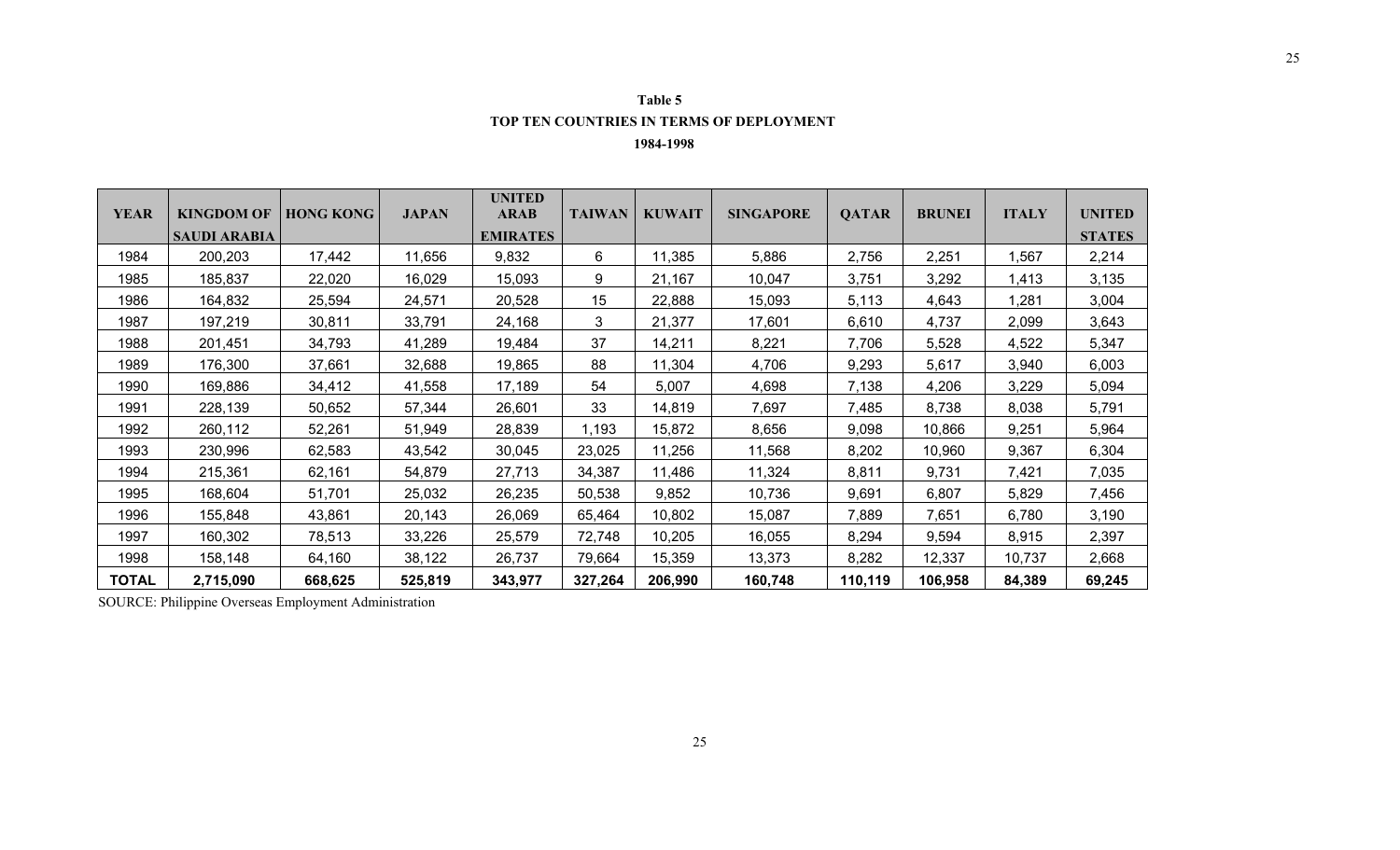### **Table 6**

## **Exports and Imports of the Philippines to and from the Countries Listed (in million of U.S. Dollars)**

|                      | <b>Exports</b> |              |              |                          |       |        |       |                          | <b>Imports</b> |        |       |       |       |       |                          |                          |
|----------------------|----------------|--------------|--------------|--------------------------|-------|--------|-------|--------------------------|----------------|--------|-------|-------|-------|-------|--------------------------|--------------------------|
|                      | 1990           | 1991         | 1992         | 1993                     | 1994  | 1995   | 1996  | 1997                     | 1990           | 1991   | 1992  | 1993  | 1994  | 1995  | 1996                     | 1997                     |
| Saudi Arabia         | 64             | 59           | 57           | 68                       | 59    | 64     | 55    | 63                       | 620            | 690    | 874   | 740   | 994   | .719  | ,630                     | ,809                     |
| Hong Kong            | 330            | 392          | 464          | 546                      | 651   | 822    | 868   | ,153                     | 577            | 614    | 721   | 879   | .146  | 374.  | ,343                     | 2,430                    |
| Japan                | ,622           | 1,771        | ,745         | , 81                     | 2,020 | 2,740  | 3,668 | 4,558                    | 2,397          | 2,517  | 3,087 | 4,022 | 5,447 | 6,303 | 6,916                    | 9,564                    |
| United Arab          |                |              |              |                          |       |        |       |                          |                |        |       |       |       |       |                          |                          |
| Emirates             | 4              | 65           | 110          | 148                      | 130   | 105    | 124   | 141                      | 410            | 289    | 259   | 255   | 230   | 184   | 301                      | 334                      |
| Taiwan               | 209            | 210          | 287          | 346                      | 452   | 568    | 661   | ,250                     | 835            | 854    | 960   | 1,031 | ,270  | .,537 | ,582                     | 2,471                    |
| Kuwait               | O.             | $\mathbf{R}$ | ⇁            | 10                       | Q     | 10     | 18    | $\overline{\phantom{0}}$ | 208            | $\sim$ | 83    | 193   | 87    | 35    | 18                       | $\overline{\phantom{0}}$ |
| Singapore            | 240            | 229          | 252          | 378                      | 707   | 994    | ,224  | ,802                     | 508            | 475    | 551   | 979   | ,489  | ,278  | ,689                     | 3,242                    |
| Qatar                |                |              | $\,$         | $\overline{\phantom{0}}$ |       |        | -     | ◠                        | 67             | 95     | 73    | 26    | 24    | 16    | $\overline{\phantom{0}}$ | 47                       |
| <b>Brunei</b>        |                |              | $\mathbf{R}$ | $\sim$                   |       | $\sim$ | ◠     | ◠                        | 12             | 98     | 92    | 51    | 36    | 8     | $\,$                     | $\overline{\phantom{0}}$ |
| Italy                | 61             | 78           | 100          | 84                       | 90    | 11     | 94    | 111                      | 94             | 106    | 120   | 136   | 179   | 244   | 292                      | 439                      |
| <b>United States</b> | 3,104          | 3,151        | 3,843        | 4,342                    | 5,178 | 6,217  | 6,966 | 9,816                    | 2,538          | 2,610  | 2,626 | 3,532 | 4,162 | 5,225 | 6,243                    | 8,170                    |

### **Total Trade**

|                      | 1990  | 1991  | 1992  | 1993  | 1994  | 1995   | 1996   | 1997   |
|----------------------|-------|-------|-------|-------|-------|--------|--------|--------|
| Saudi Arabia         | 684   | 749   | 931   | 808   | 1,053 | 1,783  | 1,685  | 1,872  |
| Hong Kong            | 907   | 1,006 | 1,185 | 1,425 | 1,797 | 2,196  | 2,211  | 3,583  |
| Japan                | 4,019 | 4,288 | 4,832 | 5,833 | 7,467 | 9,043  | 10,584 | 14,122 |
| <b>United Arab</b>   |       |       |       |       |       |        |        |        |
| Emirates             | 414   | 354   | 369   | 403   | 360   | 289    | 425    | 475    |
| Taiwan               | 1,044 | 1,064 | 1,247 | 1,377 | 1,722 | 2,105  | 2,243  | 3,721  |
| Kuwait               | 214   | 3     | 90    | 203   | 96    | 45     | 36     |        |
| Singapore            | 748   | 704   | 803   | 1,357 | 2,196 | 2,272  | 2,913  | 5,044  |
| Qatar                | 68    | 95    | 73    | 26    | 25    | 17     |        | 49     |
| Brunei               | 113   | 99    | 95    | 53    | 39    | 11     | 3      | 3      |
| Italy                | 155   | 184   | 220   | 220   | 269   | 355    | 386    | 550    |
| <b>United States</b> | 5,642 | 5,761 | 6,469 | 7,874 | 9,340 | 11,442 | 13,209 | 17,986 |

SOURCE: Direction of Trade Statistics Yearbook 1998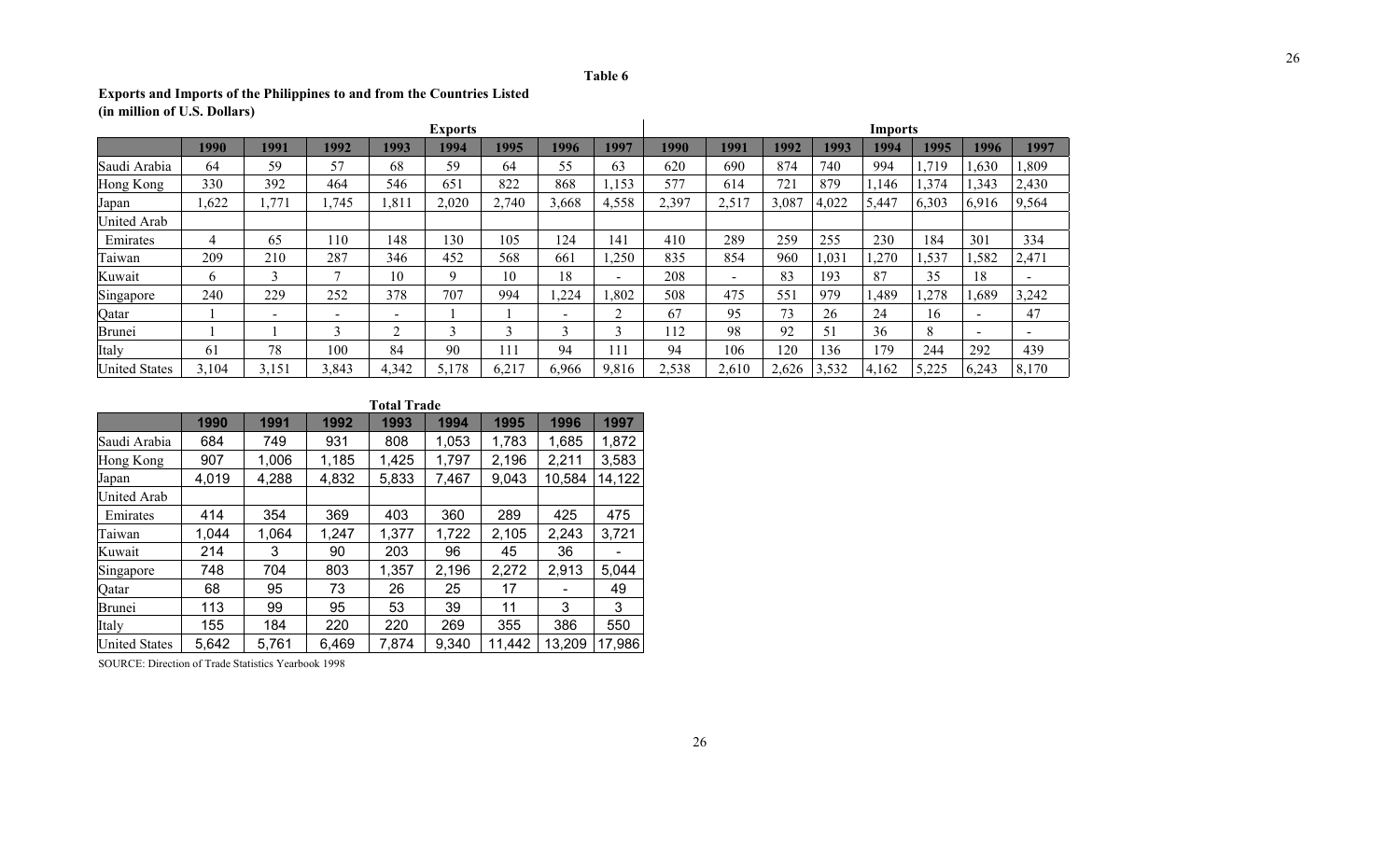27

 **Overseas Filipino Workers' Remittances by Country of Origin and by Type of Worker (1990-199)** *in Thousand U.S. Dollars*

| <b>COUNTRY/WORKER</b>       | 1990           | 1991           | 1992    | 1993           | 1994           | 1995           | 1996    | 1997    | 1998         |
|-----------------------------|----------------|----------------|---------|----------------|----------------|----------------|---------|---------|--------------|
| Saudi Arabia                | 86,604         | 100,883        | 145,644 | 160,981        | 100,846        | 1,027          | 14,515  | 5,723   | 33,433       |
| Sea-based                   | 309            | 173            | 1,348   | 46             | 46             | 292            |         | 328     | 1            |
| Land-based                  | 86,295         | 100,710        | 144,296 | 160,935        | 100,800        | 10,435         | 14,515  | 5,395   | 33,432       |
| <b>Hong Kong</b>            | 20,151         | 29,519         | 37,979  | 74,532         | 188,290        | 171,029        | 221,009 | 189,230 | 171,353      |
| Sea-based                   | 3,165          | 11,129         | 18,607  | 18,825         | 13,305         | 12,122         | 9,766   | 9,076   | 7,955        |
| Land-based                  | 16,986         | 18,390         | 19,372  | 55,707         | 174,985        | 158,907        | 211,243 | 180,154 | 163,398      |
| Japan                       | 39,461         | 42,524         | 53,375  | 73,771         | 78,108         | 152,359        | 114,609 | 131,375 | 107,807      |
| Sea-based                   | 14,395         | 20,487         | 18,669  | 15,097         | 11,803         | 11,741         | 10,941  | 8,873   | 7,333        |
| Land-based                  | 25,066         | 22,037         | 34,706  | 58,674         | 66,305         | 140,618        | 103,668 | 122,502 | 100,474      |
| <b>United Arab Emirates</b> | 37             | $\overline{7}$ | 138     | 751            | 1,654          | 1,081          | 2,745   | 2,385   | 2,508        |
| Sea-based                   |                | $\sim$         |         | 694            | 1,293          | 759            |         |         |              |
| Land-based                  | 36             | $\overline{7}$ | 138     | 57             | 361            | 322            | 2,745   | 2,385   | 2,508        |
| Taiwan                      | $\blacksquare$ | $\blacksquare$ |         | $\blacksquare$ | $\blacksquare$ | $\blacksquare$ | 29,946  | 32,494  | 21,602       |
| Sea-based                   | $\sim$         | $\sim$         |         |                |                |                | 106     | 246     | 357          |
| Land-based                  |                | $\blacksquare$ |         |                |                |                | 29,840  | 32,248  | 21,245       |
| Kuwait                      | 16,212         | 2,309          | 5,644   | 7,967          | 28,189         | 26,853         | 21,469  | 16,998  | 13,550       |
| Sea-based                   | 16             |                |         |                |                | 20             |         | 25      |              |
| Land-based                  | 16,196         | 2,309          | 5,644   | 7,967          | 28,189         | 26,833         | 21,469  | 16,973  | 13,550       |
| Singapore                   | 11,899         | 11,837         | 13,905  | 14,547         | 98,158         | 106,143        | 129,654 | 93,329  | 69,288       |
| Sea-based                   | 1,534          | 4,440          | 2,937   | 778            | 148            | 107            | 477     | 2,259   | 1,540        |
| Land-based                  | 10,365         | 7,397          | 10,968  | 13,769         | 98,010         | 106,036        | 129,177 | 91,070  | 67,748       |
| Qatar                       | 425            | 281            | 208     | 333            | 76             | 589            | 401     | 260     | 102          |
| Sea-based                   | 6              |                |         |                |                |                |         |         | $\mathbf{1}$ |
| Land-based                  | 419            | 281            | 208     | 333            | 76             | 589            | 401     | 260     | 101          |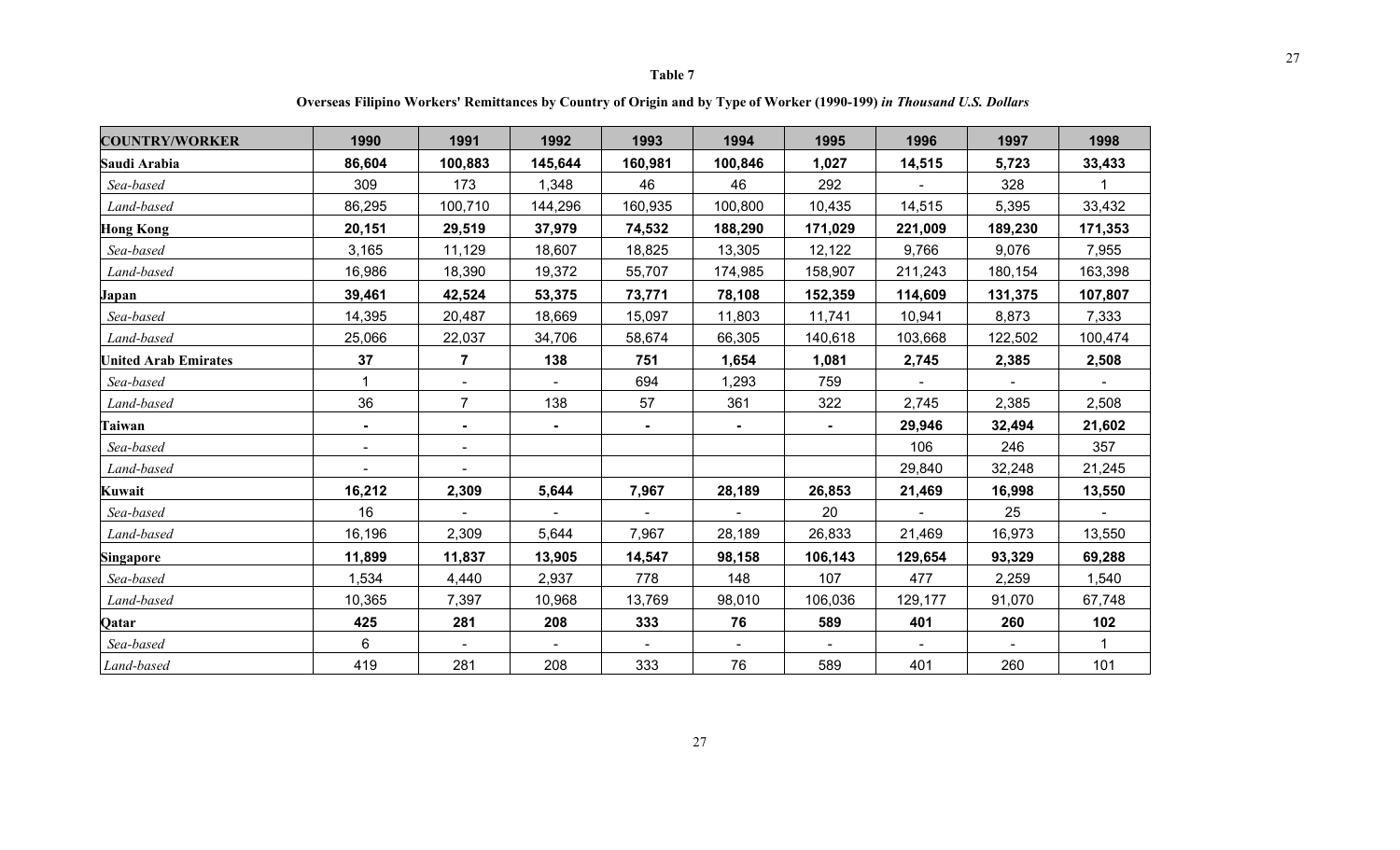### Table 7. Continuation

| <b>COUNTRY/WORKER</b> | 1990    | 1991      | 1992                     | 1993      | 1994                     | 1995                     | 1996      | 1997      | 1998      |
|-----------------------|---------|-----------|--------------------------|-----------|--------------------------|--------------------------|-----------|-----------|-----------|
| Brunei                | 835     | 283       | 202                      | 242       | 30                       | 2,255                    | 931       |           | 35        |
| Sea-based             |         |           | $\overline{\phantom{a}}$ |           | $\overline{\phantom{a}}$ | $\overline{\phantom{a}}$ |           |           |           |
| Land-based            | 835     | 283       | 202                      | 242       | 30                       | 2,255                    | 931       |           | 33        |
| <b>Italy</b>          | 863     | 8,867     | 25,993                   | 35,877    | 63,216                   | 39,617                   | 40,617    | 49,396    | 54,464    |
| Sea-based             | 28      | 20        | 36                       | 38        | 48                       | 85                       | 40        | 25        |           |
| Land-based            | 835     | 8,847     | 25,957                   | 35,839    | 63,168                   | 39,532                   | 40,577    | 49,371    | 54,463    |
| <b>United States</b>  | 797,840 | 1,271,560 | 1,157,270                | 1,419,485 | 1,973,855                | 3,812,168                | 2,564,467 | 4,109,430 | 3,961,215 |
| Sea-based             | 210,768 | 276,317   | 304,940                  | 279,671   | 290,864                  | 144,117                  | 166,949   | 183,509   | 202,260   |
| Land-based            | 587,072 | 995,243   | 852,330                  | 1,139,814 | ,682,991                 | 3,668,051                | 2,397,518 | 3,925,921 | 3,758,955 |

**Table 8** 

## **Deployed Overseas Filipino Workers by Skill Category (1992 - 1998)**

| <b>SKILL CATEGORY</b>                             | 1992    | 1993    | 1994    | 1995    | 1996    | 1997                     | 1998    |
|---------------------------------------------------|---------|---------|---------|---------|---------|--------------------------|---------|
| Professional Technical and Related Workers        | 72,848  | 65,385  | 74,218  | 43,981  | 36,055  | 51,381                   | 55,576  |
| Administrative and Managerial Workers             | 495     | 405     | 385     | 352     | 305     | 572                      | 385     |
| <b>Clerical and Related Workers</b>               | 4,943   | 3,801   | 3,709   | 3,377   | 3,169   | 3,632                    | 2,881   |
| Sales Workers                                     | 2,725   | 2,576   | 2,284   | 2,090   | 1,938   | 2,637                    | 2,510   |
| Service Workers                                   | 82,443  | 89,154  | 90,967  | 81,318  | 84,745  | 76,644                   | 80,917  |
| Agricultural, Animal Husbandry, Forestry Workers, |         |         |         |         |         |                          |         |
| Fishermen and Hunters                             | 1,920   | 1,706   | 1,204   | 972     | 822     | 546                      | 388     |
| Production and Related Workers, Transport         |         |         |         |         |         |                          |         |
| <b>Equipment Operators and Laborers</b>           | 94,528  | 92,664  | 85,816  | 81,859  | 75,683  | 85,829                   | 75,222  |
| Invalid Category/ Others Not Elsewhere Classified | 692     | 506     | 403     | 200     | 3,074   | $\overline{\phantom{0}}$ | 1,367   |
| <b>GRAND TOTAL</b>                                | 260,594 | 256,197 | 258,986 | 214,149 | 205,791 | 221,241                  | 219,246 |

SOURCE: Philippine Overseas Employment Administration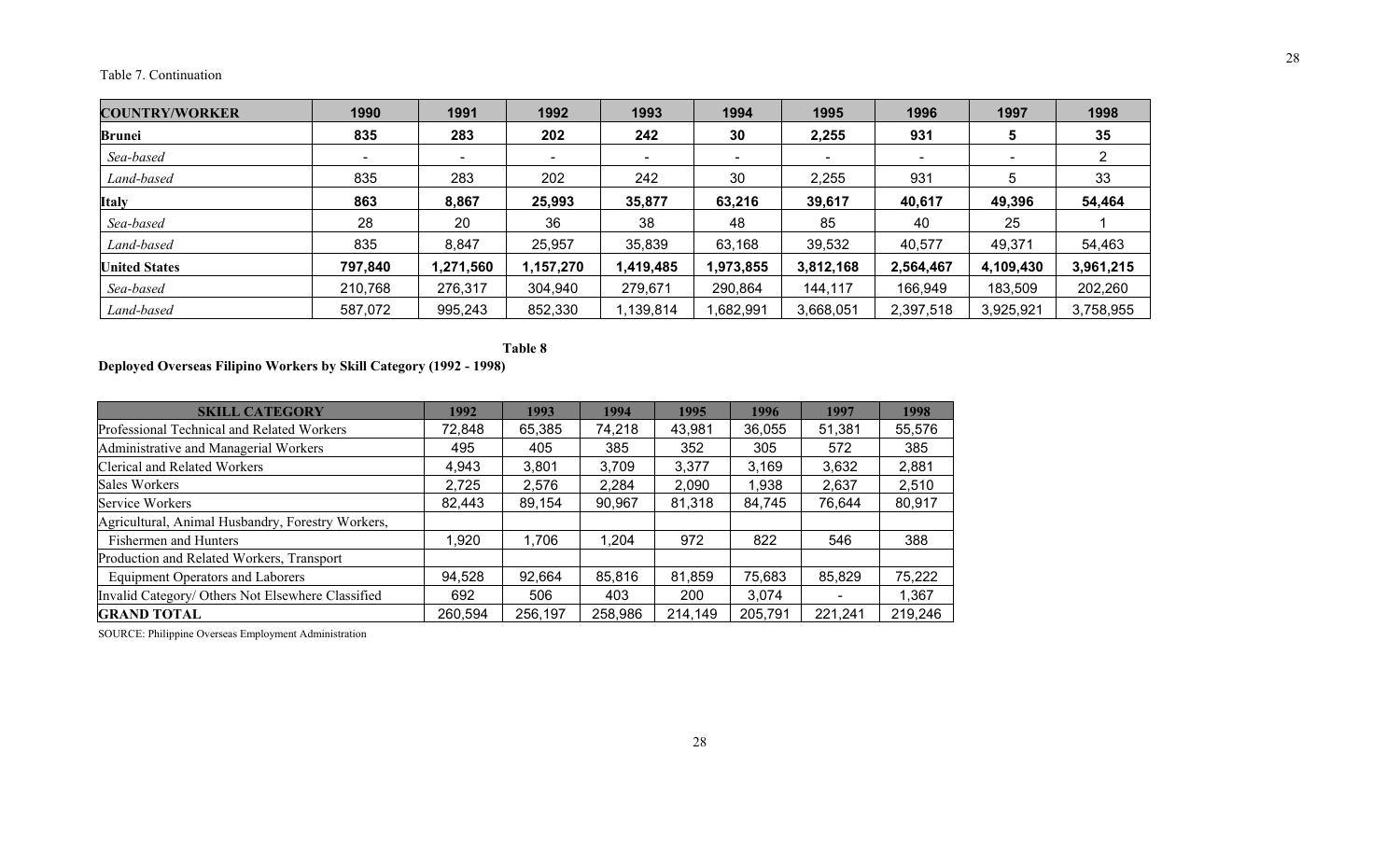**Table 9 DESTINATION COUNTRIES AND RELEVANT ECONOMIC VARIABLES** 

| <b>Country of Destination</b> | <b>Number</b> | <b>Remittances</b>    | <b>GDP</b>         | Phil. GDP          | Diff.  | Unemployment   | Phil. Unem. | Diff. | <b>Inflation</b> |
|-------------------------------|---------------|-----------------------|--------------------|--------------------|--------|----------------|-------------|-------|------------------|
| and Year                      | of OFWs       | (in thousand          | <b>Growth Rate</b> | <b>Growth Rate</b> |        | Rate           | Rate        |       | Rate             |
|                               |               | <b>U.S. Dollars</b> ) |                    |                    |        |                |             |       |                  |
|                               |               |                       |                    |                    |        |                |             |       |                  |
| Saudi Arabia                  |               |                       |                    |                    |        |                |             |       |                  |
| 1990                          | 169,886       | 86,604                | 10.7               | 3                  | $-7.7$ |                | 9.5         | 9.5   | 2.1              |
| 1991                          | 228,139       | 100,883               | 8.4                | $-0.6$             | -9     |                | 10.5        | 10.5  | 4.6              |
| 1992                          | 260,112       | 145,644               | 2.8                | 0.3                | $-2.5$ |                | 9.8         | 9.8   | $-0.4$           |
| 1993                          | 230,996       | 160,981               | $-0.6$             | 2.1                | 2.7    |                | 9.3         | 9.3   | 0.8              |
| 1994                          | 215,361       | 100,846               | 0.5                | 4.4                | 3.9    |                | 9.5         | 9.5   | 0.6              |
| 1995                          | 168,604       | 10,727                | 0.5                | 4.8                | 4.3    |                | 9.5         | 9.5   | 5                |
| 1996                          | 155,848       | 14,515                | 1.4                | 5.7                | 4.3    |                | 8.6         | 8.6   | 0.9              |
| 1997                          | 160,302       | 5,723                 | 2.7                | 5.1                | 2.4    |                | 8.7         | 8.7   | $-0.5$           |
| 1998                          | 158,148       | 33,433                | 2.1                | 2.5                | 0.4    |                | 10.1        | 10.1  | 0.3              |
| <b>Hong Kong</b>              |               |                       |                    |                    |        |                |             |       |                  |
| 1990                          | 34,412        | 20,151                | 3.4                | 3                  | $-0.4$ | 1.3            | 9.5         | 8.2   | 9.8              |
| 1991                          | 50,652        | 29,519                | 5.1                | $-0.6$             | $-5.7$ | 1.8            | 10.5        | 8.7   | 12               |
| 1992                          | 52,261        | 37,979                | 6.3                | 0.3                | $-6$   | $\overline{2}$ | 9.8         | 7.8   | 9.4              |
| 1993                          | 62,583        | 74,532                | 6.1                | 2.1                | $-4$   | $\overline{2}$ | 9.3         | 7.3   | 8.9              |
| 1994                          | 62,161        | 188,290               | 5.4                | 4.4                | $-1$   | 1.9            | 9.5         | 7.6   | 8.8              |
| 1995                          | 51,701        | 171,029               | 3.9                | 4.8                | 0.9    | 3.2            | 9.5         | 6.3   | 9                |
| 1996                          | 43,861        | 221,009               | 4.9                | 5.7                | 0.8    | 2.8            | 8.6         | 5.8   | 5.2              |
| 1997                          | 78,513        | 189,230               | 5.3                | 5.1                | $-0.2$ | 2.2            | 8.7         | 6.5   | 6.5              |
| 1998                          | 64,160        | 171,353               | 3                  | 2.5                | $-0.5$ | 2.5            | 10.1        | 7.6   | 4.5              |

 $\sim$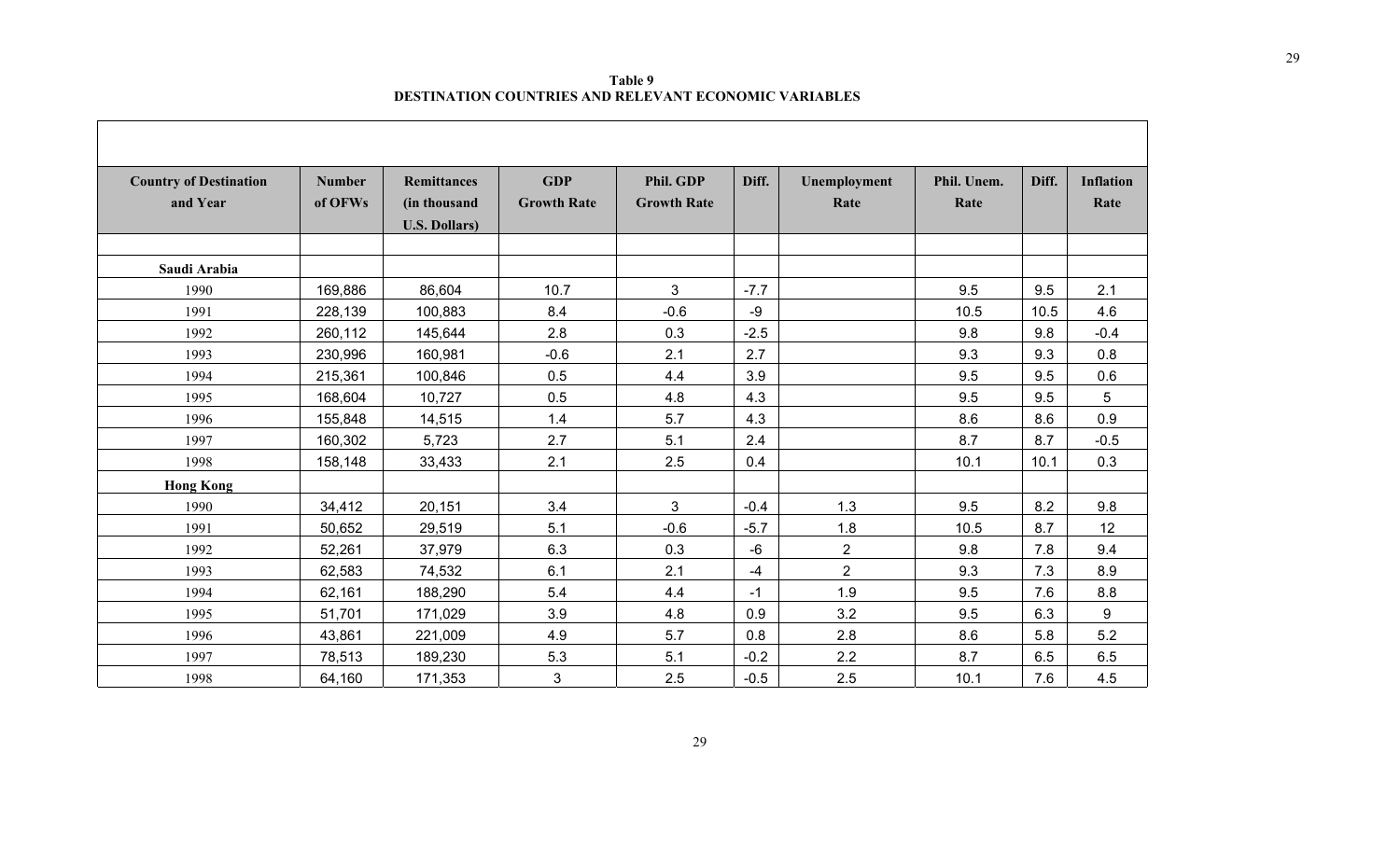| <b>Country of Destination</b><br>and Year | <b>Number</b><br>of OFWs | Remittances<br>(in thousand<br><b>U.S. Dollars)</b> | <b>GDP</b><br><b>Growth Rate</b> | Phil. GDP<br><b>Growth Rate</b> | Diff.        | Unemployment<br>Rate | Phil. Unem.<br>Rate | Diff. | <b>Inflation</b><br>Rate |
|-------------------------------------------|--------------------------|-----------------------------------------------------|----------------------------------|---------------------------------|--------------|----------------------|---------------------|-------|--------------------------|
|                                           |                          |                                                     |                                  |                                 |              |                      |                     |       |                          |
| Japan                                     |                          |                                                     |                                  |                                 |              |                      |                     |       |                          |
| 1990                                      | 41,558                   | 39,461                                              | 5.1                              | $\overline{3}$                  | $-2.1$       | 2.1                  | 9.5                 | 7.4   | 3.1                      |
| 1991                                      | 57,344                   | 42,524                                              | 3.8                              | $-0.6$                          | $-4.4$       | 2.1                  | 10.5                | 8.4   | 3.3                      |
| 1992                                      | 51,949                   | 53,375                                              |                                  | 0.3                             | $-0.7$       | 2.2                  | 9.8                 | 7.6   | 1.7                      |
| 1993                                      | 43,542                   | 73,771                                              | 0.3                              | 2.1                             | 1.8          | 2.5                  | 9.3                 | 6.8   | $1.2$                    |
| 1994                                      | 54,879                   | 78,108                                              | 0.6                              | 4.4                             | 3.8          | 2.9                  | 9.5                 | 6.6   | 0.7                      |
| 1995                                      | 25,032                   | 152,359                                             | 1.5                              | 4.8                             | 3.3          | 3.1                  | 9.5                 | 6.4   | $-0.1$                   |
| 1996                                      | 20,143                   | 114,609                                             | 3.9                              | 5.7                             | 1.8          | 3.3                  | 8.6                 | 5.3   | 0.1                      |
| 1997                                      | 33,226                   | 131,375                                             | 0.9                              | 5.1                             | 4.2          | 3.4                  | 8.7                 | 5.3   | 1.7                      |
| 1998                                      | 38,122                   | 107,807                                             |                                  | 2.5                             | 2.5          | 3.6                  | 10.1                | 6.5   | 0.9                      |
| <b>United Arab Emirates</b>               |                          |                                                     |                                  |                                 |              |                      |                     |       |                          |
| 1990                                      | 17,189                   | 37                                                  | 17.5                             | 3                               | $-14.5$      |                      | 9.5                 | 9.5   | 0.6                      |
| 1991                                      | 26,601                   | $\overline{7}$                                      | 0.2                              | $-0.6$                          | $-0.8$       |                      | 10.5                | 10.5  | 5.5                      |
| 1992                                      | 28,839                   | 138                                                 | 2.7                              | 0.3                             | $-2.4$       |                      | 9.8                 | 9.8   | 6.9                      |
| 1993                                      | 30,045                   | 751                                                 | $-0.9$                           | 2.1                             | $\mathbf{3}$ |                      | 9.3                 | 9.3   | 5                        |
| 1994                                      | 27,713                   | 1,654                                               | 2.2                              | 4.4                             | 2.2          |                      | 9.5                 | 9.5   | 3.9                      |
| 1995                                      | 26,235                   | 1,081                                               | 6.1                              | 4.8                             | $-1.3$       |                      | 9.5                 | 9.5   | 4.4                      |
| 1996                                      | 26,069                   | 2,745                                               | 9.5                              | 5.7                             | $-3.8$       |                      | 8.6                 | 8.6   | 3.6                      |
| 1997                                      | 25,579                   | 2,385                                               | 3                                | 5.1                             | 2.1          |                      | 8.7                 | 8.7   | 4.4                      |
| 1998                                      | 26,737                   | 2,508                                               |                                  | 2.5                             | 2.5          |                      | 10.1                | 10.1  |                          |
| <b>Taiwan</b>                             |                          |                                                     |                                  |                                 |              |                      |                     |       |                          |
| 1990                                      | 54                       |                                                     | 5.4                              | 3                               | $-2.4$       | 1.6                  | 9.5                 | 7.9   | 4.1                      |
| 1991                                      | 33                       |                                                     | 7.6                              | $-0.6$                          | $-8.2$       | 1.4                  | 10.5                | 9.1   | 3.6                      |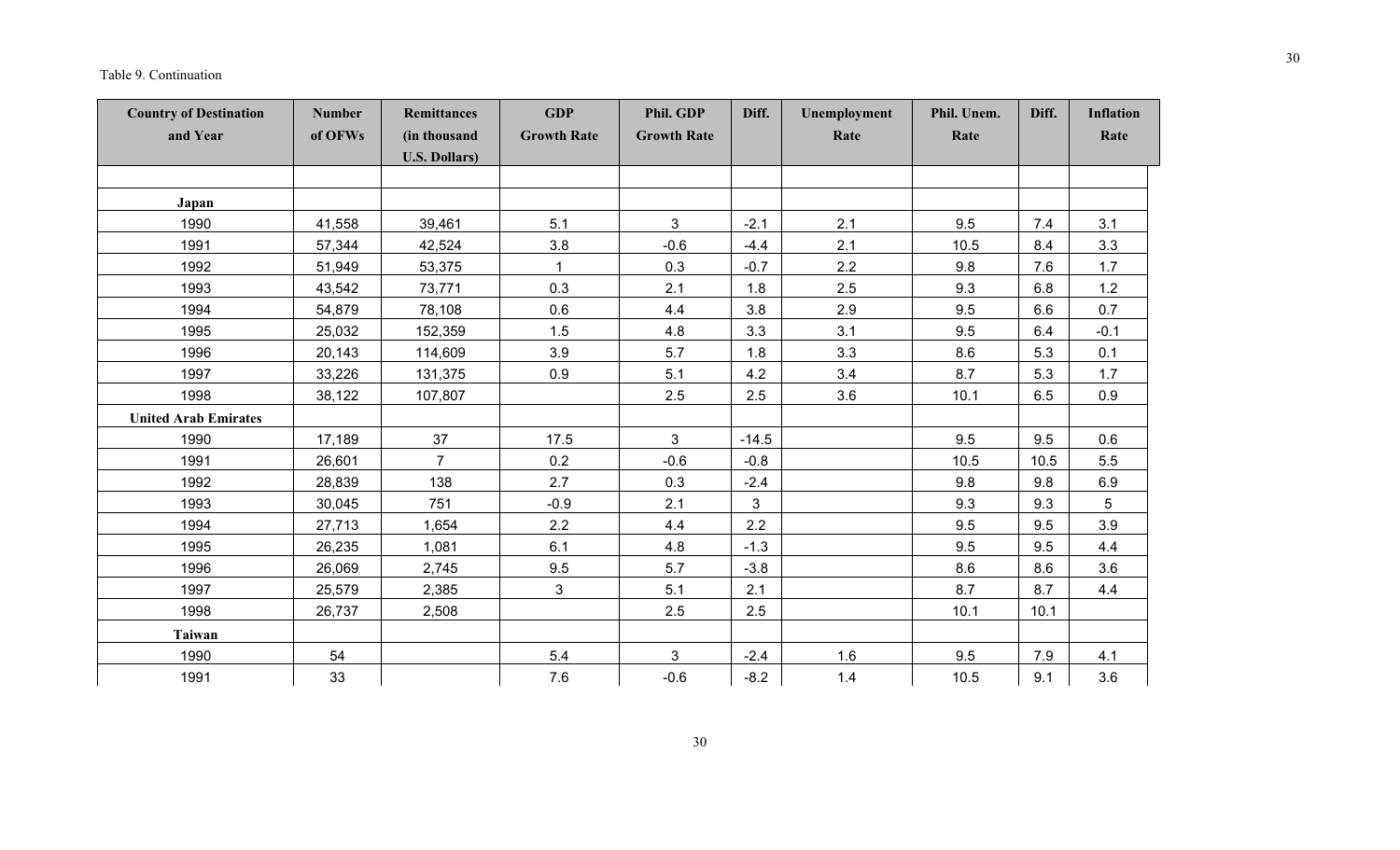Table 9. Continuation

| <b>Country of Destination</b> | <b>Number</b> | Remittances                           | <b>GDP</b>         | Phil. GDP          | Diff.   | Unemployment | Phil. Unem. | Diff. | <b>Inflation</b> |
|-------------------------------|---------------|---------------------------------------|--------------------|--------------------|---------|--------------|-------------|-------|------------------|
| and Year                      | of OFWs       | (in thousand<br><b>U.S. Dollars</b> ) | <b>Growth Rate</b> | <b>Growth Rate</b> |         | Rate         | Rate        |       | Rate             |
| 1992                          | 1,193         |                                       | 6.8                | 0.3                | $-6.5$  | 1.5          | 9.8         | 8.3   | 4.5              |
| 1993                          | 23,025        |                                       | 6.3                | 2.1                | $-4.2$  | 1.4          | 9.3         | 7.9   | 2.9              |
| 1994                          | 34,387        |                                       | 6.5                | 4.4                | $-2.1$  | 1.5          | 9.5         | 8     | 4.1              |
| 1995                          | 50,538        |                                       | 6                  | 4.8                | $-1.2$  | 1.8          | 9.5         | 7.7   | 3.7              |
| 1996                          | 65,464        | 29,946                                | 5.7                | 5.7                |         | 2.6          | 8.6         | 6     | 3.1              |
| 1997                          | 72,748        | 32,494                                | 6.9                | 5.1                | $-1.8$  | 2.7          | 8.7         | 6     | $1.1$            |
| 1998                          | 79,664        | 21,602                                | 5                  | 2.5                | $-2.5$  | 2.6          | 10.1        | 7.5   | $\overline{4}$   |
| Kuwait                        |               |                                       |                    |                    |         |              |             |       |                  |
| 1990                          | 5,007         | 16,212                                | $-26.2$            | $\mathbf{3}$       | 29.2    |              | 9.5         | 9.5   | 9.8              |
| 1991                          | 14,819        | 2,309                                 | $-41$              | $-0.6$             | 40.4    |              | 10.5        | 10.5  | 9.1              |
| 1992                          | 15,872        | 5,644                                 | 77.4               | 0.3                | $-77.1$ |              | 9.8         | 9.8   | $-0.5$           |
| 1993                          | 11,256        | 7,967                                 | 34.2               | 2.1                | $-32.1$ |              | 9.3         | 9.3   | 0.4              |
| 1994                          | 11,486        | 28,189                                | 8.4                | 4.4                | $-4$    |              | 9.5         | 9.5   | 2.5              |
| 1995                          | 9,852         | 26,853                                | $\mathbf{1}$       | 4.8                | 3.8     |              | 9.5         | 9.5   | 2.7              |
| 1996                          | 10,802        | 21,469                                | 0.9                | 5.7                | 4.8     |              | 8.6         | 8.6   | 1.8              |
| 1997                          | 10,205        | 16,998                                | 1.5                | 5.1                | 3.6     |              | 8.7         | 8.7   | 1.7              |
| 1998                          | 15,359        | 13,550                                | 1.2                | 2.5                | 1.3     |              | 10.1        | 10.1  | $1.1$            |
| <b>Singapore</b>              |               |                                       |                    |                    |         |              |             |       |                  |
| 1990                          | 4,698         | 11,899                                | $\boldsymbol{9}$   | $\mathbf{3}$       | $-6$    | 1.7          | 9.5         | 7.8   | 3.4              |
| 1991                          | 7,697         | 11,837                                | 7.3                | $-0.6$             | $-7.9$  | 1.9          | 10.5        | 8.6   | 3.4              |
| 1992                          | 8,656         | 13,905                                | 6.2                | 0.3                | $-5.9$  | 2.7          | 9.8         | 7.1   | 2.3              |
| 1993                          | 11,568        | 14,547                                | 10.4               | 2.1                | $-8.3$  | 2.7          | 9.3         | 6.6   | 2.2              |
| 1994                          | 11,324        | 98,158                                | 10.5               | 4.4                | $-6.1$  | 2.6          | 9.5         | 6.9   |                  |
| 1995                          | 10,736        | 106,143                               | 8.7                | 4.8                | $-3.9$  | 2.7          | 9.5         | 6.8   | 1.7              |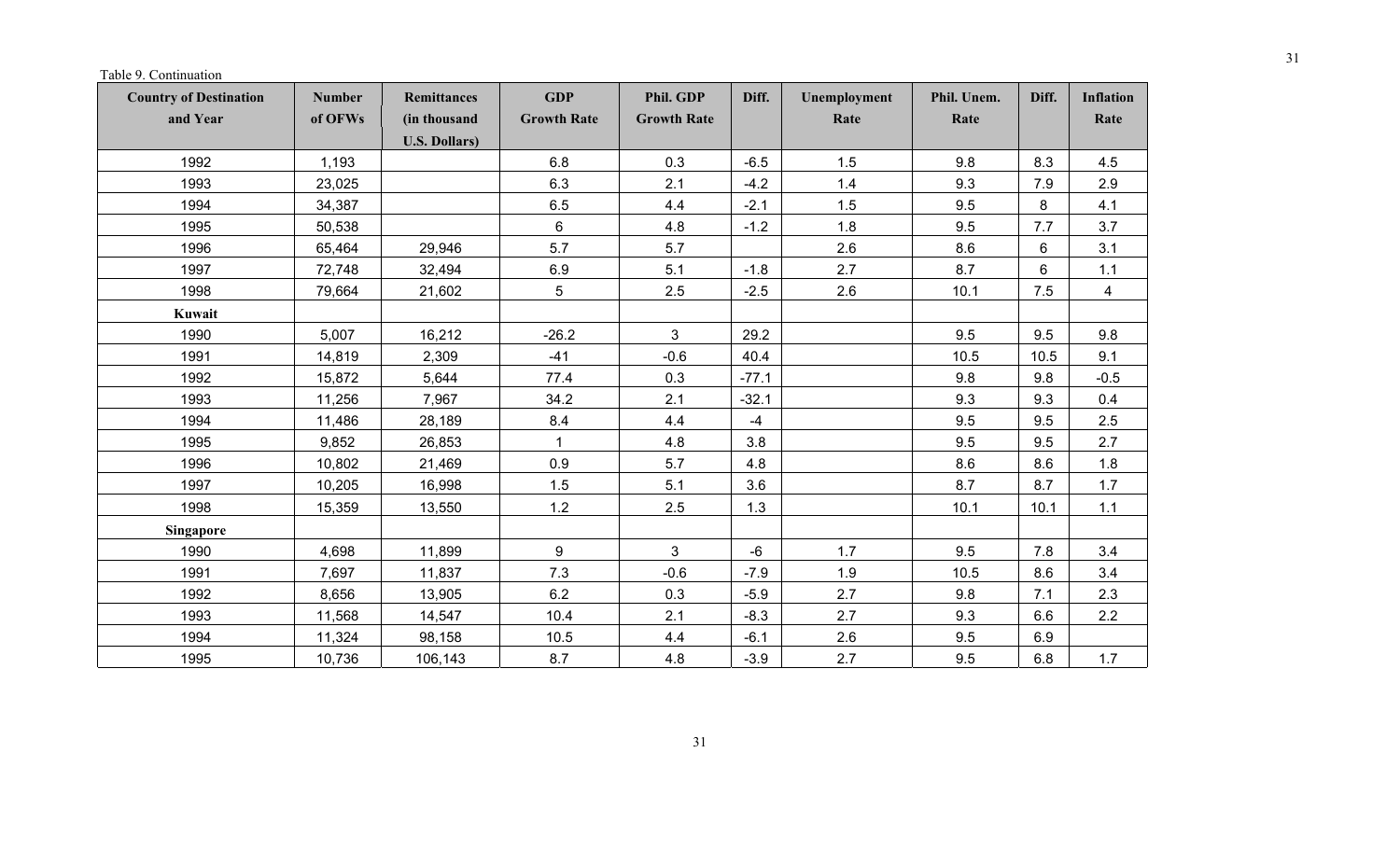### Table 9. Continuation

| <b>Country of Destination</b> | <b>Number</b> | <b>Remittances</b>    | <b>GDP</b>              | Phil. GDP          | Diff.   | Unemployment | Phil. Unem. | Diff. | <b>Inflation</b> |
|-------------------------------|---------------|-----------------------|-------------------------|--------------------|---------|--------------|-------------|-------|------------------|
| and Year                      | of OFWs       | (in thousand          | <b>Growth Rate</b>      | <b>Growth Rate</b> |         | Rate         | Rate        |       | Rate             |
|                               |               | <b>U.S. Dollars</b> ) |                         |                    |         |              |             |       |                  |
| 1996                          | 15,087        | 129,654               | 6.9                     | 5.7                | $-1.2$  | 3            | 8.6         | 5.6   | 1.4              |
| 1997                          | 16,055        | 93,329                | 7.8                     | 5.1                | $-2.7$  | 2.4          | 8.7         | 6.3   | $\overline{2}$   |
| 1998                          | 13,373        | 69,288                | 3.5                     | 2.5                | $-1$    | 3.3          | 10.1        | 6.8   | 2.5              |
| Qatar                         |               |                       |                         |                    |         |              |             |       |                  |
| 1990                          | 7,138         | 425                   | $-14.8$                 | $\mathbf{3}$       | 17.8    |              | 9.5         | 9.5   | 3                |
| 1991                          | 7,485         | 281                   | $-0.4$                  | $-0.6$             | $-0.2$  |              | 10.5        | 10.5  | 4.4              |
| 1992                          | 9,098         | 208                   | 9.3                     | 0.3                | $-9.0$  |              | 9.8         | 9.8   | 3.1              |
| 1993                          | 8,202         | 333                   | $-0.4$                  | 2.1                | 2.5     |              | 9.3         | 9.3   | $-0.9$           |
| 1994                          | 8,811         | 76                    | 2.3                     | 4.4                | 2.1     |              | 9.5         | 9.5   | 1.3              |
| 1995                          | 9,691         | 589                   | $-1.1$                  | 4.8                | 5.9     |              | 9.5         | 9.5   | 3                |
| 1996                          | 7,889         | 401                   | 10 <sup>°</sup>         | 5.7                | $-9$    |              | 8.6         | 8.6   | 2.5              |
| 1997                          | 8,294         | 260                   | 15.5                    | 5.1                | $-10.4$ |              | 8.7         | 8.7   | 2.6              |
| 1998                          | 8,282         | 102                   |                         | 2.5                | 2.5     |              | 10.1        | 10.1  |                  |
| <b>Brunei</b>                 |               |                       |                         |                    |         |              |             |       |                  |
| 1990                          | 4,206         | 835                   | 2.7                     | $\mathbf{3}$       | 0.3     |              | 9.5         | 9.5   | 2.1              |
| 1991                          | 8,738         | 283                   | $\overline{\mathbf{4}}$ | $-0.6$             | $-4.6$  | 0.7          | 10.5        | 5.8   | 1.6              |
| 1992                          | 10,866        | 202                   | $-1.1$                  | 0.3                | 1.4     | 4.5          | 9.8         | 5.3   | 1.3              |
| 1993                          | 10,960        | 242                   | 0.5                     | 2.1                | 1.6     | 4.1          | 9.3         | 5.2   | 4.3              |
| 1994                          | 9,731         | 30                    | 1.8                     | 4.4                | 2.6     | 3.6          | 9.5         | 5.9   | 2.4              |
| 1995                          | 6,807         | 2,255                 | $\overline{2}$          | 4.8                | 2.8     | 4.9          | 9.5         | 4.6   | 6                |
| 1996                          | 7,651         | 931                   | 2.8                     | 5.7                | 2.9     | 5            | 8.6         | 3.6   | $\overline{2}$   |
| 1997                          | 9,594         | 5                     | 3.5                     | 5.1                | 1.6     |              | 8.7         | 8.7   | $\mathbf{3}$     |
| 1998                          | 12,337        | 35                    |                         | 2.5                | 2.5     |              | 10.1        | 10.1  |                  |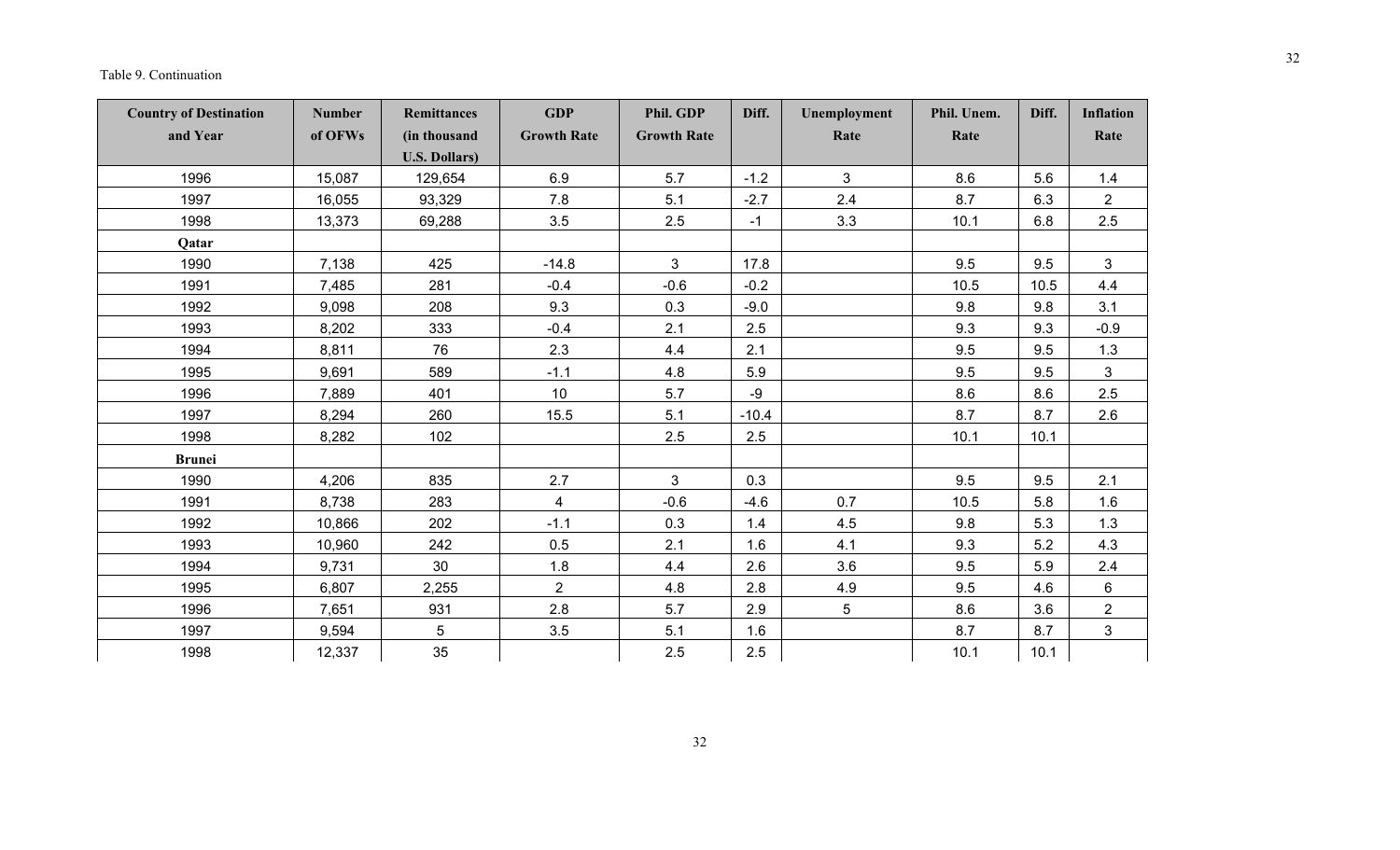Table 9. Continuation

| <b>Country of Destination</b> | <b>Number</b> | Remittances           | <b>GDP</b>         | Phil. GDP          | Diff.  | Unemployment | Phil. Unem. | Diff.  | <b>Inflation</b> |
|-------------------------------|---------------|-----------------------|--------------------|--------------------|--------|--------------|-------------|--------|------------------|
| and Year                      | of OFWs       | (in thousand          | <b>Growth Rate</b> | <b>Growth Rate</b> |        | Rate         | Rate        |        | Rate             |
|                               |               | <b>U.S. Dollars</b> ) |                    |                    |        |              |             |        |                  |
| Italy                         |               |                       |                    |                    |        |              |             |        |                  |
| 1990                          | 3,229         | 863                   | 2.2                | 3                  | 0.8    | 11           | 9.5         | $-1.5$ | 6.5              |
| 1991                          | 8,038         | 8,867                 | 1.1                | $-0.6$             | $-1.7$ | 10.9         | 10.5        | $-0.4$ | 6.3              |
| 1992                          | 9,251         | 25,993                | 0.6                | 0.3                | $-0.3$ | 10.7         | 9.8         | $-0.9$ | 5.3              |
| 1993                          | 9,367         | 35,877                | $-1.2$             | 2.1                | 3.3    | 10.2         | 9.3         | $-0.9$ | 4.6              |
| 1994                          | 7,421         | 63,216                | 2.2                | 4.4                | 2.2    | 11.3         | 9.5         | $-1.8$ | 4.1              |
| 1995                          | 5,829         | 39,617                | 2.9                | 4.8                | 1.9    | 12           | 9.5         | $-2.5$ | 5.2              |
| 1996                          | 6,780         | 40,617                | 0.7                | 5.7                | 5      | 12.1         | 8.6         | $-3.5$ | 3.9              |
| 1997                          | 8,915         | 49,396                | 1.5                | 5.1                | 3.6    | 12.3         | 8.7         | $-3.6$ | 1.7              |
| 1998                          | 10,737        | 54,464                | 2.3                | 2.5                | 0.2    | 12           | 10.1        | $-1.9$ | 1.8              |
| <b>United States</b>          |               |                       |                    |                    |        |              |             |        |                  |
| 1990                          | 5,094         | 797,840               | 1.2                | 3                  | 1.8    | 5.6          | 9.5         | 3.9    | 5.4              |
| 1991                          | 5,791         | 1,271,560             | $-0.9$             | $-0.6$             | 0.3    | 6.8          | 10.5        | 3.7    | 4.2              |
| 1992                          | 5,964         | 1,157,270             | 2.7                | 0.3                | $-2.4$ | 7.5          | 9.8         | 2.3    | 3                |
| 1993                          | 6,304         | 1,419,485             | 2.3                | 2.1                | $-0.2$ | 6.9          | 9.3         | 2.4    | $\mathbf{3}$     |
| 1994                          | 7,035         | 1,973,855             | 3.5                | 4.4                | 0.9    | 6.1          | 9.5         | 3.4    | 2.6              |
| 1995                          | 7,456         | 3,812,168             | $\overline{2}$     | 4.8                | 2.8    | 5.6          | 9.5         | 3.9    | 2.8              |
| 1996                          | 3,190         | 2,564,467             | 2.8                | 5.7                | 2.9    | 5.4          | 8.6         | 3.2    | 2.9              |
| 1997                          | 2,397         | 4,109,430             | 3.8                | 5.1                | 1.3    | 4.9          | 8.7         | 3.8    | 2.3              |
| 1998                          | 2,668         | 3,961,215             | 2.9                | 2.5                | $-0.4$ | 5            | 10.1        | 5.1    | $\overline{2}$   |

 $\overline{\phantom{a}}$ 

 $\overline{\phantom{a}}$ 

and the state

-